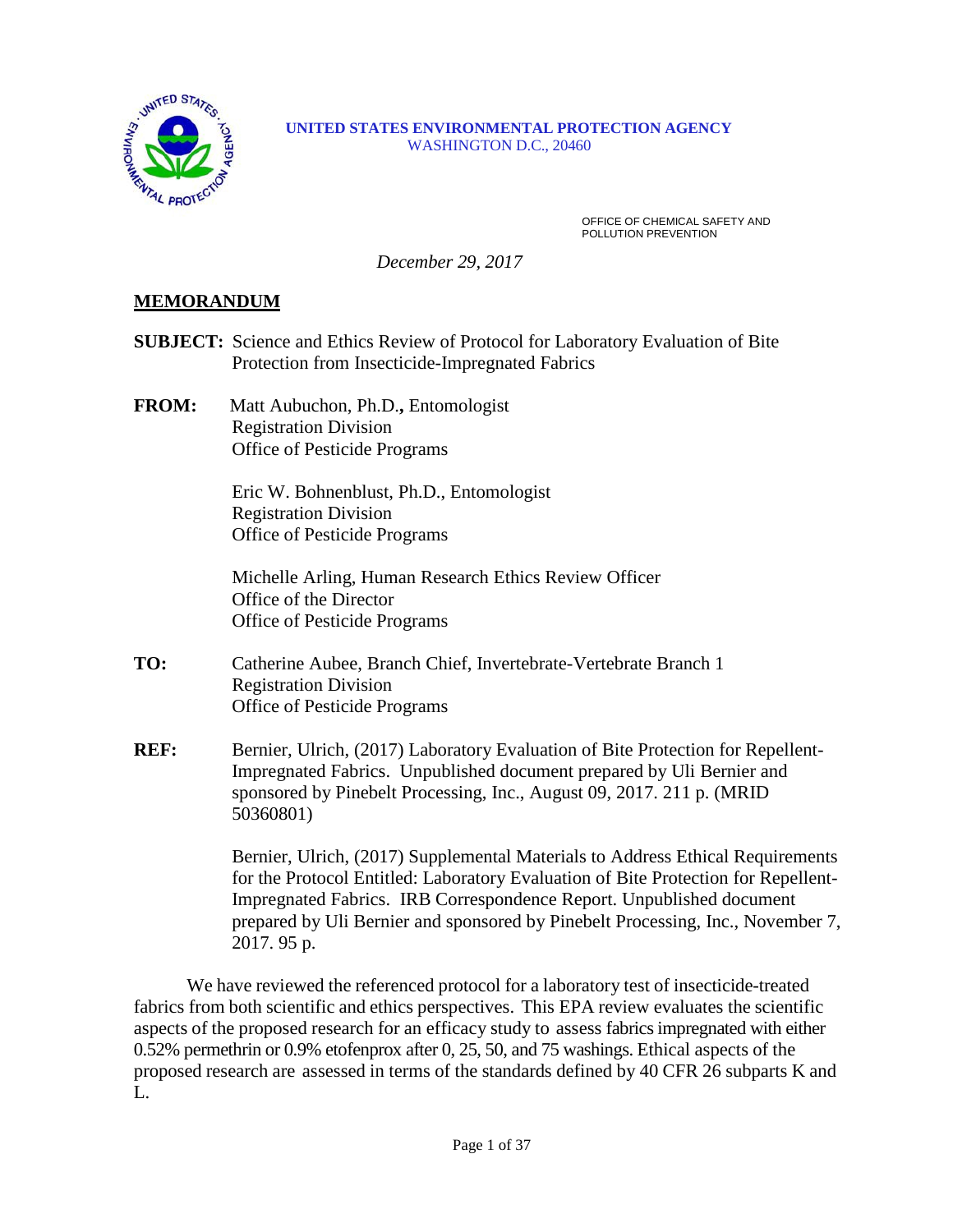## **A. Completeness of Protocol Submission**

The submitted protocol was reviewed for completeness against the required elements listed in 40 CFR §26.1125. EPA's checklist is appended to this review as Attachment 2. All elements of required documentation are provided in the submitted protocol package and supplementary documentation of review by Western Institutional Review Board (WIRB).

# **B. Summary Assessment of Ethical Aspects of the Proposed Research**

Here is a summary of observations about the ethical aspects of the proposed protocol. Attachment 1 provides supporting details and a point-by-point evaluation of this protocol.

- **1. Societal Value of Proposed Research:** This study is designed to determine the bite protection level of fabrics treated or impregnated at the factory level with either etofenprox (0.9%) or permethrin (0.52%). The research will be conducted in a laboratory setting. Fabrics may include those representative of consumer clothing and military physical training gear. The fabrics may be woven and/or knits. Each type of treated fabric will be tested unwashed, 20 times washed, 50 times washed, and 75 times washed for protection against bites by mosquitoes. The research has societal value because U.S. military personnel and civilians, both domestically and abroad, are at risk of contracting mosquito-borne diseases. The rationale for this testing is to collect data to show that fabrics impregnated or treated with etofenprox or permethrin will provide protection against mosquitoes for up to 75 washings. As intended, the data resulting from this proposed study will be used to support registration of specific treated fabrics.
- **2. Subject Selection:** Subjects will be recruited from the Gainesville, Florida area. Advertisements will be placed in a local newspaper (Gainesville Sun) and posted on bulletin boards around the University of Florida. The advertisement, provided in Appendix F to the protocol, will note that the researchers are seeking volunteers to test treated fabric against mosquitoes, provide an estimate of the time required and the potential compensation, and include some of the eligibility requirements for subjects. It also includes contact information for Dr. Bernier, the study director, for those who wish to learn more about the study or to volunteer to participate.

Candidates who contact Dr. Bernier for more information about the study or to volunteer will be contacted by Dr. Bernier or a member of the study team to complete a preliminary screening over the phone. The screening will cover the eligibility criteria and provide more information about the study. According to p. 18 of the protocol, the eligibility criteria are as follows:

- "*1. Must be between the ages of 18-62 years old.*
- *2. Must be able to speak and read English.*
- *3. Children (under the age of 18), and pregnant or lactating women will be excluded.*
- *4. Exclusion of people in poor health or physical condition.*
- *5. People who are hypersensitive to or phobic of mosquito bites will be excluded.*
- *6. Exclusion of people known to be sensitive to the test material, pesticides or other chemical products.*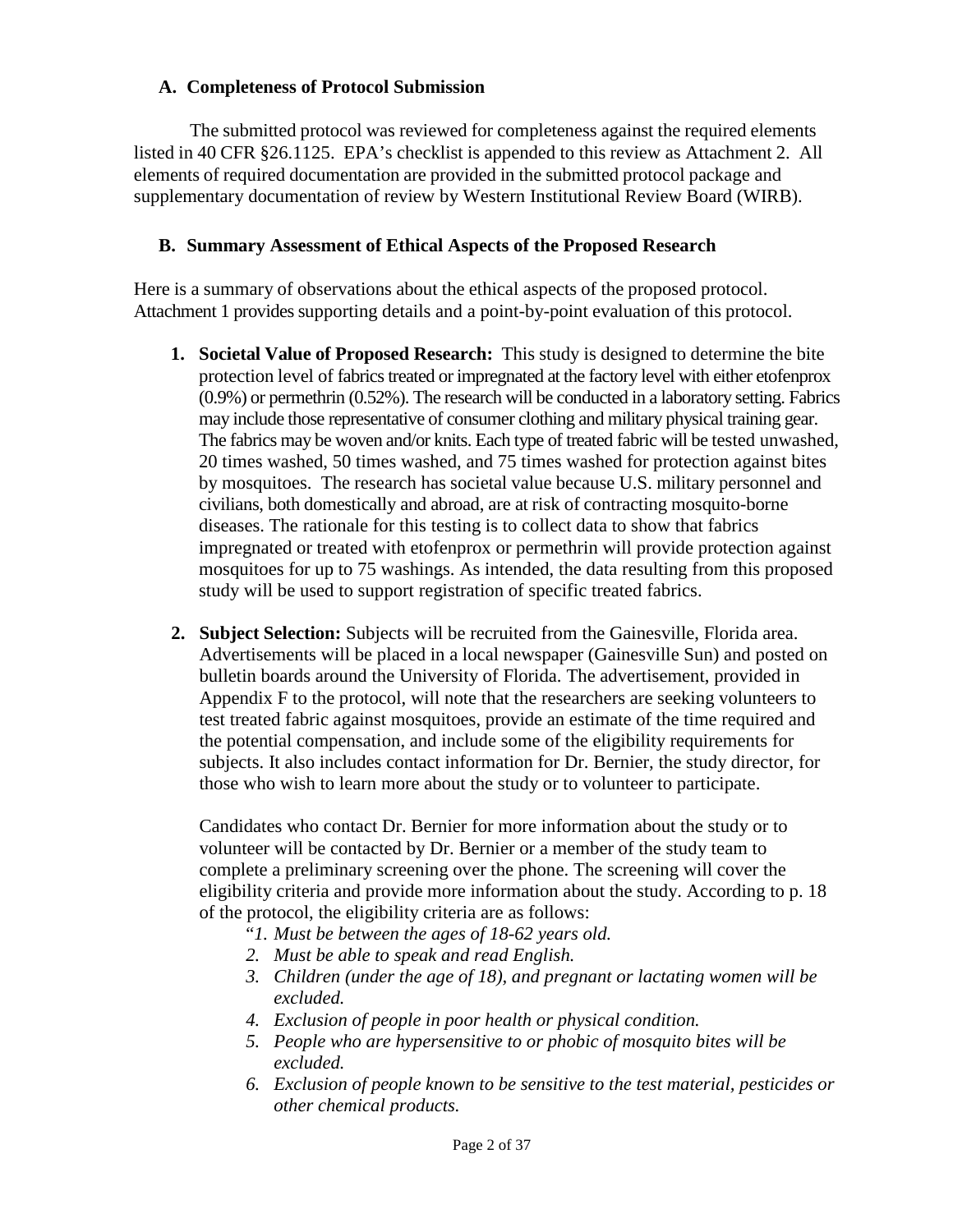- *7. People with open cuts, scrapes, or skin conditions (e.g. psoriasis or eczema) on their hands or forearms.*
- *8. People with latex sensitivity or allergy will be offered nitrile gloves.*
- *9. Exclusion of people with a relationship to the study director or sponsor (students or employees of the study director or sponsor).*"

If the candidate meets the criteria during the phone screening, they will be invited to meet with Dr. Bernier and/or a designated member of the study team. At the start of the meeting, they will complete a "Self-Certification Form", as provided in Appendix G to the protocol. The study team member will provide a detailed description of the research. In addition, candidates will watch a movie of the testing process, which has been reviewed and approved by the IRB. Those who are qualified and interested in continuing will be invited to complete the consent form and enroll in the study.

The recruitment materials and consent form will only be available in English. One of the screening criterion is that candidates must be able to speak and read English. Current repellent product labels are in English and the language that someone speaks does not directly affect attractiveness to mosquitoes. This research does not offer benefits to the subjects, so limiting recruitment to English speakers will not result in equity-of-access issues.

For each type of treated fabric (e.g., etofenprox-treated woven fabric), a list of 20 qualified potential subjects will be created. The study team will strive to ensure that this list has an equal distribution of males and females. From this group, a set of 10 test subjects will be randomly selected, ensuring that 5 males and 5 females are enrolled. The remaining candidates on the qualified potential subjects list will serve as alternates. If necessary, an alternate will be selected randomly to replace a test subject who withdraws. Alternates will be the same gender as the subject withdrawing. The sample size of 10 subjects is supported by an EPA analysis conducted as part of EPA's "Science and Ethics Review of Protocol for Laboratory Evaluation of Mosquito Bite Protection for Permethrin-treated Clothing for the United States Army after 0, 20, and/or 50 Washings."[1](#page-2-0)

To determine the bite protection against each mosquito species (*Aedes aegypti* and *Anopheles albimanus*) individually, and to limit the discomfort associated with mosquito bites, only one mosquito species will be tested on a single test day against all washing levels of a single type of treated fabric (e.g., permethrin-treated knit fabric washed 0, 20, 50, and 75 times), as well as against the untreated control. As a result, a subject completing testing of a treated fabric against both mosquito species will participate in two test days for a single type of treated fabric.

Testing for control attractiveness will be conducted on each test day.

**3. Risks to Subjects:** The protocol discusses four potential hazards associated with these tests including risks of exposure to arthropods, risk from exposure to disease vectors, risks from exposure to the test material, psychological risks related to

<span id="page-2-0"></span> <sup>1</sup> Ciarlo, T., E. W. Bohnenblust and M. Lydon. Science and Ethics Review of Protocol for Laboratory Evaluation of Mosquito Bite Protection from Permethrin-treated Clothing for the United States Army after 0, 20 and/or 50 Washings. US EPA. September 29, 2016.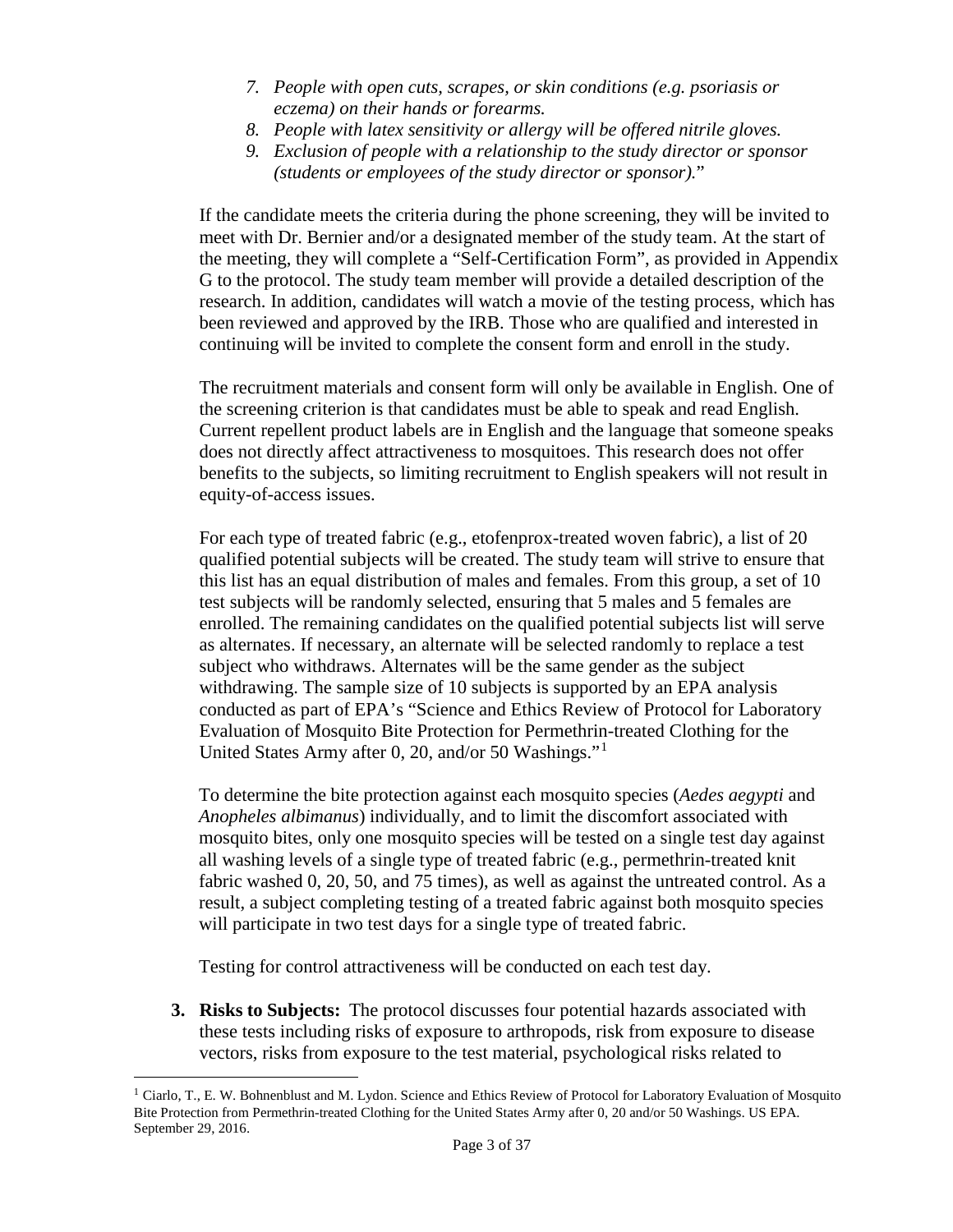pregnancy testing, and adverse reaction to the test substances. Risks are minimized in the protocol by excluding candidates known to be hypersensitive to or phobic of mosquito bites; using disease-free colony-raised mosquitoes; excluding candidates known to be sensitive to insect repellents or insecticide-treated fabrics and subjects with open cuts, scrapes, skin disease and skin problems; and incorporating procedures to keep the results of pregnancy testing private. Practical steps to minimize risks to subjects have been described in the protocol, and the remaining risks have a low probability of occurrence.

To eliminate the risk of contracting any mosquito-borne diseases, the study will be conducted only with laboratory-reared mosquitoes, which are not known to harbor any pathogens. The mosquitoes have been reared in colony at the Center for Medical, Agricultural, and Veterinary Entomology (USDA facility) in Gainesville Florida, and have not had a human blood meal prior to use in the study. The colonies are maintained using bovine blood that has been certified as sterile (pathogen-free) by the supplier. In addition, mosquitoes will only be used in one test period with a single subject; after the test period, the mosquitoes are removed from test cages, frozen, and killed to determine the total number of mosquitoes used in the test cage and the number of blood-fed mosquitoes.

- **4. Benefits:** This research offers no benefits to subjects. The target levels of mean bite protection are ≥90% for the unwashed, 20 times washed, 50 times washed, and 75 times washed treated fabrics. Depending on the results of the research, it may provide benefits to society by potentially leading to data that could be used by EPA to register fabrics treated with either etofenprox or permethrin that provide mosquito bite protection equal to or greater than the target levels of mean bite protection; this would facilitate protection of military service members and civilians from nuisance bites and bites that lead to mosquito-borne diseases.
- **5. Risk/Benefit Balance:** The protocol describes measuresto further reduce risk to subjects while maintaining the robustness of the scientific design. Due to the risk mitigation measures put in place, the residual risk to subjects is low and reasonable in light of the potential benefits of the data to society.
- **6. Independent Ethics Review:** The Western Institutional Review Board (WIRB) has reviewed and approved the protocol, informed consent form, and recruitment materials. Western IRB is independent of the investigators and sponsors. Satisfactory documentation of the IRB procedures and membership is on file with the Agency. Documentation regarding IRB approval of the protocol has been provided to the HSRB members with the background materials for this protocol.
- **7. Informed Consent:** The protocol contains a complete and satisfactory description of the process by which potential subjects will be recruited, informed and trained in preparation for the test day, and the process for seeking subjects' consent to participate. A copy of the IRB-approved consent document meeting requirements of 40 CFR §§26.1116 and 26.1117 is included in the background materials.
- **8. Respect for Subjects**: The subjects' identities will be protected as follows: each subject will be assigned a code number, and only subjects' code numbers will appear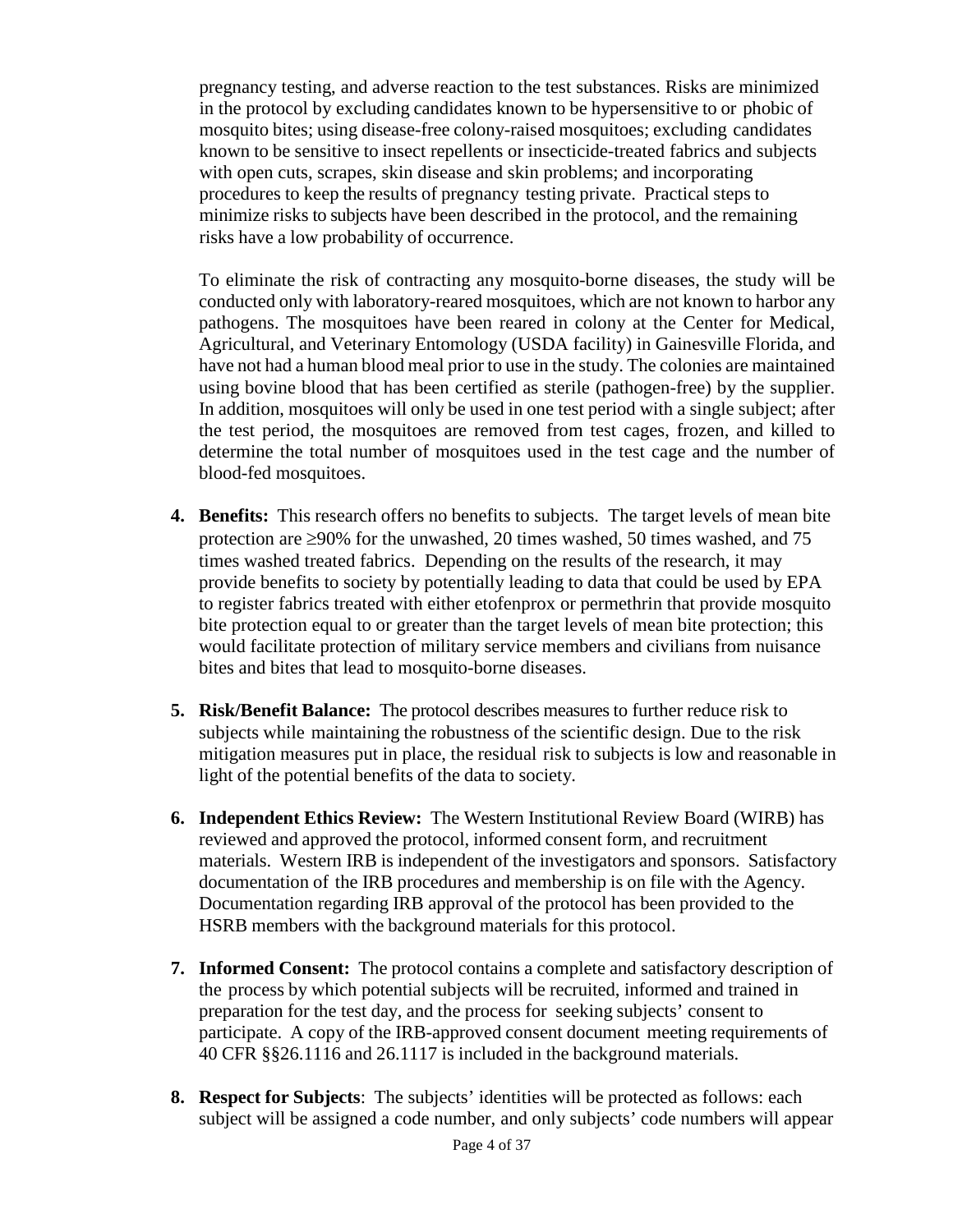on data sheets. The subjects' names will not appear anywhere on the data sheet, or in the reports. The study records will be maintained at the testing facility in locked cabinets and electronic files kept on a password-protected computer server. Provision is made for discrete handling of the pregnancy testing that is required of female subjects on each day of testing. Candidates and subjects will be informed that they are free to decline to participate or to withdraw at any time for any reason. Subjects will be compensated as described in the protocol - \$20 for attending a consent meeting and \$20 per sleeve tested (\$200 if the subject completes all testing for a treated fabric sample against both species of mosquitoes). Breaks for subjects between exposures have been incorporated into the study design.

## **C. Compliance with Applicable Ethical Standards**

This is a protocol for third-party research involving intentional exposure of human subjects to a pesticide, with the intention of submitting the resulting data to EPA under the pesticide laws. Thus the primary ethical standards applicable to this proposal are 40 CFR 26, Subparts K and L. In addition, the requirements of FIFRA  $\S 12(a)(2)(P)$  for fully informed, fully voluntary consent of subjects apply. A point-by-point evaluation of how this protocol addresses the requirements of 40 CFR 26 Subparts K and L and the criteria recommended by the HSRB is appended as Attachment 1.

## **EPA's Ethics Comments**

Dr. Bernier and the study sponsor were notified that before the research is conducted, the protocol and supporting documents should be revised to address EPA's comments and recommendations resulting from the review by the HSRB. Dr. Bernier and the study sponsor have already agreed to address EPA's comments. After the HSRB completes its review of the protocol and relays its recommendations to the EPA, the EPA, Dr. Bernier, and the study sponsor will reach agreement on implementation of the HSRB's recommendations; the revised protocol and supporting documents will be resubmitted for review and approval to the overseeing IRB prior to initiating the research.

The EPA's ethics comments are provided below and organized by section headings used in the protocol.

## **Contact Information**

1. Include information about the institutional review board in this section.

## **Identification of the Test System – Section 3**

2. Revise the protocol to include the representative type of knit fabric to be tested. If you plan to test other woven or knit fabrics, revise the protocol as follows: "In addition to the representative types of fabrics included here, additional fabrics may be tested. Before testing any additional fabrics, the protocol will be amended to include the specific type of fabric being tested."

## **GLP Compliance – Section 4**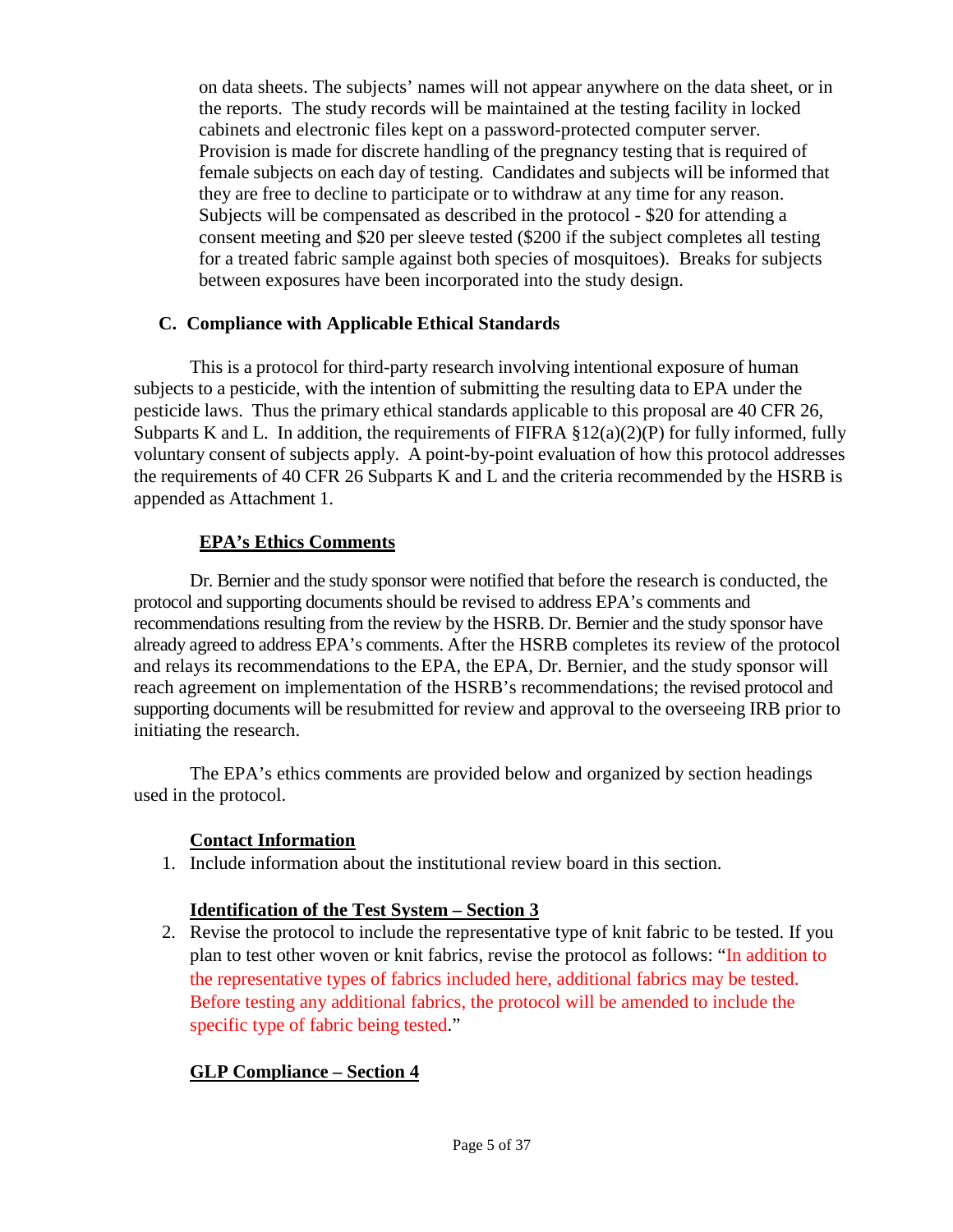3. Either as a subsection or as a new section following this section, include language about compliance with the EPA's regulation on the protection of human subjects in research (40 CFR 26). For example:

"This study will be conducted in accordance with EPA's final regulation published in 40 CFR Part 26 that establishes requirements for the protection of subjects in human research. The protocol, informed consent form, and other required documentation for this study will be approved by an independent institutional review board (Western Institutional Review Board, WIRB) and submitted to the EPA as required by 40 CFR 26.1125. The report of the completed research is subject to 40 CFR 26.1303 requirements to document its ethical conduct.

"Written approval from WIRB will be obtained prior to study initiation. Following approval by WIRB, the study protocol, approved informed consent form (ICF) and supporting information will be submitted to the EPA and Human Studies Review Board (HSRB) for review. Recruitment of subjects into the study will not be initiated until the EPA and HSRB reviews have been completed, recommendations have been addressed, and WIRB approval of the revised final protocol has been granted.

"All protocol changes (amendments and deviations) must be reported to the WIRB as specified by WIRB's written policies and procedures. All amendments must be reviewed and approved by WIRB prior to implementation in the study, except for amendments deemed necessary to eliminate apparent immediate hazards to human subjects. Proposed changes (amendments) deemed necessary to eliminate apparent immediate hazards to the human subjects may be implemented without prior IRB approval; these must be reported to WIRB as outlined in WIRB's policies and procedures. All other amendments must be reviewed and approved by WIRB prior to implementation in the study. The protocol amendment procedure detailed in AEATF SOP 2C.3 will be followed. The final study report will contain a summary of all protocol changes and the associated documentation as specified in 40 CFR 26.1303. The IRB may provide expedited review of minor changes as defined by 40 CFR Part 26.1110 at its discretion.

"Unplanned protocol changes (deviations) which occur during conduct of the study cannot, by definition, be reviewed by the IRB prior to implementation. All deviations must be reported to WIRB as soon as possible following the change. A dated acknowledgment from WIRB of receipt of the deviations must be received and included in the final study report as specified in 40 CFR 26.1303."

## **Methods and Materials - Section 8**

4. Clarify whether pre-screening telephone calls will be conducted by Dr. Bernier or a member of the study team. In some areas, the protocol notes that the Study Director will conduct the screening (8.a.*i.* – Recruitment), and in other areas the protocol notes that the screening and consent will be done by a study team member in consultation with the Study Director.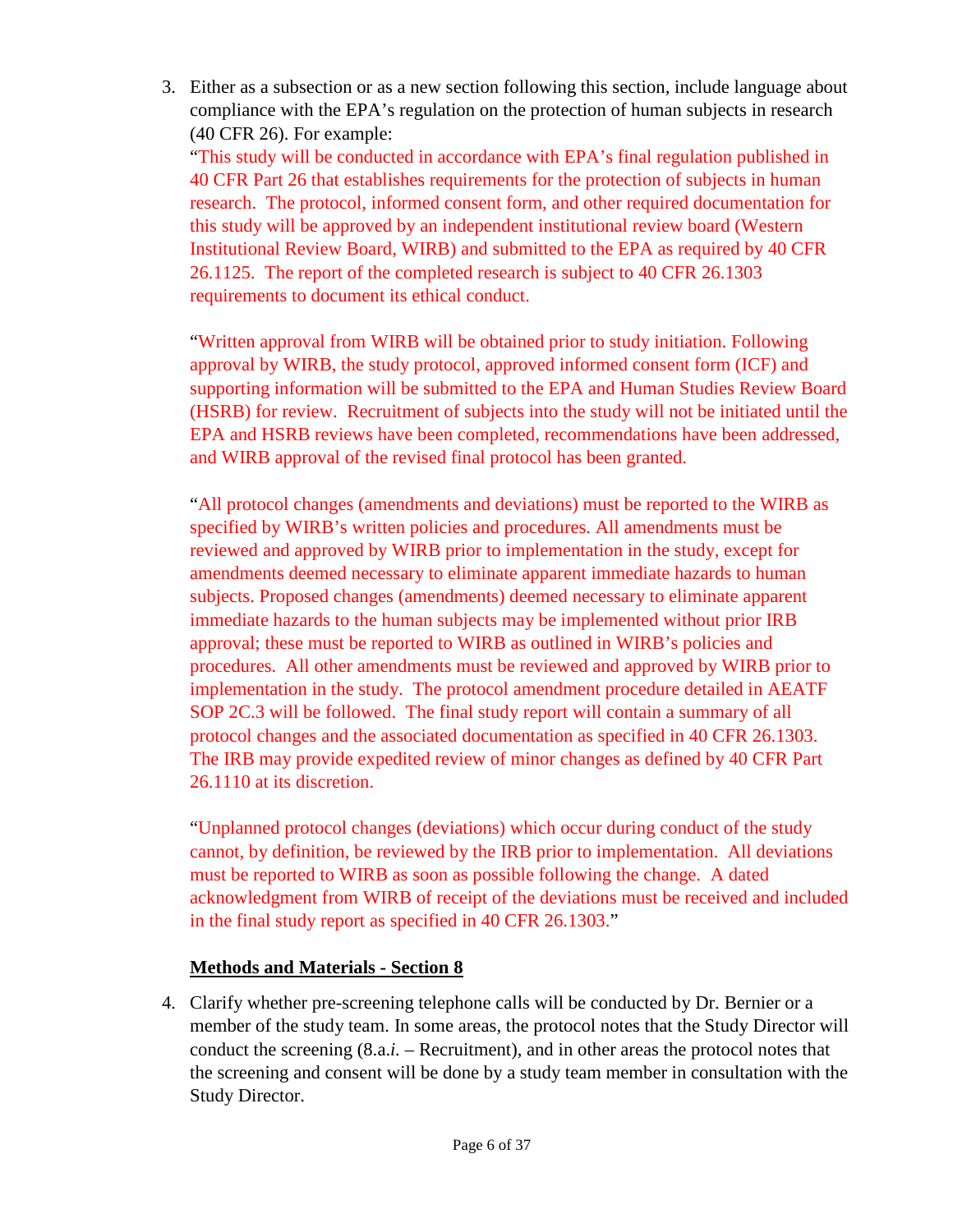- 5. Revise the protocol (and consent materials) to state that pregnancy testing for female subjects will be conducted on each day of testing for the female subject.
- 6. Specify that the consent meeting will cover the detailed stepwise test procedure as described in 8.f.
- 7. Rather than recording the results of pregnancy tests, EPA recommends recording that a pregnancy test was conducted and that the subject was qualified to enroll or that the subject withdrew, instead of recording the results of negative pregnancy tests.
- 8. Ensure that a subject who withdraws is replaced by an alternate of the same gender, if possible.
- 9. Clarify the protocol and consent materials to clearly state that a subject testing a single treated fabric against both species of mosquitoes will participate in two days of testing.
- 10. Provide information about when and how payment will be provided to subjects.
- 11. Include the minimum amount of time that will elapse between a subject testing the treated fabric against different species of mosquitoes. EPA suggests allowing 48-72 hours to elapse between test days involving the same subject. For example, "When a test subject participates in more than one test day, their two test days will be spaced apart a minimum of [48/72] hours in order to minimize any possible discomfort or complications such as an allergic response." Please reflect this change in all areas of the protocol where this timeframe is mentioned.
- 12. Revise the protocol to indicate whether subjects will be permitted to test more than one type of treated fabric, and if so, the minimum waiting period between testing one set of fabric sleeves and the second set of treated fabric sleeves. If subjects are permitted to participate in more than one day, consider including this language: "Subjects may choose to test more than one fabric sample, if they desire and are eligible." Include the amount of time that must elapse between participating in testing involving different types of fabrics or treatments.
- 13. Revise the protocol to indicate that data from subjects who withdraw for any reason or who are removed by the study director will not be used. Ensure that this language is consistent throughout the protocol.
- 14. In "d. Summary of Human Subject Test Procedure", ensure that subjects' arms are washed with soap and water before the untreated control fabric sleeves are donned for the first test period.

## **Risks to the Subjects – Section 10**

- 15. Add risk of exposure to latex to 10.c., "Risks from Exposure to the Test Material."
- 16. Add the names of the test substances to 10.c. etofenprox and permethrin.
- 17. Add a section on "Risks from Unanticipated Loss of Confidential Information." Sample language for this section includes: "The information obtained from subjects taking part in these studies will be used by the researchers, funders, and the sponsor, and will become part of one or more reports on the study. All reports (as well as all study-related records) and will be kept as confidential as possible under local, state, and federal laws. The results of this study are not intended for publication; however, if any of the studyrelated data are published, subjects' identities will remain confidential. All efforts will be taken to maintain the confidentiality of the pregnancy test results. The test results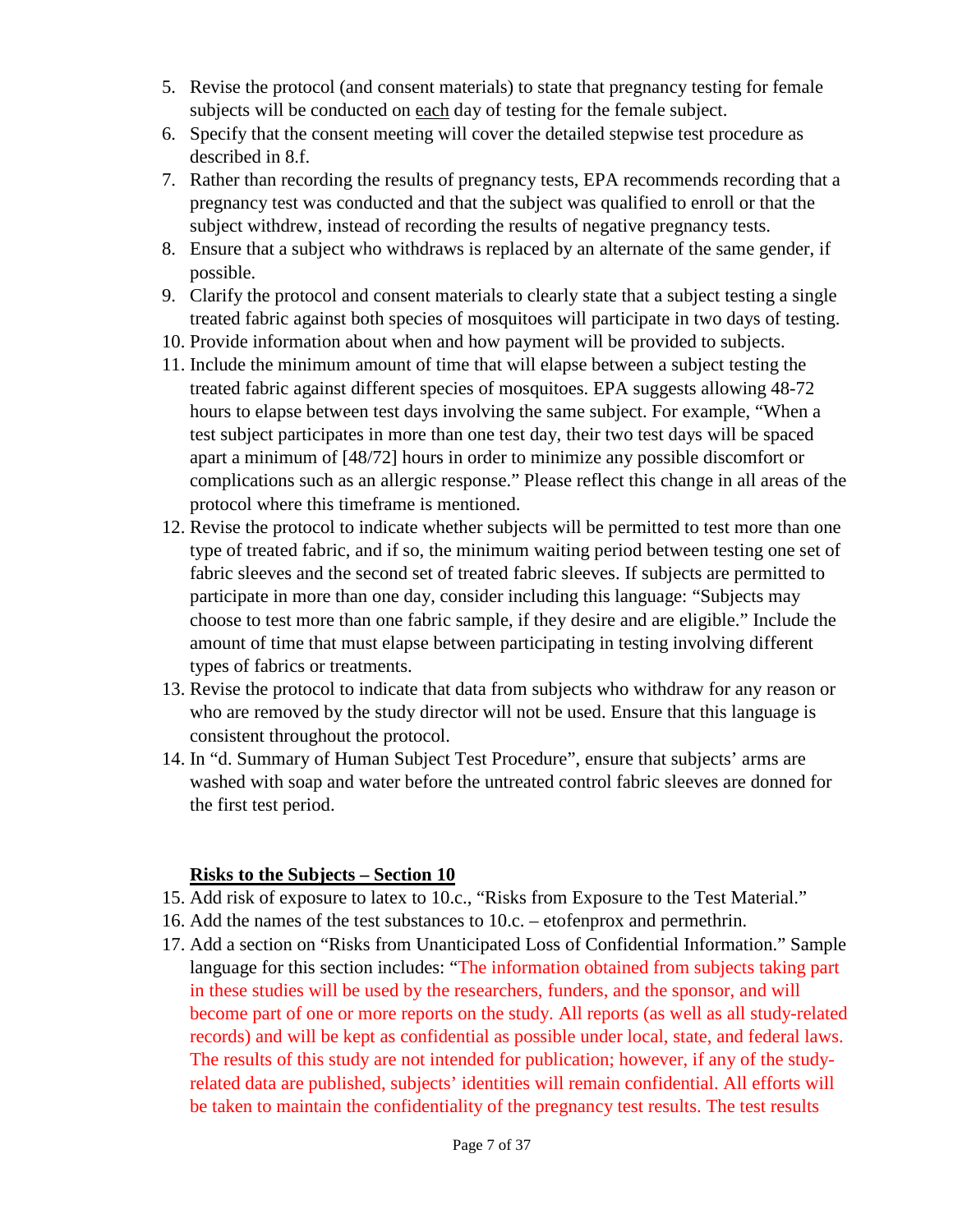will not be recorded, and will not be disclosed to anyone other than the test subject, the verifying employee, and/or the Study Director."

# **Benefits and to Whom Benefits Accrue – Section 11**

18. The research offers no benefits to subjects. Revise the first sentence as follows: "While tThere are no direct benefits to the subjects participating in this research study**.**, tThere are indirect benefits to both the subjects and society."

# **Respect for Subjects – Section 13**

19. Include a statement that subjects are free to withdraw at any time, *without forfeiting any benefits to which they are entitled*.

# **Informed Consent Document (IRB-approved version dated 9/25/17)**

- 20. Under "Study Enrollment" include a statement that women will be required to take a pregnancy test on each day of testing in which they participate.
- 21. Under "Study Procedures":
	- a. Revise #5 to note that a sleeve will be placed on one or both forearms.
	- b. Clarify that a testing day will only include one type of treated fabric and one species of mosquitoes. Move #13 to the end of the numbered list and revise as follows:

" $13$ , 15. On a separate day, at least [48 or 72] hours after your first test day, we will ask you to return to complete the same set of steps to test fabric sleeves treated with the same substance against a different species of mosquitoes. These steps will be repeated until all the sleeves have been tested with both mosquito species. In the event that we discover that the mosquito bite rates for a set of tests are too low, we will as you to test the control sleeves and 4 sets of treated sleeves. This additional testing will take about two hours."

- 22. Under "Risks and Discomforts":
	- a. Include permethrin in "Risk of allergic reaction to test chemicals (etofenprox and permethrin)".
	- b. EPA's understanding is that there is almost no risk of the mosquitoes raised in colony and used in this study to contract disease or to transmit any disease to a subject. Based on this, revise "Risk of exposure to disease" to delete the last sentence: "In the unlikely event that they are found to carry disease, you will be notified immediately and will receive appropriate treatment at the hospital."
- 23. Under "Benefits", delete the last sentence: "This may indirectly benefit you."

## **Self-Certification Form (Appendix G)**

- 24. Revise question #4 to note that females will be required to take a home pregnancy test on each day of testing.
- 25. Revise the numbering for the follow up questions:
	- a. "If you answered yes to question #6#8 please describe the type of reaction you have had to mosquito bites."
	- b. "If you answered yes to question #15#18 please list the other studies you are enrolled in."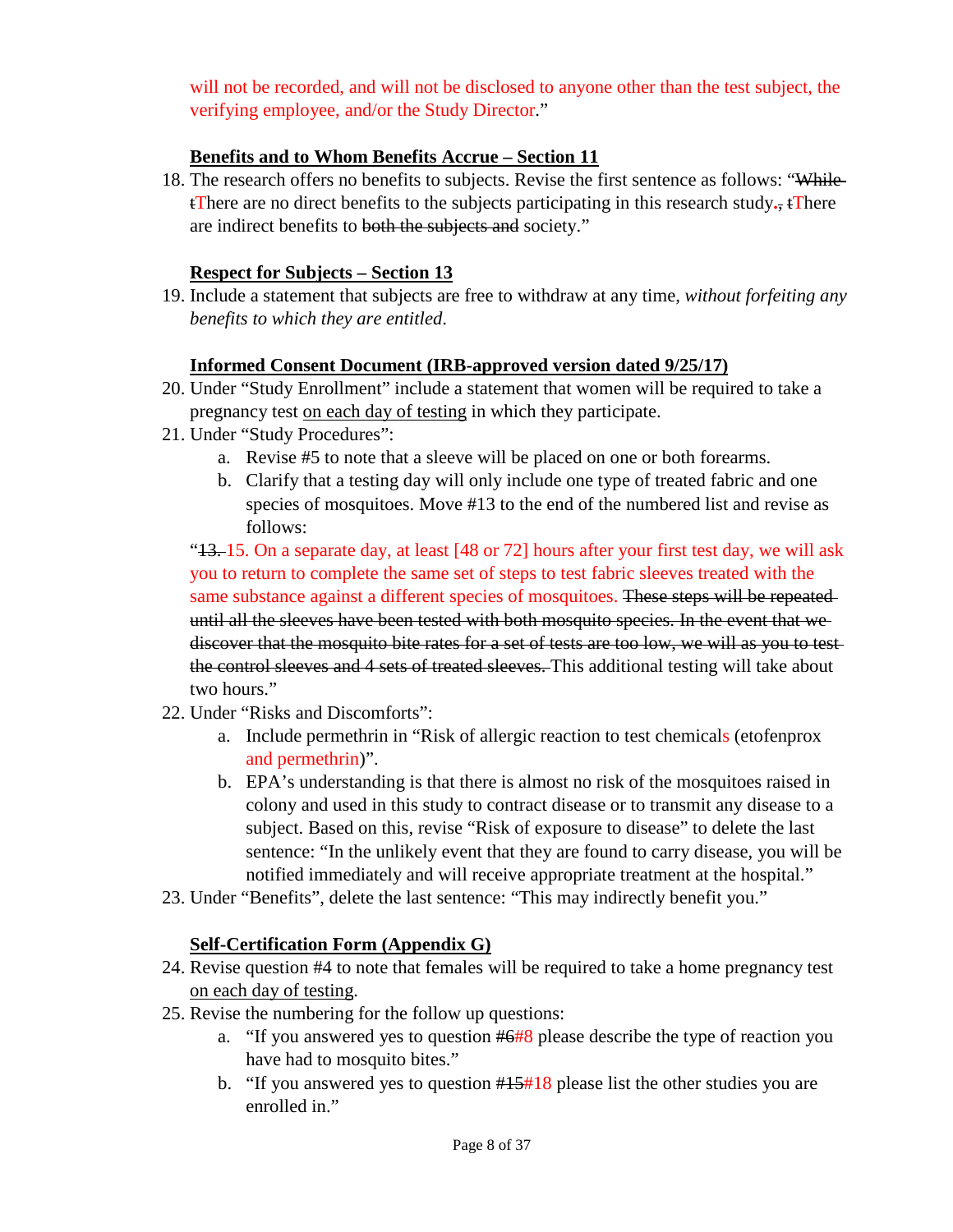# **D. Summary Assessment of Scientific Aspects of the Proposed Research**

The objective of this protocol is to determine the bite protection provided by fabric treated with 0.9% w/w etofenprox or 0.52% w/w permethrin after 0x, 20x, 50x, and 75x washes.

This protocol is for a non-guideline study; therefore, it is not designed to fulfill the requirements of a specific OCSPP (formerly OPPTS) Guideline. Studies under this protocol will be conducted in accordance with EPA, FIFRA (Federal Insecticide, Fungicide and Rodenticide Act), and Good Laboratory Practice Standards (GLP); 40 CFR, Part 160 (October 1989). (pg. 16 of 211).

This protocol is a modified version of a protocol testing efficacy of fabrics against mosquitoes for the U.S. military that was reviewed and accepted by the EPA and Human Studies Review Board (HS RB) in April 2014. EPA and HSRB reviewed and accepted the subsequent study in October 2015. In this version, the number of subjects is increased from 8 to 10; testing is not restricted to military fabrics; 0.52% permethrin treated fabrics are added; and treated knit fabrics will be included to test fabrics representative of consumer clothing and military physical training gear.

The tests to be conducted under the following protocol focus on factory-level produced insecticide/repellent treated fabrics. The basic experimental unit in this study is a sleeve test. Each test exposure involves a subject exposing for 15 minutes a fabric-sleeved arm into a cage (59,000  $\text{cm}^2$ ) containing 200  $\pm$  25 individual female mosquitoes of one species. Each subject will expose one arm to mosquitoes 3 times and the other arm 2 times for a total of 2.5 hours of exposure split between two days (pp. 15-16 of 211). Two mosquito species will be tested, with each species tested on different days. The data obtained from each 15-minute exposure with each experimental subject will be counts of the number of blood-fed female mosquitoes and the total number of female mosquitoes in each test cage. The observed bite-through proportion (or 'rate') for the control treatment (untreated fabric sleeve) is the proportion of blood-fed female mosquitoes to the total number of mosquitoes in each test cage. Rates of bite-through for the insecticide-treated fabrics will be corrected using Abbott's formula for 'background' bite-through rates in the control treatment. To increase testing precision, each subject will serve as their own control subject for each fabric type and mosquito species. Therefore, the experiment consists of 5 exposures per fabric type (e.g., Fire Resistant Army Combat Uniform (FRACU); see example using FRACU below) for each mosquito species in the following order:

- 1 test with an untreated FRACU fabric-sleeve, which serves as the control.
- 1 test with treated washed (75x) FRACU fabric.
- 1 test with treated washed (50x) FRACU fabric.
- 1 test with treated washed (20x) FRACU fabric.
- 1 test with treated unwashed  $(0x)$  FRACU fabric.

Fabric types will be tested as described in Table 1 below. Subjects will test each fabric type per number of launderings once per mosquito species for a total of 5 treatments per species per subject using 10 subjects per fabric washing level, resulting in 10 total replicates per fabric treatment level per mosquito species for this experiment. The rationale for the number of human test subjects is provided in the statistical design section (section 2) of this review.

|  | <b>Table 1*: Experimental Design</b> |  |
|--|--------------------------------------|--|
|--|--------------------------------------|--|

| <b>Fabric and Treatment</b> | Number of | <b>Number</b> | <b>Number</b> | ™otal             |
|-----------------------------|-----------|---------------|---------------|-------------------|
| Condition <sup>1</sup>      | Fabric    |               | Οt            | <b>Replicates</b> |
|                             |           |               |               |                   |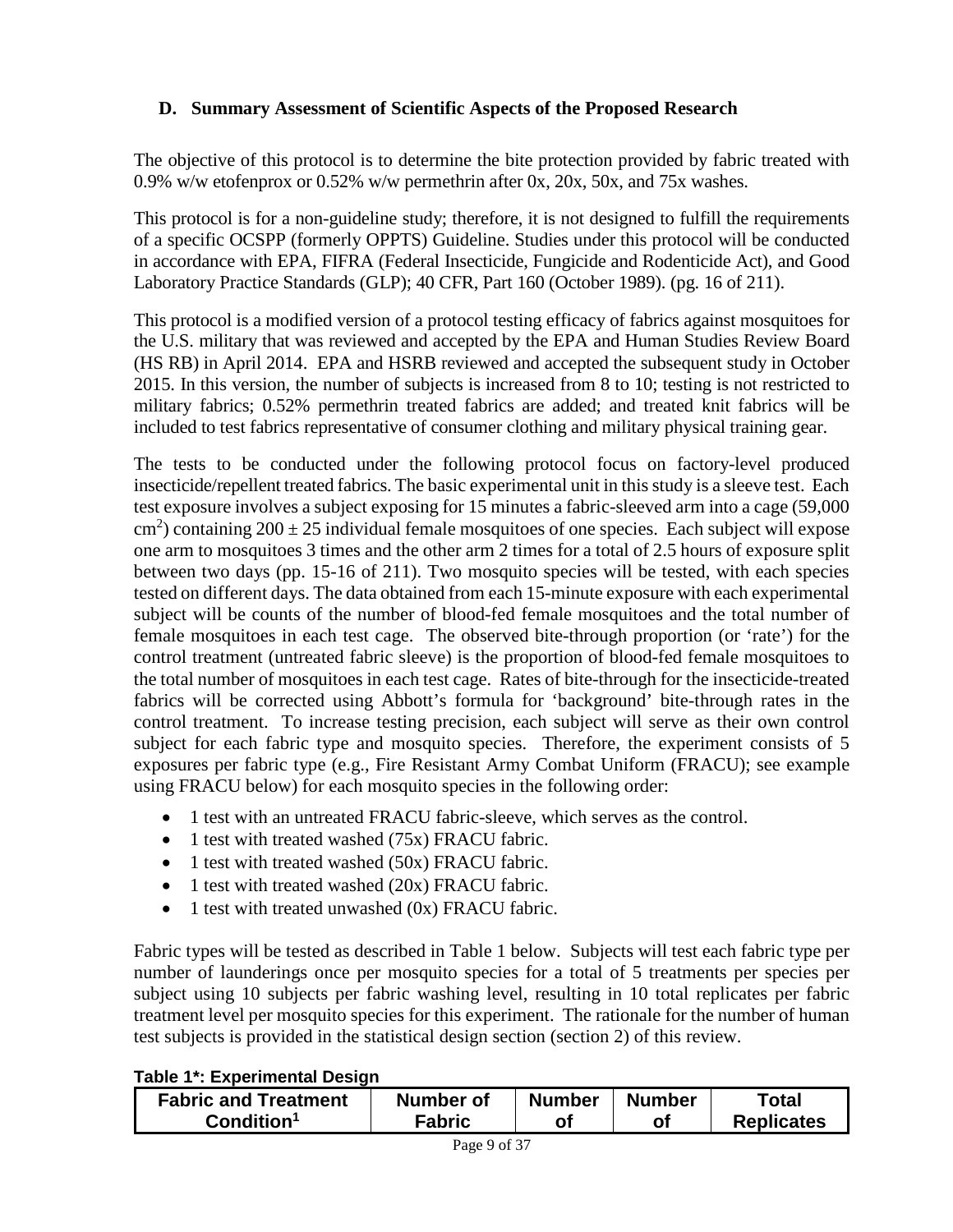|                                                          | <b>Specimens</b> | <b>Subjects</b> | Species <sup>2</sup> | per Fabric<br><b>Type</b> |
|----------------------------------------------------------|------------------|-----------------|----------------------|---------------------------|
| <b>Untreated Unwashed</b><br>Cotton Control <sup>3</sup> |                  | 10              |                      | 20                        |
| <b>Treated Washed 75x</b>                                |                  |                 |                      |                           |
| <b>Treated Washed 50x</b>                                |                  |                 |                      |                           |
| <b>Treated Washed 20x</b>                                |                  |                 |                      |                           |
| <b>Treated Washed 0x</b>                                 |                  |                 |                      |                           |

\* Table 1 in this report denotes Table 7 in the submitted protocol (p. 15 of 211, §3.e).<br>1 Fabric treatment conditions are either untreated and unwashed (Control) or treated and unwashed (0x), treated and washed 20 times (20x), treated and washed 50 times (50x), or treated and washed 75 times (75x).

<sup>2</sup> The test species are *Aedes aegypti* or *Anopheles albimanus.*

 $3$  Each subject serves as their own control for the bite protection calculation.

Because repeated wash cycles will progressively remove some of the impregnated permethrin/etofenprox, the 75x washed fabric samples will be tested first followed by the 50x washed samples, the 20x washed samples, and finally the 0x unwashed samples. This order will reduce the possibility of any "carryover" contamination effects. Subjects will wash their forearms with soap between each exposure period to further reduce the potential for carryover of permethrin/etofenprox residues on skin from one exposure period to the next.

The widely accepted method of evaluating efficacy of insecticide treated clothing includes laboratory aging of treated clothing by laundering through standardized wash cycles per the American Association of Textile Chemists and Colorists (AATC) laundering protocol (Appendix E). Testing will be conducted with treated and untreated clothing prior to laundering (0x wash cycle) and at the 20x, 50x, and 75x wash cycles for the treated clothing.

The endpoint for determining efficacy in this proposed experiment (percent bite protection based on the proportion of blood-fed to total mosquitoes in a cage) differs from skin-applied repellent evaluations where the "Landing with Intent to Bite" measure is used and efficacy is measured as Complete Protection Time. In brief, the repellent effect created by skin-applied repellents is instantaneous and non-toxic, whereas mosquitoes exposed to treated clothing must remain in contact with the treated cloth for a longer time period to elicit an effect. The resulting repellent effect is a toxic effect that results in 'excito-repellency' or incapacitation due to exposure to the fast-acting insecticide. The target level of bite protection across fabric types and number of washes is ≥ 90% § 3.e. (p.13 of 211).

As in the previous version, this protocol also proposes to evaluate the repellent effect (percent bite protection) of treated clothing using only two mosquito species, unlike skin-applied repellent studies conducted under field conditions where three species are evaluated. The proposed study will assess % bite protection of treated fabrics from two mosquito species, *Anopheles albimanus* (malaria vector) and *Aedes aegypti* (vector of dengue, yellow fever, chikungunya, and Zika). A mosquito species from the genus *Culex* (vector of West Nile virus or St. Louis encephalitis) will not be tested. Considering the anthropophilic nature of the proposed *Anopheles* and *Aedes* mosquito species and their proper response in laboratory assays, prior studies of this nature have shown little difference between these species in their bite protection results. Therefore, the addition of *Culex* spp. would not contribute sufficiently distinct data to offset the burden to subjects from participation in this kind of study. *Culex* mosquitoes were also not proposed for testing in either of the two previous protocols reviewed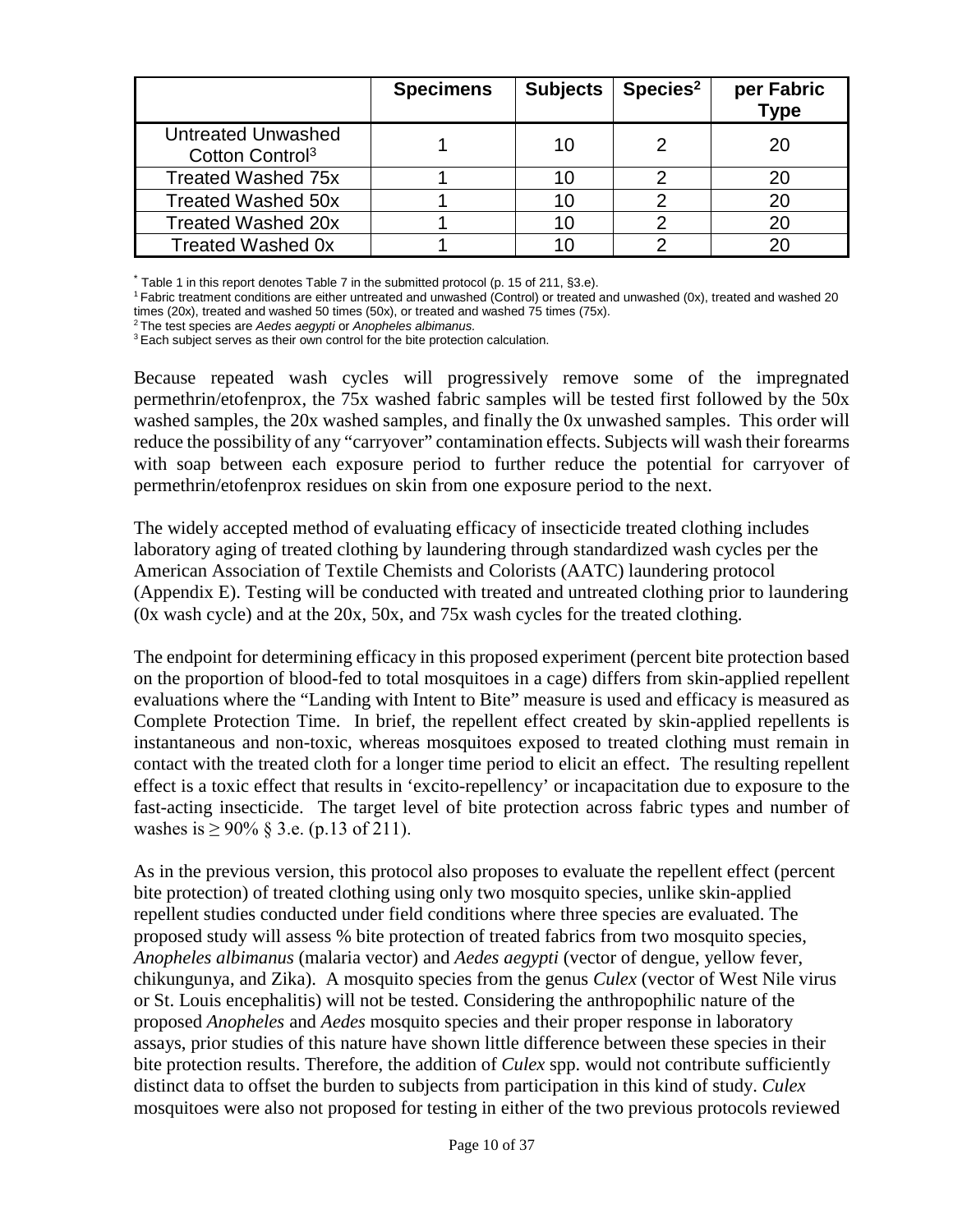and accepted by EPA and the HSRB in April 2014, and October 2016 (p. 6 of 211).

The objective of the data analysis is to estimate the mean level of bite protection and associated 95% confidence intervals for different 'treatments' [i.e. different combinations of fabric types (FRACU and knits), number of washes, and mosquito species].

## **1. Study design:**

Replicate subjects will be used in this study to evaluate bite protection for FRACU and knit clothing fabrics treated with either permethrin or etofenprox. A fabric's "bite protection" is a measure of the relative level to which a treated fabric prevents bites compared to the untreated control fabric. As described in § 3.e. (p. 13 of 211) of the protocol, the observed bite protection for a subject is calculated using the bite-through rates for the treated fabric and a corresponding untreated/unwashed control fabric. Each subject serves as their own control. The purpose of the control is to compensate for the subject's individual attraction level, the general host-seeking response of the test mosquito population, and to correct for bite-through rate of the untreated fabric. The treatment and control values for a subject are then used in Abbott's formula to calculate the observed bite protection level of the fabric for that subject.

Treated fabric will be evaluated at the following wash intervals: unwashed (0x), 20x, 50x, and 75x washes. Separate fabric specimens for each wash interval are tested, similar to that described in U.S. military GL/PD specifications. Two species of mosquitoes, *Aedes aegypti* and *Anopheles albimanus,* will be tested separately. Ten subjects will be used to test each fabric and mosquito species combination. Ten alternate subjects will also be recruited for testing of each fabric type. Each subject will test only one species on a given day; therefore, it will take commitments on two different days to complete all tests. Should a subject withdraw from the study for any reason or be removed from participation by the Study Director, his or her data will not be used in the study, and an alternate will be selected to replace the withdrawn subject.

For each fabric treatment (untreated and treated), the subjects' will expose their right and left arms to mosquitoes for 15 minutes per arm in accordance with the testing paradigm denoted in Tables 2 and 3. Table 2 outlines the exposure to *Aedes aegypti*; Table 3 outlines the exposure to *Anopheles albimanus*. A detailed summary of the experimental design is described in § 3.e. (pp. 13-16 of 211). The fabric type used on each arm (right vs. left) will be determined *a priori* as denoted in Tables 2 and 3.

For quality control, the study will be stopped if the test site becomes unsafe for any reason. In addition, subjects will not continue in the study if biting pressure falls below 50% or a subject is unattractive to mosquitoes (i.e., less than 50% of mosquitoes in a cage contact the fabric worn by the subject during a test interval), biting pressure rises too high for subject comfort or safety, a subject asks to withdraw (pp. 39 of 211).

| <b>Test</b>      | <b>Subject Right Arm</b>                | --                                    | <b>Subject Left Arm</b>                    |                                       |  |  |  |
|------------------|-----------------------------------------|---------------------------------------|--------------------------------------------|---------------------------------------|--|--|--|
| Set <sup>1</sup> | <b>Treatment Condition</b> <sup>3</sup> | <b>Specimen</b><br><b>Designation</b> | <b>Treatment</b><br>Condition <sup>3</sup> | <b>Specimen</b><br><b>Designation</b> |  |  |  |
|                  | Untreated Unwashed                      | Sleeve 1                              | No Sleeve                                  | ---                                   |  |  |  |

**Table 2\*\*: Testing Paradigm using** *Aedes aegypti*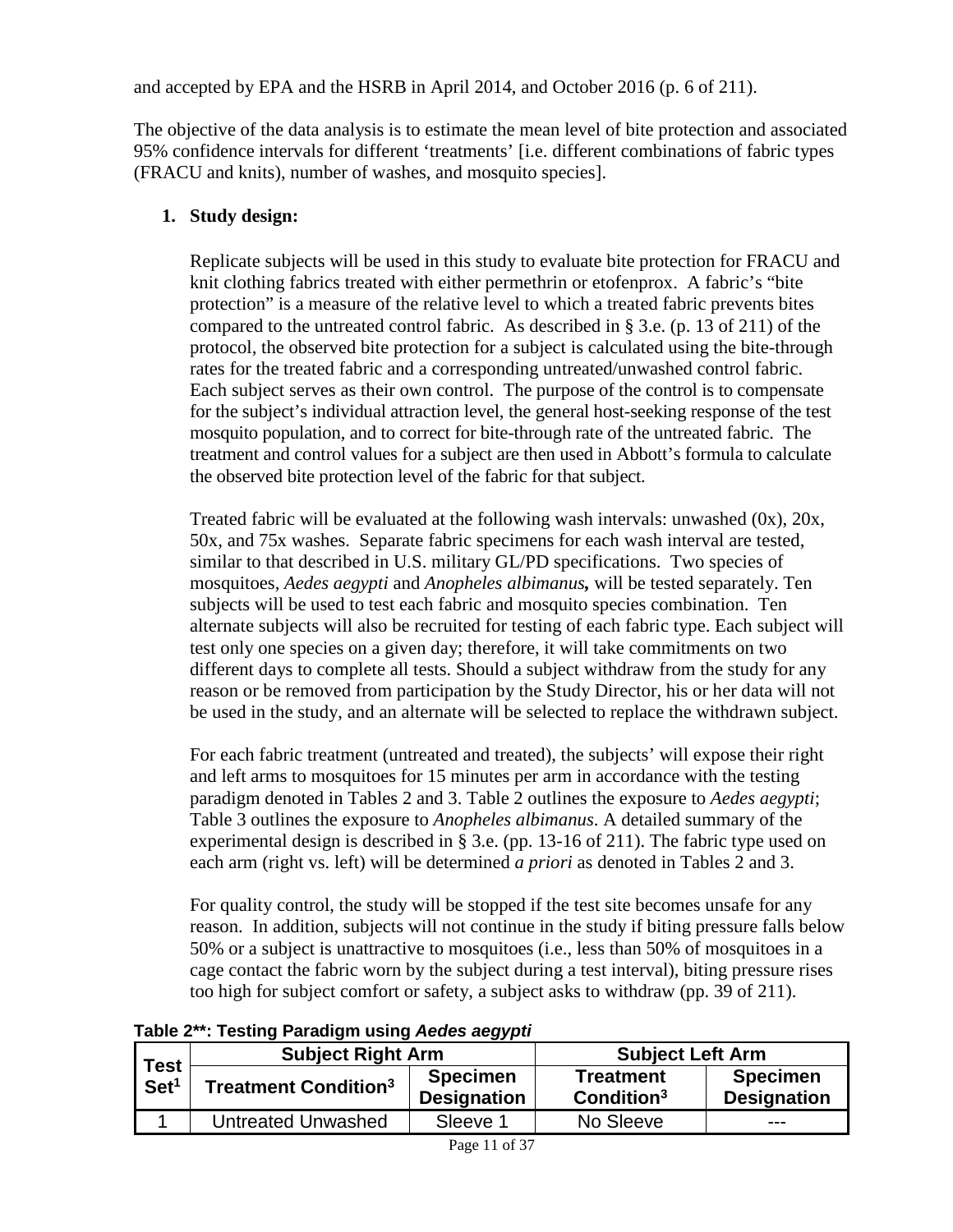|   | Control <sup>2</sup> |          |                              |          |
|---|----------------------|----------|------------------------------|----------|
|   | Treated Washed 75x   | Sleeve 2 | <b>Treated Washed</b><br>50x | Sleeve 3 |
| 3 | Treated Washed 20x   | Sleeve 4 | <b>Treated Washed</b><br>0x  | Sleeve 5 |

\*\*Table 2 in this report denotes Table 8 in the submitted protocol (p. 15 of 211, §3.e). 1

Each test set runs for 15 minutes.

2 Each subject serves as their own control for the bite protection calculation. Each subject will test the control on a randomly selected arm as Test 1 (in the sample above it is listed as Right Arm).

3 Each subject will have both their right arm and left arm tested simultaneously for all treated specimens and complete Test Sets 2- 3 for *Aedes aegypti*. Each subject will have a break between test sets when new cages are being filled with mosquitoes. All cages will be washed after all test sets for each participant are complete.

| <b>Test</b>      | <b>Subject Right Arm</b>                          |                                       | <b>Subject Left Arm</b>                    |                                       |  |  |
|------------------|---------------------------------------------------|---------------------------------------|--------------------------------------------|---------------------------------------|--|--|
| Set <sup>1</sup> | <b>Treatment Condition<sup>3</sup></b>            | <b>Specimen</b><br><b>Designation</b> | <b>Treatment</b><br>Condition <sup>3</sup> | <b>Specimen</b><br><b>Designation</b> |  |  |
| $\overline{4}$   | <b>Untreated Unwashed</b><br>Control <sup>2</sup> | Sleeve 6                              | No Sleeve                                  |                                       |  |  |
| 5                | <b>Treated Washed 75x</b>                         | Sleeve 7                              | <b>Treated Washed</b><br>50x               | Sleeve 8                              |  |  |
| 6                | <b>Treated Washed 20x</b>                         | Sleeve 9                              | <b>Treated Washed</b><br>0x                | Sleeve 10                             |  |  |

|  |  | Table 3***: Testing Paradigm using Anopheles albimanus |  |
|--|--|--------------------------------------------------------|--|
|  |  |                                                        |  |

\*\*\*Table 3 in this report denotes Table 9 in the submitted protocol (p. 16 of 211,  $\S 3.e$ ).

Each test set runs for 15 minutes.

2 Each subject serves as their own control for the bite protection calculation. Each subject will test the control on a randomly selected arm as Test 1 (in the sample above it is listed as Right Arm).

3 Each subject will have both their right arm and left arm tested simultaneously for all treated specimens and complete Test Set 5-6 for *Anopheles albimanus*. Each subject will have a break between test sets when new cages are being filled with mosquitoes. All cages will be washed after all test sets for each participant are complete.

Laboratory-reared 6-11 day old adult female mosquitoes from colonies maintained at USDA-ARS, CMAVE, (Gainesville, FL) will be used for the bite protection assay (pp. 20 - 21 of 211, § 8.c.). Adult female mosquitoes of two aggressive and anthropophilic species will be tested. One species will be *Aedes aegypti*, a species that vectors the agents that cause yellow fever, dengue fever, Zika, and chikungunya and is found in tropical and subtropical regions of the world, including the most of the Southern US. The second species will be *Anopheles albimanus*, an aggressive biter native to the eastern US and a competent vector for malaria transmission. Mosquitoes from a colony typically respond more aggressively to attractant stimuli than strains reared from freshly collected wild-types.

Female mosquitoes will be preselected from stock cages by using a specially designed draw box that uses odors from the hand of a laboratory staff person to attract mosquitoes upwind in to a trap. The trap containing the mosquitoes will then be transferred to the test cage for subsequent testing by subjects (p. 21 of 211, § 8.c.). After the test period, the mosquitoes will be removed from the test cage by a laboratory staff person, frozen, and counted to determine the total number mosquitoes present in the test cage and the number of blood-fed mosquitoes.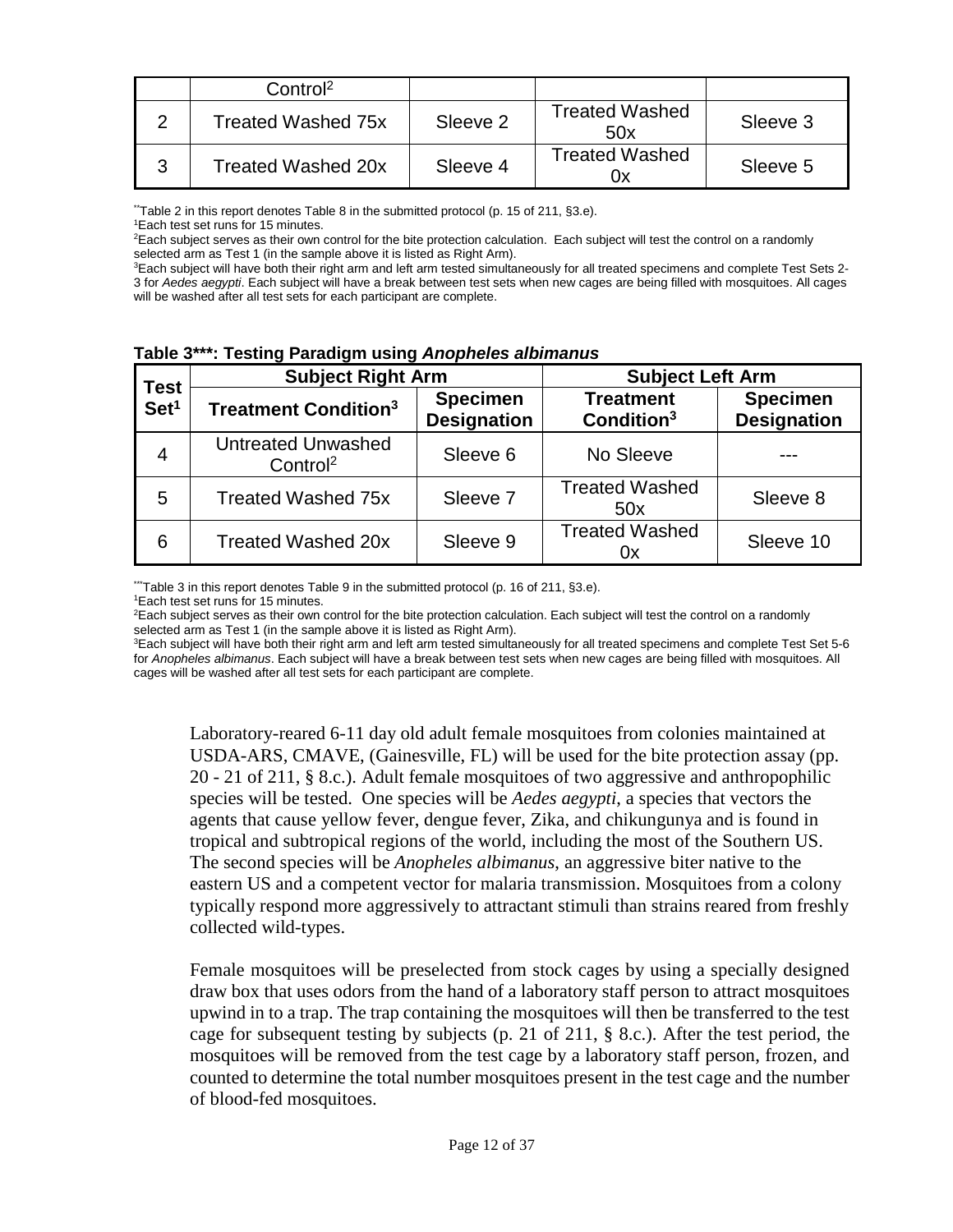### **2**. **Statistical design:**

The primary objective of the data analysis is to estimate the overall (or 'mean') level of bite protection and associated 95% confidence interval for different 'treatments' (i.e., different combinations of fabric type, number of washes, and mosquito species). Subject-specific bite protection values will be calculated for each treatment using Abbott's formula as described in Section 8(e) (p. 23 of 211). These values will be averaged across all subjects to obtain mean observed bite protection values to confirm any model-based bite protection estimates.

The numbers of blood-fed and total female mosquitoes recorded following exposure to treated and control fabric for each subject will be analyzed as binomially distributed data in a generalized linear mixed model (GLIMMIX) using a log link function. Subjects will be treated as a random effect and the within-subject correlation accommodated using a mixed effect GLIMMIX (Appendix K). Use of the log link makes it possible to obtain an estimate and confidence interval for the ratio of the treatment and control bite-through rates. The estimates and confidence intervals for percent bite protection are obtained from the relationship:

Percent Bite Protection =  $[1 - (treatment rate) / (control rate)] \times 100\%$ 

The GLIMMIX model-based bite protection estimates could be obtained by analyzing multiple models each with just a single treatment group and the matched control group. However, it may also be of interest to compare the bite protections of different types of treated fabric, number of washes, or mosquito species. In this case, all treatments (and species) of interest will be included in the same model. Because the GLIMMIX model uses a log link, hypothesis tests concerning ratios of bite protection can be formulated as linear contrasts in the GLIMMIX.

For a previous protocol reviewed by EPA and HSRB (October 2016), EPA conducted a power analysis for FRACU fabric treated with permethrin based on a similar study assessing bite protection of etofenprox treated uniforms previously reviewed by HSRB in October 2016. In the original protocol, the bite-through rate of the control group (non-treated FRACU fabric) was assumed to be set as 20% and 50%. In the EPA's power analysis, bite-through rate in the control treatment was assumed to be 75% based on results of the study reviewed in October 2016. Similar to the FRACU, many knit fabrics have an open construction with interstitial spaces in the fabric that are easily penetrated by the mouthparts of a biting mosquito; therefore, bite-through rates in the control group for knit fabrics are expected to be similar to bite-through rates in the control group for the FRACU. Thus, bite-through rate in the control group is not expected to change the results of the Agency's previous power analysis for the fabric types proposed to be tested in this protocol.

In accordance with findings from the previous protocol, the current protocol indicates 10 individuals will serve as test subjects for each type of treated fabric. EPA expects the study design with 10 subjects to have sufficient power to achieve the half width of the 95% confidence interval of the estimated percent bite protection of less than 6% if the bite-through rate for the control fabric is 75% and the true percent bite protection of the fabric is at least 80% (Table 4). The Agency's previous simulations indicate that to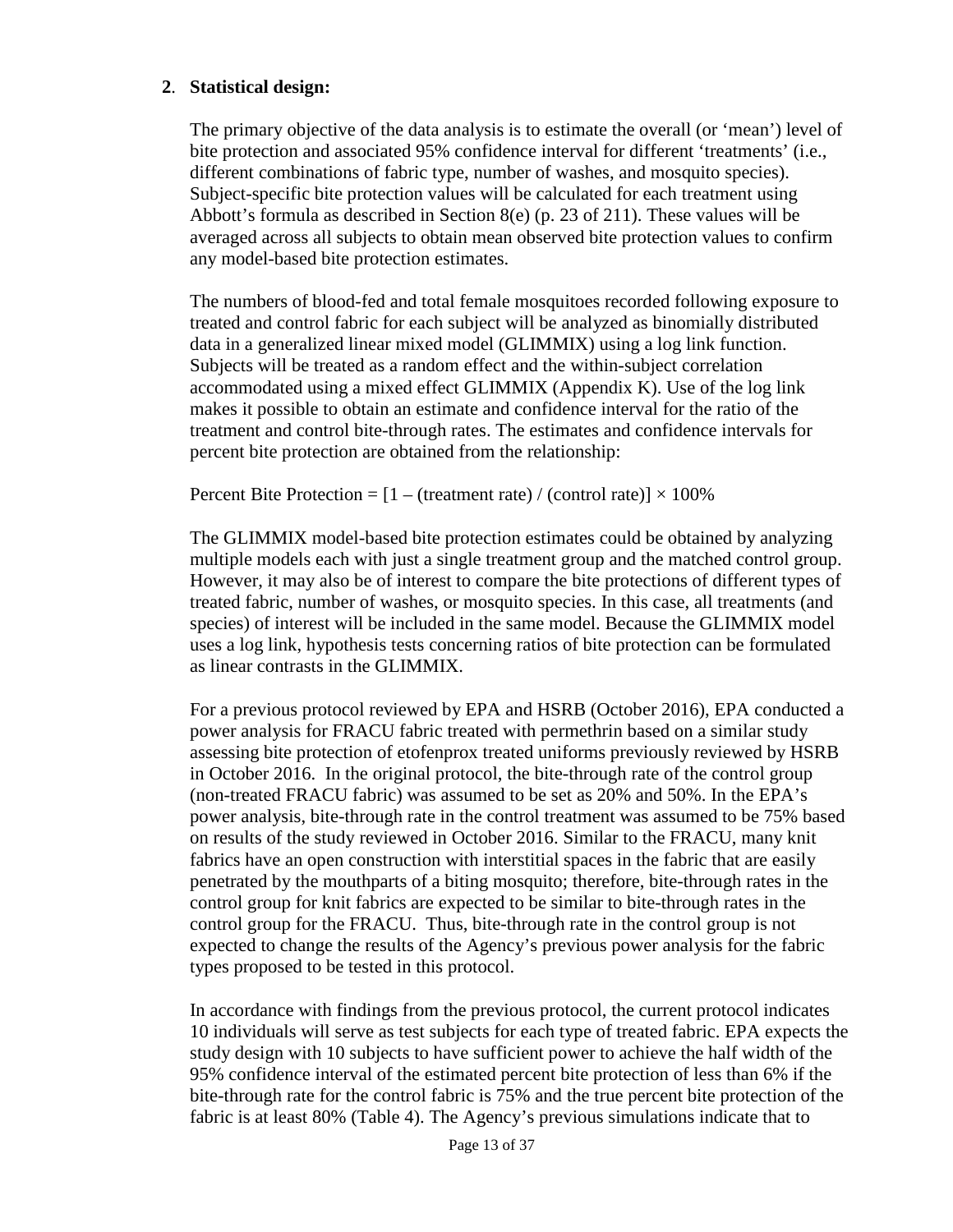reach 80% power of achieving the half width of the 95% confidence interval of the estimated percent bite protection of less than 3%, the study requires a sample size of 10 subjects, given that a true bite-through rate in the control is 75% and the true percent bite protection is 80% (Table 4). Similarly, the Agency's simulations demonstrated that to reach 95% true bite protection with 80% power, the half width of the 95% confidence interval of the estimated percent bite protection is less than 2% when using a sample size of 10 (Table 4). Because the Agency requires a mean bite protection to be 90% which falls between 80 and 95% true bite protection, the Agency is confident the statistical analysis will provide adequate power provided that the assumptions are correct.

| <b>True</b>                                   |                                             |                   | subject as fixed effect |                              |                                                       |                                                       |                                                       | <b>GLIMMIX:</b> subject as random effect |                              |                                                       |                              |                                                                        |
|-----------------------------------------------|---------------------------------------------|-------------------|-------------------------|------------------------------|-------------------------------------------------------|-------------------------------------------------------|-------------------------------------------------------|------------------------------------------|------------------------------|-------------------------------------------------------|------------------------------|------------------------------------------------------------------------|
| bite-<br>through<br><b>Rate in</b><br>control | <b>True</b><br>Percent<br><b>Protection</b> | Nr<br><b>Subs</b> | $\textbf{N}^{**}$       | <b>Half</b><br>Width<br>Mean | <b>Half</b><br>Width<br>80 <sup>th</sup><br>$%$ -tile | <b>Half</b><br>Width<br>90 <sup>th</sup><br>$%$ -tile | <b>Half</b><br>Width<br>95 <sup>th</sup><br>$%$ -tile | $\textbf{N}^{**}$                        | <b>Half</b><br>Width<br>Mean | <b>Half</b><br>Width<br>80 <sup>th</sup><br>$%$ -tile | <b>Half</b><br>Width<br>tile | <b>Half</b><br>Width<br>90 <sup>th</sup> %-95 <sup>th</sup> %-<br>tile |
|                                               |                                             | 5                 | 998                     | 3.6                          | 3.9                                                   | 4.1                                                   | 4.3                                                   | 955                                      | 5.0                          | 5.3                                                   | 5.5                          | 5.7                                                                    |
|                                               |                                             | 6                 | 995                     | 3.3                          | 3.5                                                   | 3.7                                                   | 3.9                                                   | 945                                      | 4.2                          | 4.5                                                   | 4.6                          | 4.8                                                                    |
|                                               |                                             | 7                 | 990                     | 3.1                          | 3.3                                                   | 3.4                                                   | 3.6                                                   | 912                                      | 3.7                          | 3.9                                                   | 4.1                          | 4.2                                                                    |
|                                               | 80                                          | 8                 | 985                     | 2.8                          | 3.0                                                   | 3.1                                                   | 3.3                                                   | 898                                      | 3.3                          | 3.5                                                   | 3.6                          | 3.7                                                                    |
|                                               |                                             | 9                 | 982                     | 2.7                          | 2.9                                                   | 3.0                                                   | 3.1                                                   | 894                                      | 3.1                          | 3.3                                                   | 3.4                          | 3.4                                                                    |
|                                               |                                             | 10                | 967                     | 2.6                          | 2.7                                                   | 2.8                                                   | 2.9                                                   | 885                                      | 2.9                          | 3.0                                                   | 3.1                          | 3.2                                                                    |
|                                               |                                             | 15                | 915                     | 2.1                          | 2.2                                                   | 2.3                                                   | 2.3                                                   | 817                                      | 2.2                          | 2.3                                                   | 2.4                          | 2.4                                                                    |
| 75                                            |                                             | 20                | 831                     | 1.8                          | 1.9                                                   | 1.9                                                   | 2.0                                                   | 717                                      | 1.9                          | 2.0                                                   | 2.0                          | 2.0                                                                    |
|                                               |                                             | 5                 | 1000                    | 2.0                          | 2.3                                                   | 2.4                                                   | 2.6                                                   | 982                                      | 2.8                          | 3.2                                                   | 3.4                          | 3.7                                                                    |
|                                               |                                             | 6                 | 1000                    | 1.8                          | 2.0                                                   | 2.2                                                   | 2.3                                                   | 984                                      | 2.4                          | 2.7                                                   | 2.9                          | 3.0                                                                    |
|                                               |                                             | 7                 | 1000                    | 1.7                          | 1.9                                                   | 2.1                                                   | 2.2                                                   | 980                                      | 2.1                          | 2.4                                                   | 2.5                          | 2.7                                                                    |
|                                               | 95                                          | 8                 | 1000                    | 1.6                          | 1.8                                                   | 1.9                                                   | 2.0                                                   | 965                                      | 1.9                          | 2.1                                                   | 2.2                          | 2.4                                                                    |
|                                               |                                             | 9                 | 1000                    | 1.5                          | 1.7                                                   | 1.8                                                   | 1.9                                                   | 978                                      | 1.8                          | 1.9                                                   | 2.1                          | 2.2                                                                    |
|                                               |                                             | 10                | 1000                    | 1.4                          | 1.6                                                   | 1.7                                                   | 1.7                                                   | 982                                      | 1.6                          | 1.8                                                   | 1.9                          | 2.0                                                                    |
|                                               |                                             | 15                | 999                     | 1.2                          | 1.3                                                   | 1.3                                                   | 1.4                                                   | 951                                      | 1.3                          | 1.4                                                   | 1.4                          | 1.5                                                                    |
|                                               |                                             | 20                | 987                     | 1.0                          | 1.1                                                   | 1.1                                                   | 1.2                                                   | 946                                      | 1.1                          | 1.1                                                   | 1.2                          | 1.2                                                                    |

**Table 4\*: Impact of the Number of Replications on the Number of Subjects when Control Bite-Through is 75%.**

\*Table 4 in this report denotes Table 6 in the submitted protocol (p. 14 of 211, §3.e). \*\*Number of datasets analyzed by the model. Model used log link function. Variation between logit values between subjects  $SD = 1$ 

The primary objective of the data analysis is to estimate the overall (or 'mean') level of bite protection and associated 95% confidence interval for different 'treatments' (i.e., different combinations of fabric type, number of washes, and mosquito species). Subjectspecific bite protection values will be calculated for each treatment using Abbott's formula as described in §8.3.2. These values will be averaged over all subjects to obtain mean observed bite protection values that can be used to confirm any model-based bite protection estimates.

% Bite Protection = 
$$
\frac{(B_{NC}/F_C) - (B_T/F_C)}{F_C}
$$

$$
\left(B_{NC}/F_C\right)
$$

Where:

 $B_{NC}$  = bites recorded on the arm covered by the negative control fabric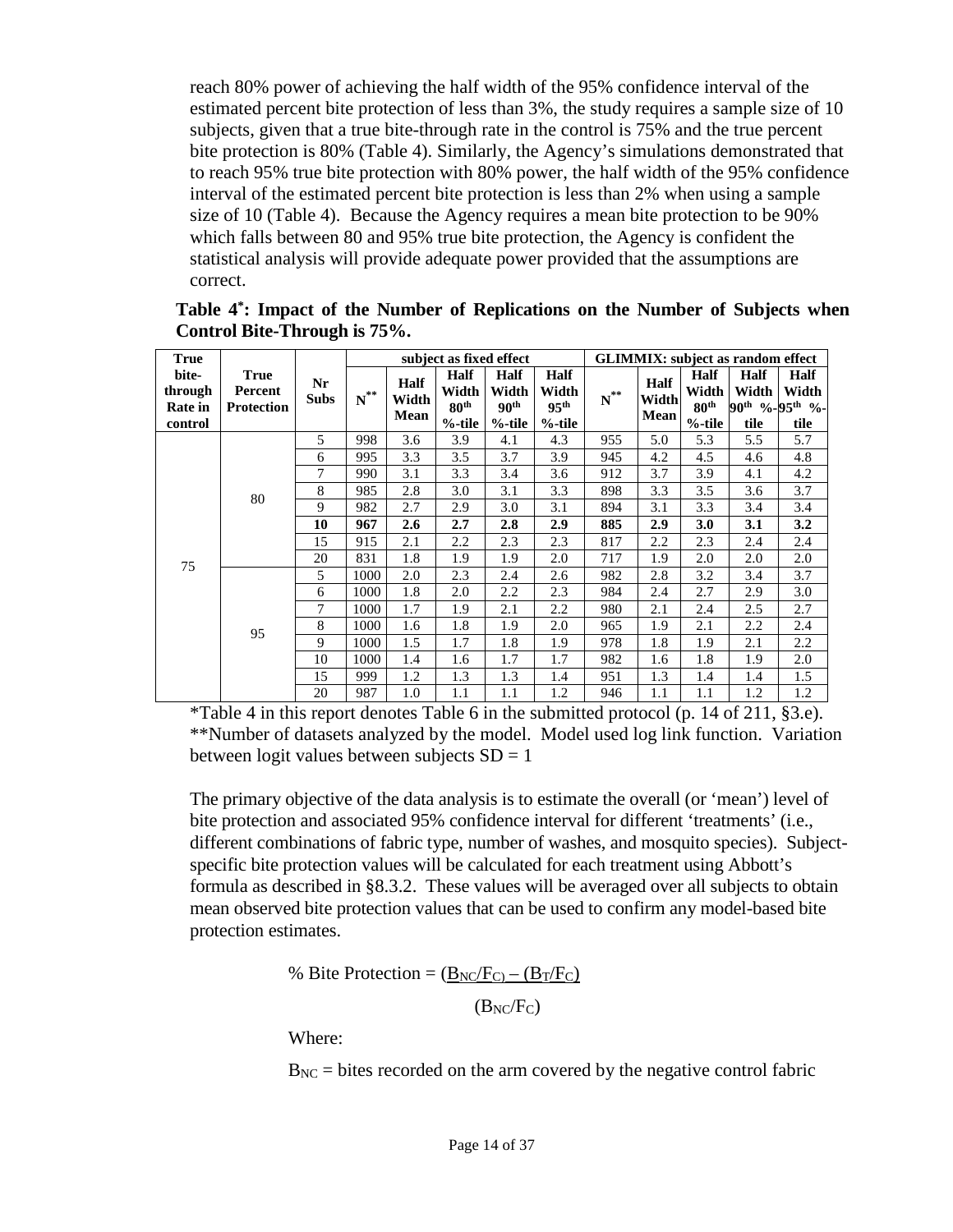$F<sub>C</sub>$  = female insects in the cage that are capable of biting at the start of the

15-minute exposure period

 $B_T$  = bites recorded on the arm that was covered by the treated fabric

# **3. How and to what will human subjects be exposed?**

Subjects will be exposed to test material (permethrin- or etofenprox-impregnated fabric) and two species of caged mosquitoes in the laboratory. Each subject will have either permethrin-treated or etofenprox-treated sleeves placed on one or both forearms. A subject will only test a single fabric/test material combination against a single mosquito species per test day. Subjects will expose sleeved arms to caged mosquitoes for 15 minutes [The step-wise procedure is described in detail in §8.f, pp. 24-36 of 211]. This exposure period allows mosquitoes to land, probe, and blood-feed. Test subjects are expected to receive the greatest number of bites during the first set of tests with the untreated, unwashed control sleeves. Subsequent tests will involve treated sleeves and test subjects are expected to receive far fewer bites on arms covered with treated fabric.

# **4. Endpoints and Measures:**

Efficacy will be measured as percent bite protection. The proposed study will estimate the mean level of bite protection and associated 95% confidence interval for different 'treatments' (i.e., different combinations of fabric type, number of washes, and mosquito species). Subject-specific bite protection values will be calculated for each treatment using Abbott's formula as described in §8.e based on exposure to mosquitoes during a 15-minute bioassay every hour for a total of 2.5 hrs. These values will be averaged over all subjects to obtain mean observed bite protection values that can be used to confirm any model-based bite protection estimates.

## **B. Compliance with Applicable Scientific Standards**

This protocol adequately addresses the following elements according to applicable scientific standards:

- Acute toxicity research to characterize toxicological profile of the formulation and calculate margin of exposure (MOE)
- Experimental design and statistical power
- Pre-training of subjects

## **EPA Science Comments**

The following elements in the protocol require revision before the research goes forward:

- Add clarification on page 15 to indicate "... it will take commitments on two different days to complete a test for a single fabric type with one active ingredient."
- Subjects should refrain from using fragrant items that such as deodorant, perfumes, skin lotions, or drinking alcohol for 24 hours prior to the test day.
- To ensure consistency and reduce potential for carryover, subject's arms should be washed with unscented soap prior to testing control sleeves and between each exposure period.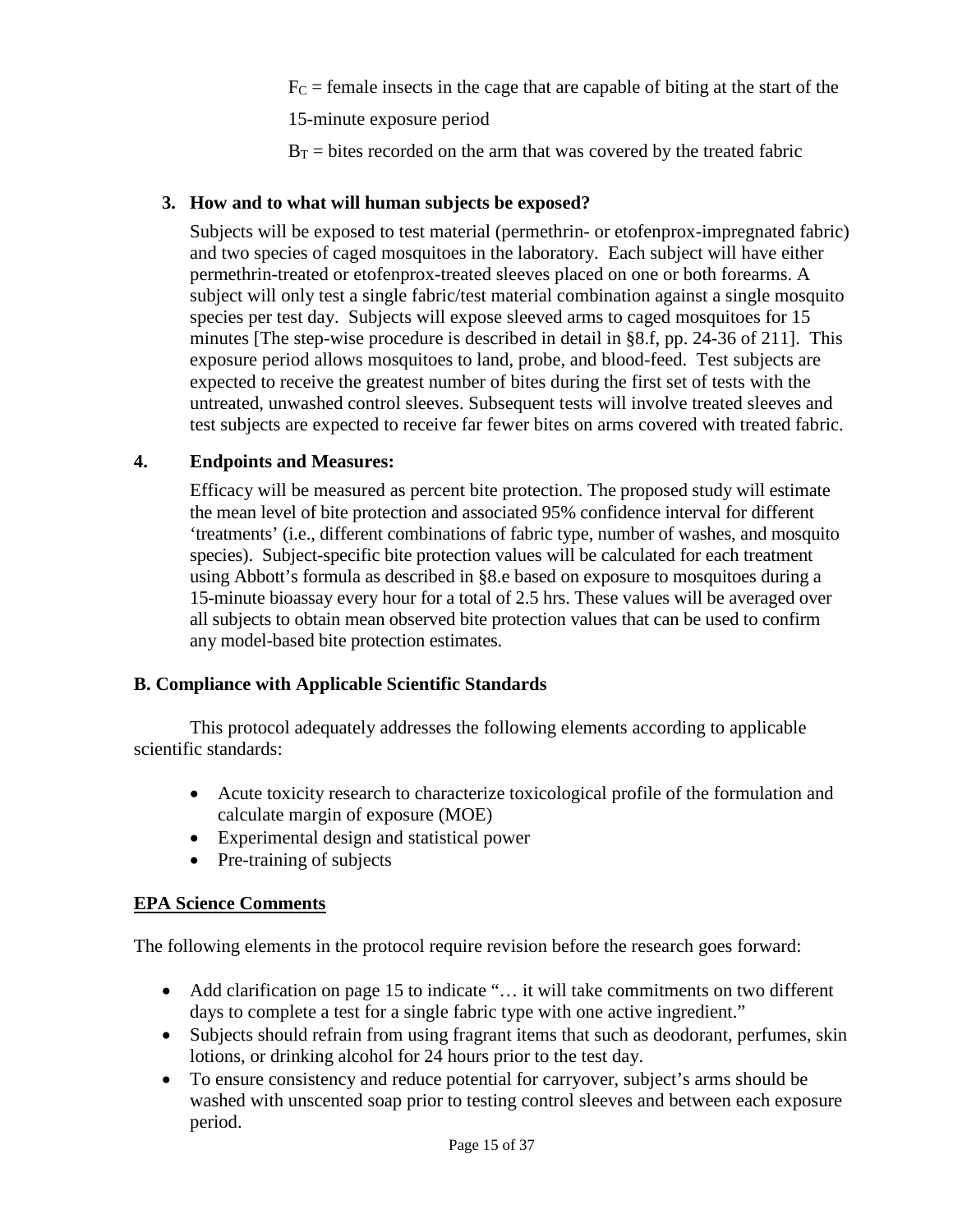- Describe the method (e.g., random number generator) for randomly selecting which arm will receive the control and subsequent treatments.
- Describe the fabrics a bit more, e.g., composition of fabric types and openness vs. tightness of the weave, etc. (p. 21 of 211, §3.a)
- Specify length of the drying cycle. (p. 135 of 211, Appendix E)
- Storage of fabric samples prior to cage testing and retention analysis should be described in more detail than what was provided. (p. 17 of 211, §7)
- Please include a description of the retention analysis. If methods are similar to chemical analysis detailed in Appendix B, then please indicate in the protocol.
- Both Tables 2 and 3 denote "No Sleeve" in a section describing the test paradigm. Please clarify that this does / does not mean a subject will insert their bare arm into a cage of mosquitoes. If an arm will not be inserted in a cage, then consider something like "---" to replace the text "No Sleeve."
- In Table 3 the third footnote mentions test set "5-6." Reviewers think the author intends test set "7-8" given the context.

cc: Rick Keigwin

Attachment 1: EPA Protocol Review Attachment 2: EPA Completeness Checklists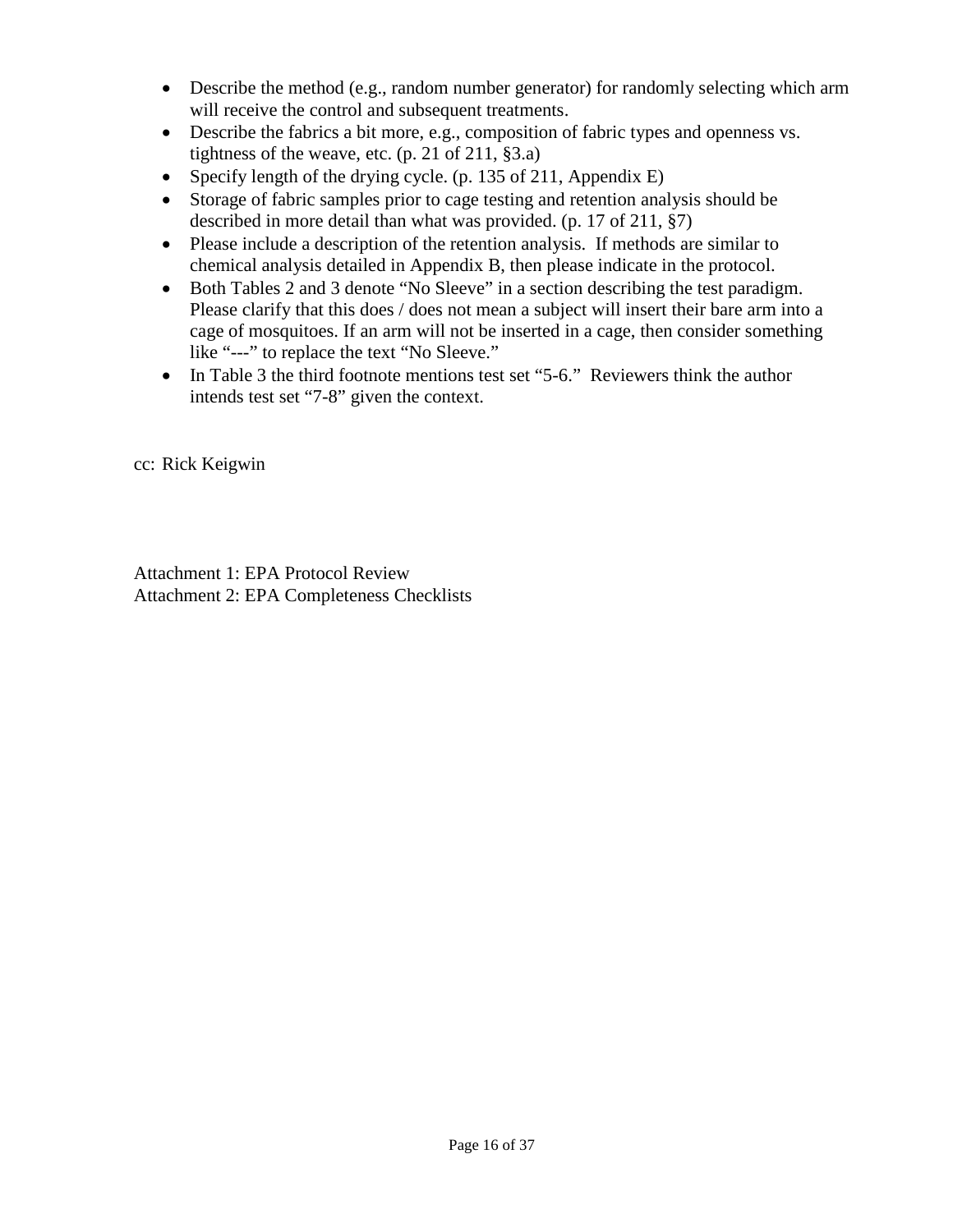### **Attachment 1 - EPA Protocol Review**

**Title:**Laboratory evaluation of bite protection for repellent-impregnated fabrics

**Date:** August 09, 2017

### **Principal Investigator and any sub-investigators:** Dr. Uli Bernier

### **Participating Laboratory:**

*USDA ARS CMAVE* 1600 SW 23rd Dr. Gainesville, FL 32608

### **Sponsor:**

*Pine Belt Processing, Inc.* 1122 South Erwin Road Stoneville, MS, 39363

## **IRB:**

Western Institutional Review Board 1019 39th Avenue SE, Suite 120 Puyallup, WA 98374-2115

### **1. Societal Value of Proposed Research**

## **(a) What is the stated purpose of the proposed research?**

In this protocol, military uniform and/or consumer knit fabric will be treated with permethrin or etofenprox. Treated fabric will be compared to untreated fabric to determine to determine the bite protection provided by treated fabric. Specifically, this protocol will determine against two species of mosquitoes (*Aedes aegypti* and *Anopheles albimanus*) the bite protection provided by U.S. Military Fire Resistant Army Combat Uniforms (FRACUs) and knit fabrics impregnated with 0.52% permethrin or  $0.9\%$  etofenprox after 0x, 20x, 50x, and 75x washes (p. 9 of 211, § 1).

## **(b) What research question does it address? Why is this question important? Would the research fill an important gap in understanding?**

The purpose of this protocol is to develop a study to be used to evaluate the bite protection provided by fabrics that are treated or impregnated with substances that repel or prevent mosquito bites.

The rationale for testing is to collect data to show that military uniforms or knit fabrics (consumer products) impregnated with 0.52% permethrin or 0.9% etofenprox will provide ≥90% mean bite protection against mosquitoes for up to 75 washings. Although there are efficacy data for etofenprox-impregnated FRACU, there are currently no data demonstrating efficacy of etofenprox-impregnated knit fabrics with an open construction, and no adequate data demonstrating efficacy of permethrin-impregnated woven fabrics.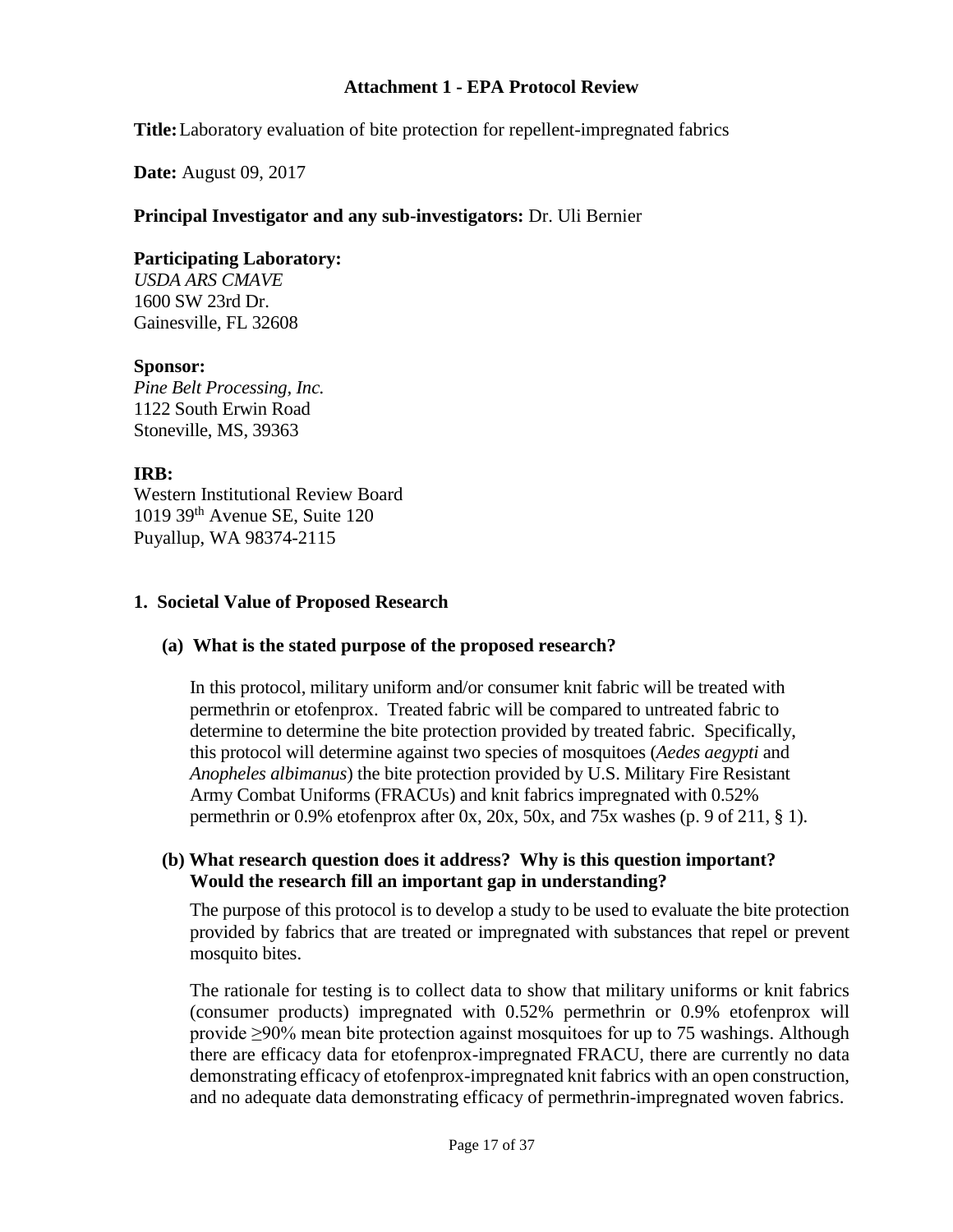A standardized protocol will enable the EPA to receive consistent and scientifically reliable data for new clothing treatments. The bite protection data will provide information about: 1) the relative level to which bites are received through the fabric with insecticide treatment; 2) the bite protection efficacy of permethrin and etofenprox on knit fabric(s) with an open construction to support EPA registration.

#### **(c) How would the study be used by EPA?**

EPA will review the study to satisfy efficacy data requirements for registration and acceptable label claims for efficacy for the test material.

### **(d) Could the research question be answered with existing data? If so, how? If not, why not?**

EPA requires product-specific efficacy data to support product registration. Data for permethrin-impregnated fabrics are not adequate or are not available. Efficacy data are not available for etofenprox-impregnated knit fabrics.

### **(e) Could the question be answered without newly exposing human subjects? If so, how? If not, why not?**

Human subjects are required because they represent the target system for the test material, and sufficiently reliable non-human models for repellency testing have not been developed. Because the nature of these repellents is not fully understood, use of a non-human model is unlikely to deliver representative data.

### **2. Study Design**

### **(a) What is the scientific objective of the study? If there is an explicit hypothesis, what is it?**

The objective of this proposed study is *"To determine the bite protection level of 0.9% w/w etofenprox or 0.52% w/w permethrin treated fabric products and to assess their bite protection performance after 0x, 20x, 50x, and 75x washes."*

### **(b) Can the study as proposed achieve that objective or test this hypothesis?**

The objective cited may be achieved by the study as proposed if the protocol is revised to address the recommendations in EPA's review.

### **2.1 Statistical Design**

 $\overline{a}$ 

### **(a) What is the rationale for the choice of sample size?**

The protocol indicates 10 individuals will serve as subjects for each fabric/treatment combination tested.

EPA has done a power analysis for a similar study previously reviewed by HSRB.<sup>[2](#page-17-0)</sup>

<span id="page-17-0"></span><sup>&</sup>lt;sup>2</sup> Ciarlo, T, Bohnenblust, E, Lydon, M. Science and Ethics Review of Protocol for Laboratory Evaluation of Mosquito Bite Protection from Permethrin-treated Clothing for the United States Army after 0, 20, and/or 50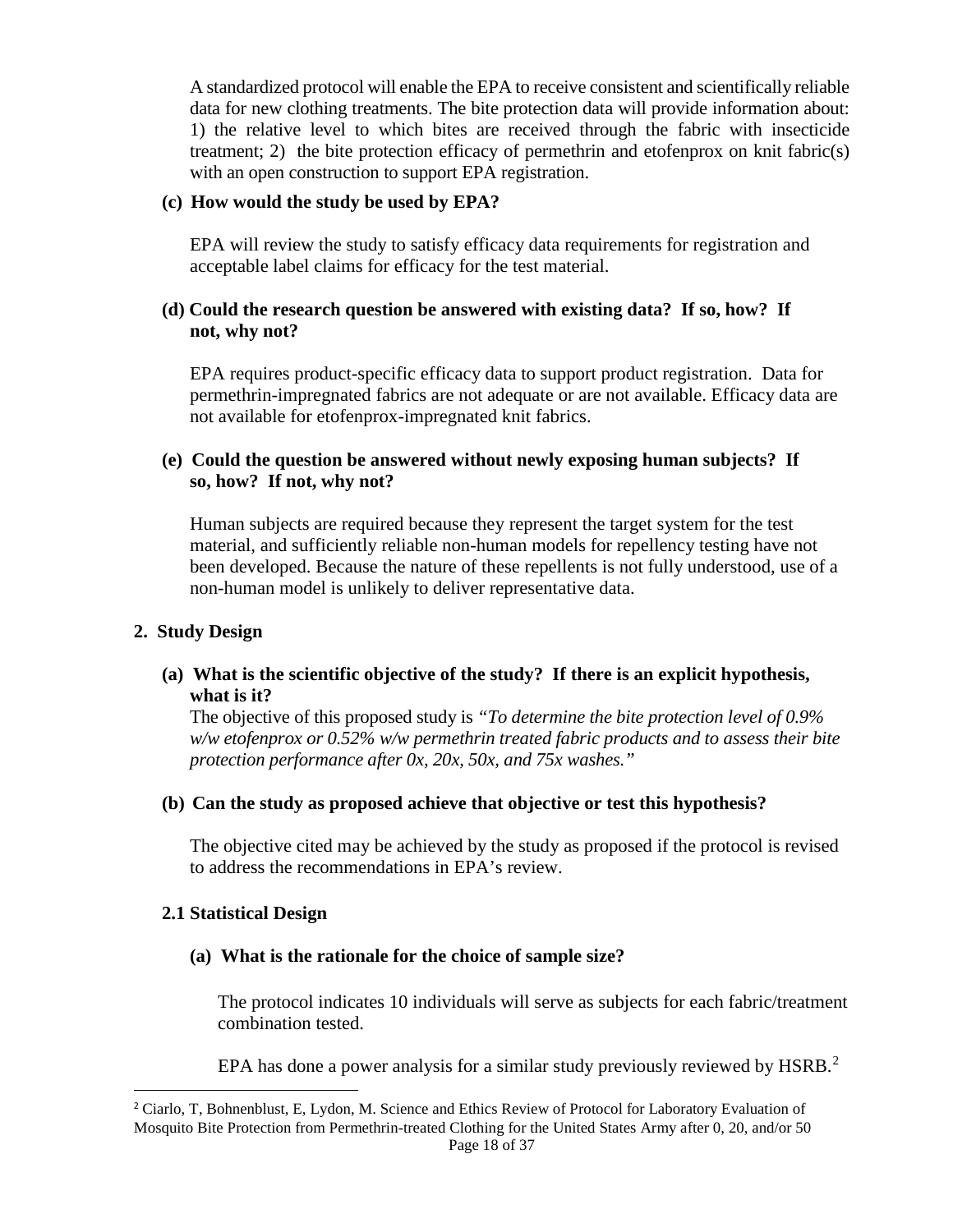In a previous HSRB study submission, the bite-through rate of the control group (non-treated FRACU fabric) was assumed to be set as 75%. The bite-through rate for knit fabrics is expected to be similar to the bite-through rate for FRACU.

EPA requires the study design to have sufficient power to achieve the half width of the 95% confidence interval of the estimated percent bite protection of less than 6% if the bite-through rate of the control fabric is 80%. To reach 80% power of achieving the width of the 95% confidence interval of the estimated percent bite protection of less than 3%, our simulations indicate that the study requires a sample size of 10 subjects, given that a true bite-through rate in the control is 75% and the true percent bite protection is 80% (Table 5 and Table 6 of protocol). Similarly, the Agency's simulations demonstrated that to reach 95% true bite protection with 80% power, the half width of the 95% confidence interval of the estimated percent bite protection is less than 2% when using a sample size of 10 (Table 5 and Table 6 of protocol). Because the Agency requires a mean bite protection to be 90% which falls between 80 and 95% true bite protection, the Agency is confident the statistical analysis will provide adequate power provided that the assumptions are correct.

# **(b) What negative and positive controls are proposed? Are proposed controls appropriate for the study design and statistical analysis plan?**

Each subject will serve as their own treatment and negative control for each test fabric as described on p. 13 of 211 in §3.e. The controls are appropriate to calculate the overall bite protection because percent bite protection will be calculated by counting blood-fed female mosquitoes in the treatments and comparing them to the untreated control. One arm will serve as a control treatment replicate for each combination of fabric, treatment, and mosquito. Positive controls were not proposed.

## **(c) How is the study blinded?**

The study is not blinded. Untreated fabric sleeves will be tested first, followed by treated fabric sleeves washed 75x, 50x, 20x and 0x.

### **(d) What is the plan for allocating individuals to treatment or control groups?**

To obtain a statistically robust data set, this study requires a minimum of 10 subjects for each fabric/treatment combination tested. A total of 20 subjects will be enrolled to have 10 participants (5 female and 5 male) and 10 alternates for each fabric. Alternates will be randomly selected, though efforts will be made to replace withdrawn subjects with an alternate subject of the same gender.

## **(e) Can the data be statistically analyzed?**

Washings. September 29, 2016[. https://www.epa.gov/sites/production/files/2016-](https://www.epa.gov/sites/production/files/2016-11/documents/epa_science_and_ethics_review_of_i2lresearch_launchbay_protocol_for_permethrin_treated_fabric_sept_29_2016.pdf) [11/documents/epa\\_science\\_and\\_ethics\\_review\\_of\\_i2lresearch\\_launchbay\\_protocol\\_for\\_permethrin\\_treated\\_fabric](https://www.epa.gov/sites/production/files/2016-11/documents/epa_science_and_ethics_review_of_i2lresearch_launchbay_protocol_for_permethrin_treated_fabric_sept_29_2016.pdf) [\\_sept\\_29\\_2016.pdf](https://www.epa.gov/sites/production/files/2016-11/documents/epa_science_and_ethics_review_of_i2lresearch_launchbay_protocol_for_permethrin_treated_fabric_sept_29_2016.pdf)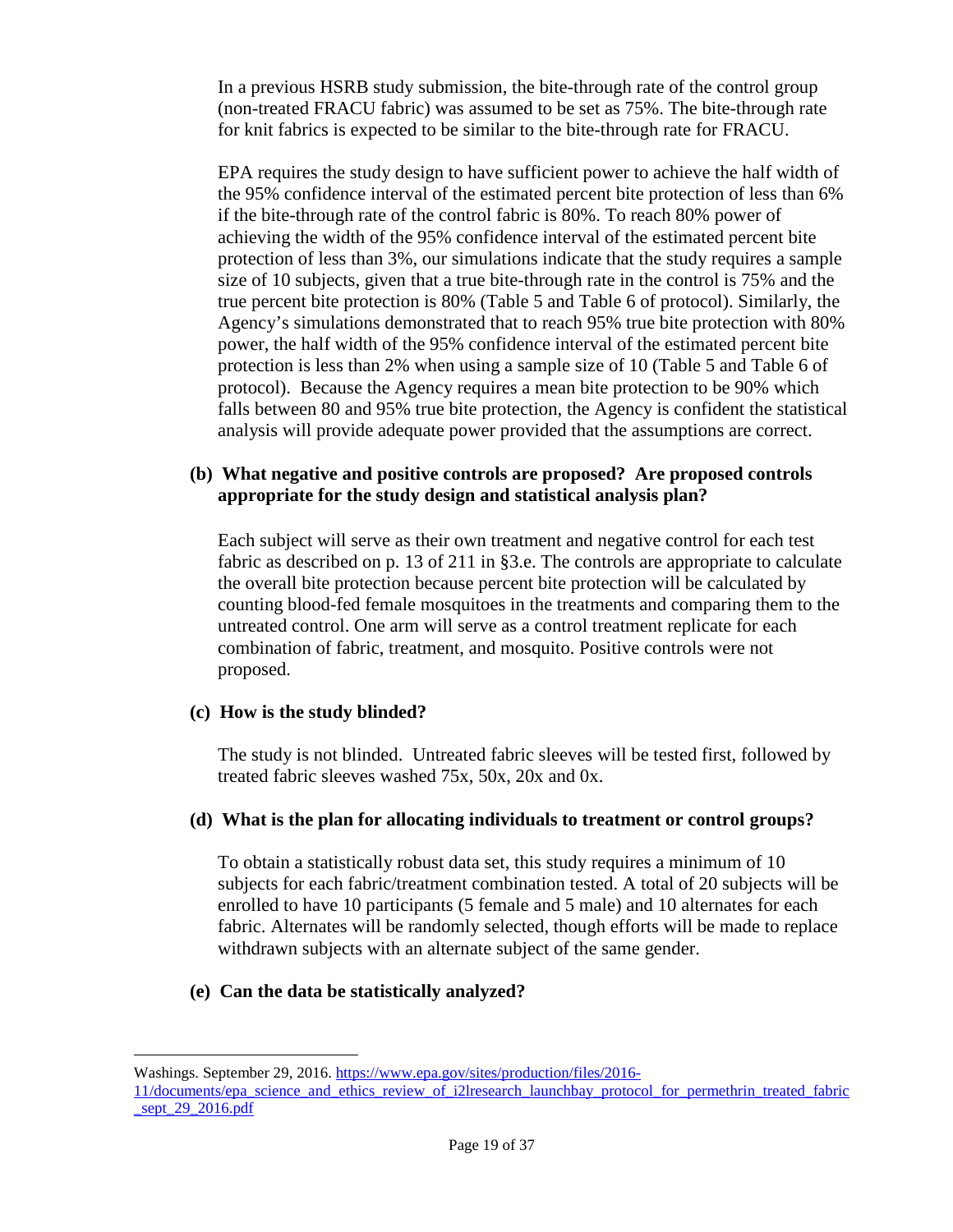Yes, the data are appropriate for statistical analysis. See (f) below.

# **(f) What is the plan for statistical analysis of the data?**

Based on past recommendations from the HSRB, a generalized linear mixed model (GLiM) procedure with the subject level treated as a random effect will be used for data analysis. There are several industry-standard statistical software packages than can be used to perform the analyses. These include SAS, JMP, or EXCEL (p. 37 of 211, §9).

# **(g) Are proposed statistical methods appropriate to answer the research question?**

The analysis will provide the overall bite protection values and 95% confidence intervals for each treatment group and the controls. As proposed, the analysis addresses mean bite protection values and associated uncertainties. The statistical analysis is appropriate to determine bite protection provided by the different fabric treatments.

# **(h) Does the proposed design have adequate statistical power to definitively answer the research question?**

The current protocol submitted by Pine Belt Processing, Inc. indicates that 10 individuals will serve as test subjects for each type of treated fabric tested. EPA's power analysis demonstrated that a sample size of 10 provides enough power to the statistical analysis. See section (a) above for detailed rational.

# **2.2 How and to what will human subjects be exposed?**

Subjects will be exposed to test material and mosquitoes in the laboratory. The trapezoidal test material will be cut out of treated fabric and formed into "sleeves" by using clips to secure the two leading edges (connecting the parallel edges) (p. 20 of 211, §8.b). The active ingredient in the test material, permethrin or etofenprox, has a low acute and chronic risk profile (see section 4 below). Subjects with known allergic reactions (§8.1.2) are excluded from participation in the test.

Subjects will be exposed to laboratory reared populations of mosquitoes free of mosquito-borne pathogens (p. 20 of 211, §8.c). Subjects with known allergic reactions to mosquito bites will be excluded from research participation (p. 22 of 211, §8.d).

## **(a) What is the rationale for the choice of test material and formulation?**

Efficacy data to satisfy product performance requirements and to support label claims for this product are required by EPA for registration. EPA requires submission of product performance data for all products claiming efficacy against public health pests.

### **(b) What is the rationale for the choice of dose/exposure levels and the staging of dose administration?**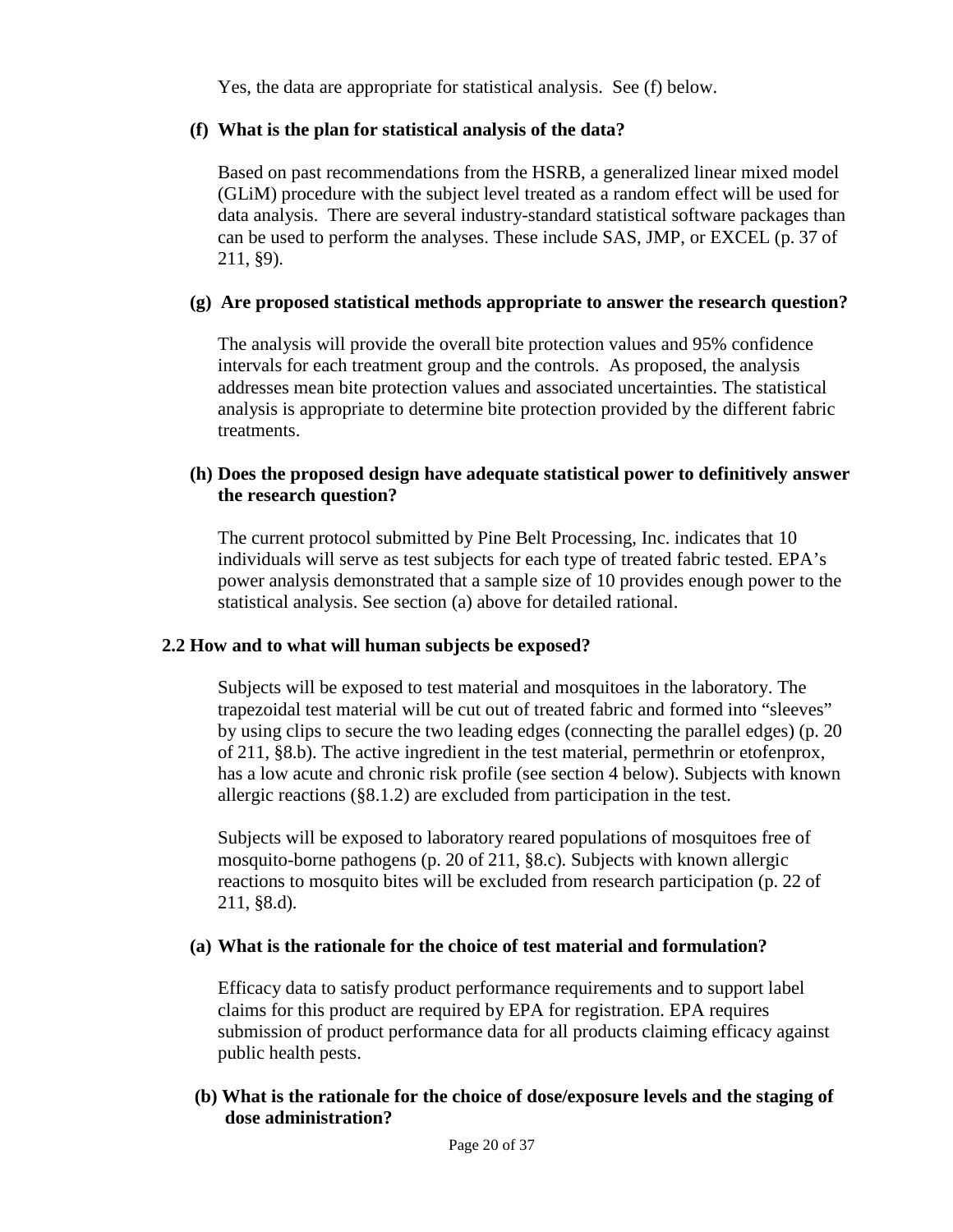The rationale for testing is to collect data to show that different fabrics impregnated with 0.52% permethrin or 0.9% etofenprox will provide  $> 90\%$  mean bite protection against mosquitoes for up to 75 washings. There are no adequate data supporting currently registered fabric impregnated with 0.52% permethrin showing  $\geq$  90% efficacy through 50 washes using human subjects.

## **(c) What duration of exposure is proposed?**

The exposure period is five 15-minute periods (2.5 hours total); three periods for one arm and two periods for the other arm of each subject (Tables 2 & 3).

## **2.3 Endpoints and Measures**

## **(a) What endpoints will be measured? Are they appropriate to the question(s) being asked?**

Endpoints/Measures for efficacy evaluation:

- Number of blood-fed and total number of female mosquitoes in each test. Tests will be replicated across two species of mosquitoes. The proportion of blood-fed mosquitoes/total mosquitoes will be calculated and expressed as a percentage value. This calculation will be performed for untreated control sleeves and treated sleeves (0x, 20x, 50x, and 75x washes).
- For each test subject, the treatment % bite values will be corrected to account for the bite-through values in the untreated control using Abbott's Formula.
- The overall % bite protection will be calculated and expressed as a mean value for each treatment: 0x, 20x, 50x, and 75x washes for each fabric.

The endpoints are appropriate to the questions being asked and address uncertainty associated with the samples size, between subject variation, treatment % bite values and the overall bite protection value.

The data form for each 15-minute sleeve exposure is presented in Appendix I on page 183 of 211.

## **(b) What steps are proposed to ensure measurements are accurate and reliable?**

- Standard Operating Procedures (SOPs) will be in place that must meet Good Laboratory Practices requirements.
- Laboratory technicians will prepare cages of mosquitoes.
- Laboratory technicians will assist subjects with double-glove procedure to ensure gloves are worn correctly.
- Laboratory technicians or the Primary Investigator (PI) will assist subjects with placing the test sleeves on their arms and excluding all exposed skin from mosquito exposure.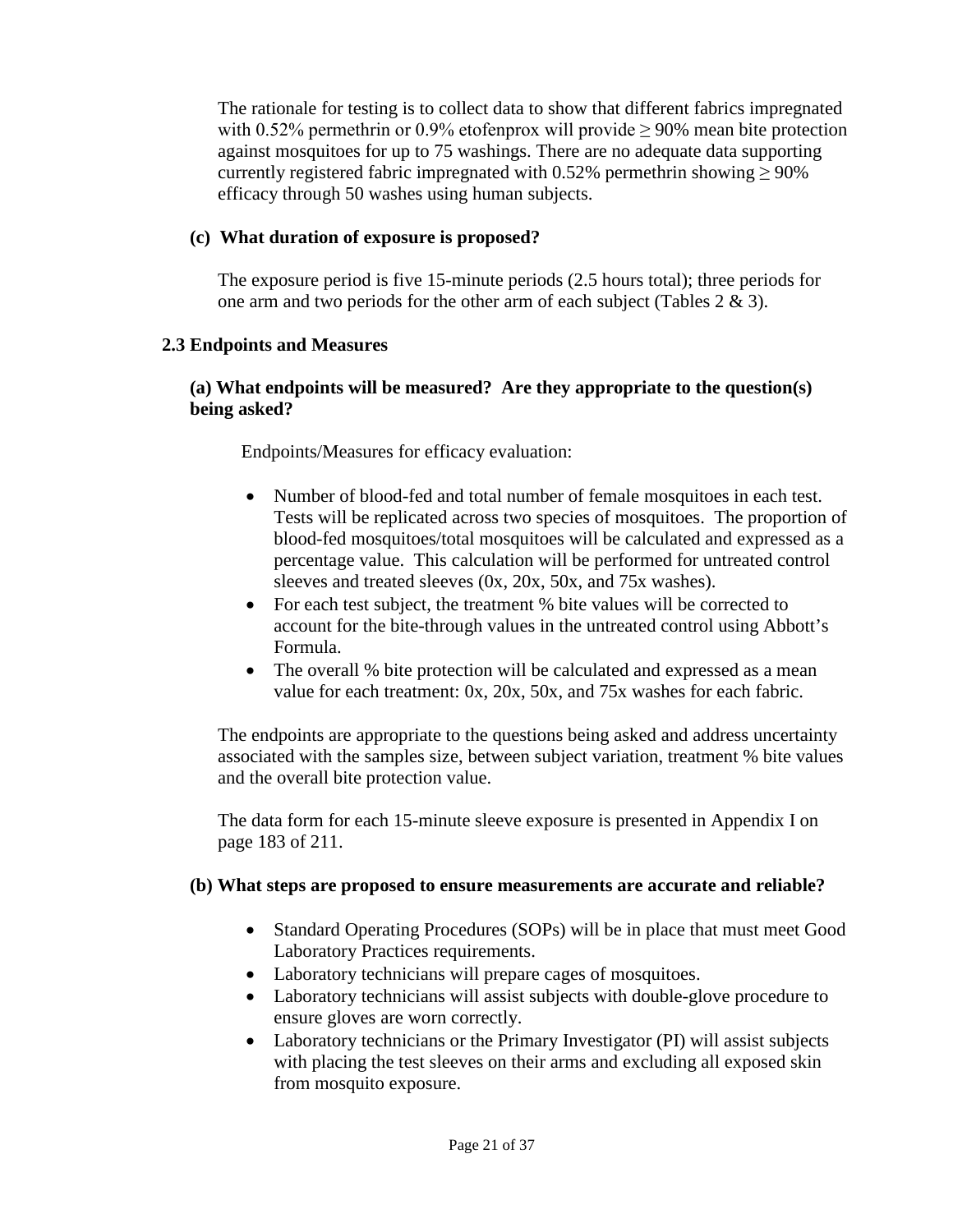- Laboratory technicians or the PI will assist subjects with insertion and removal of their arms in/from the cages.
- Laboratory technicians and the study director will track test sleeve samples, closely monitor the testing, and record all the data for the definitive study.
- Alternate subjects will be enrolled to ensure adequate sample size.
- Counts of blood-fed mosquitoes and the total number of mosquitoes in the cage will be determined by a research technician.
- The test sleeve samples will be assayed by the Analytical Unit (p. 24 of 211, §8.f) and the amount of permethrin and or etofenprox reported as a surface concentration of permethrin or etofenprox in units of mg/cm<sup>2</sup>, which is commonly done for treated fabrics.

## **(c) What QA methods are proposed?**

As explained in §7 on p.17 of 211, a separate, professional Quality Assurance Unit (QAU) will inspect the study: "Quality assurance of this study will be carried out in accordance with Good Laboratory Practice (GLP) Standards 40 CFR 160. Written reports of all findings from the Quality Assurance Officer will be provided to the study director and management. Any part of the study found by the Quality Assurance Officer to be likely to affect the integrity of the study will be brought the attention of the study director. A statement signed by the Quality Assurance Officer listing the phases inspected, inspection dates, and dates reported to the study director and management will be included in the final report. All deviations and amendments will be recorded and reported as per GLP guidelines. Additionally, fabric samples will be retained indefinitely for further analysis and verification as requested by analytical facility for quality control. The quality assurance unit of the analytical laboratory will provide the study director and the study director's management with relevant data, process, and report audits to meet Environmental Protection Agency GLP requirements."

## **(d) How will uncertainty be addressed? Will point estimates be accompanied by measures of uncertainty?**

Uncertainty is addressed in the experimental design and selection of the number of subjects as described in §6. The objective of the data analysis is to estimate the mean level of bite protection and associated 95% confidence intervals for different 'treatments' [i.e. different combinations of fabric types (e.g., FRACU), number of washes, and mosquito species]. The numbers of blood-fed and total female mosquitoes in cages with treated and control fabric for each subject will be analyzed as binomial distributed data in a generalized linear model (GLiM) using a log link, generalized estimating equations or a mixed effect GLiM. This is largely dependent on the 'subject term', which may be treated as a fixed or random effect to adjust for within-subject differences (p. 17 of 211, § 6).

## **3. Subject Selection**

## **3.1 Representativeness of Sample**

**(a) What is the population of concern?**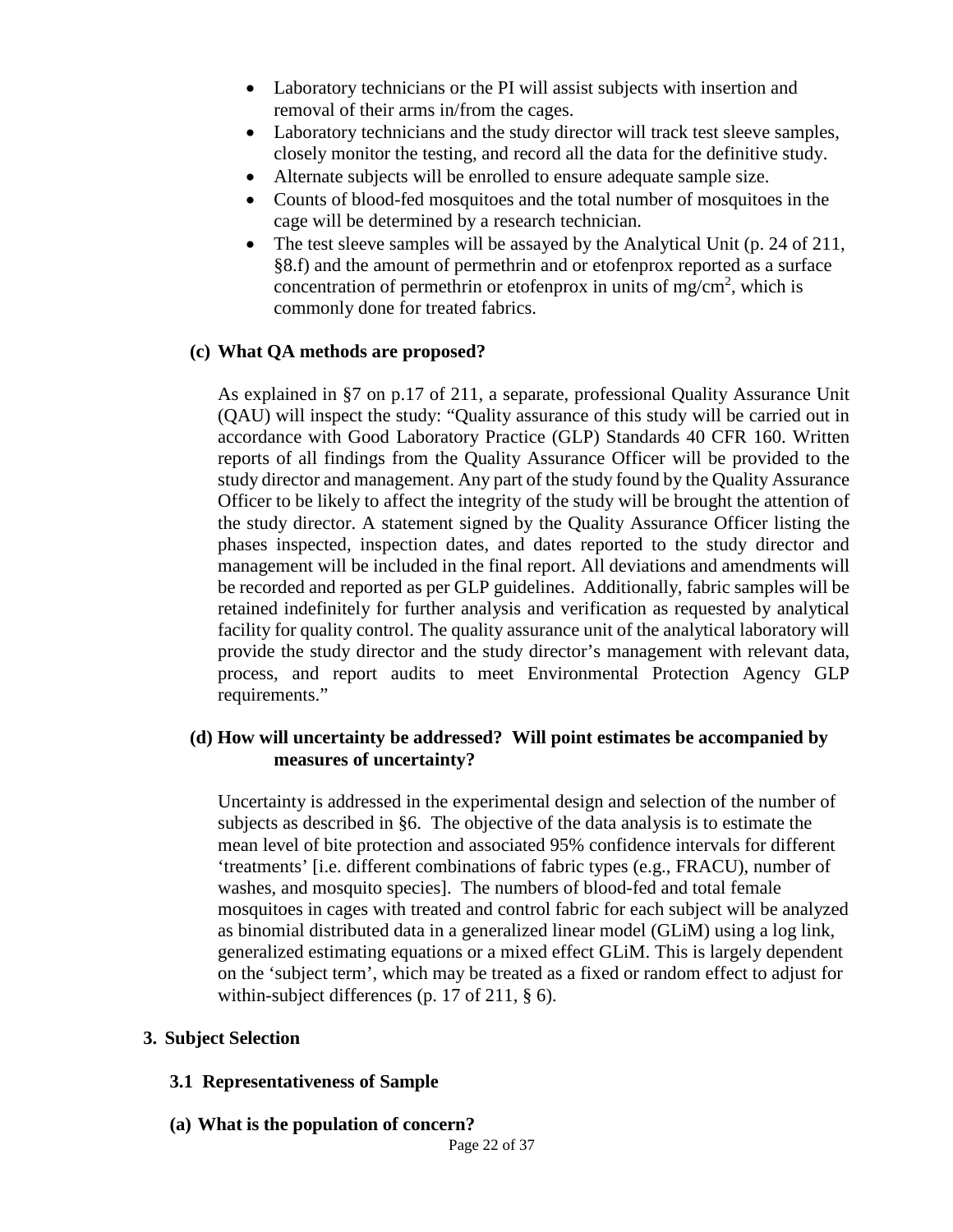The populations of concern are U.S. military personnel and civilians who would wear woven or knit fabrics treated with permethrin or etofenprox.

# **(b) From what populations will subjects be recruited?**

Subjects will be recruited from the Gainesville area through advertising in the local newspaper and through postings on bulletin boards at the local university. Enrollment will be open to all interested candidates who meet the eligibility criteria.

## **(c) Are expected participants representative of the population of concern? If not, why not?**

The expected participants will be recruited from the general population, which is one of the target populations of concern.

## **(d) Can the findings from the proposed study be generalized beyond the study sample?**

Yes.

# **3.2 Equitable Selection of Subjects**

# **(a) What are the inclusion/exclusion criteria? Are they complete and appropriate?**

The inclusion/exclusion criteria are complete and appropriate.

# **(b) What, if any, is the relationship between the investigator and the subjects?**

None. People with a relationship to the study director or sponsor (including employees and students) are excluded from becoming subjects.

## **(c) Are any potential subjects from a vulnerable population?**

No.

# **(d) What process is proposed for recruiting and informing potential subjects?**

## Recruiting Subjects:

Subjects will be recruited from the Gainesville area through advertising in the local newspaper and through postings on bulletin boards at the local university. The advertisement will be approved by WIRB. It will include general information about the study, and information about how to contact the study director if interested in participating.

# Informing Subjects: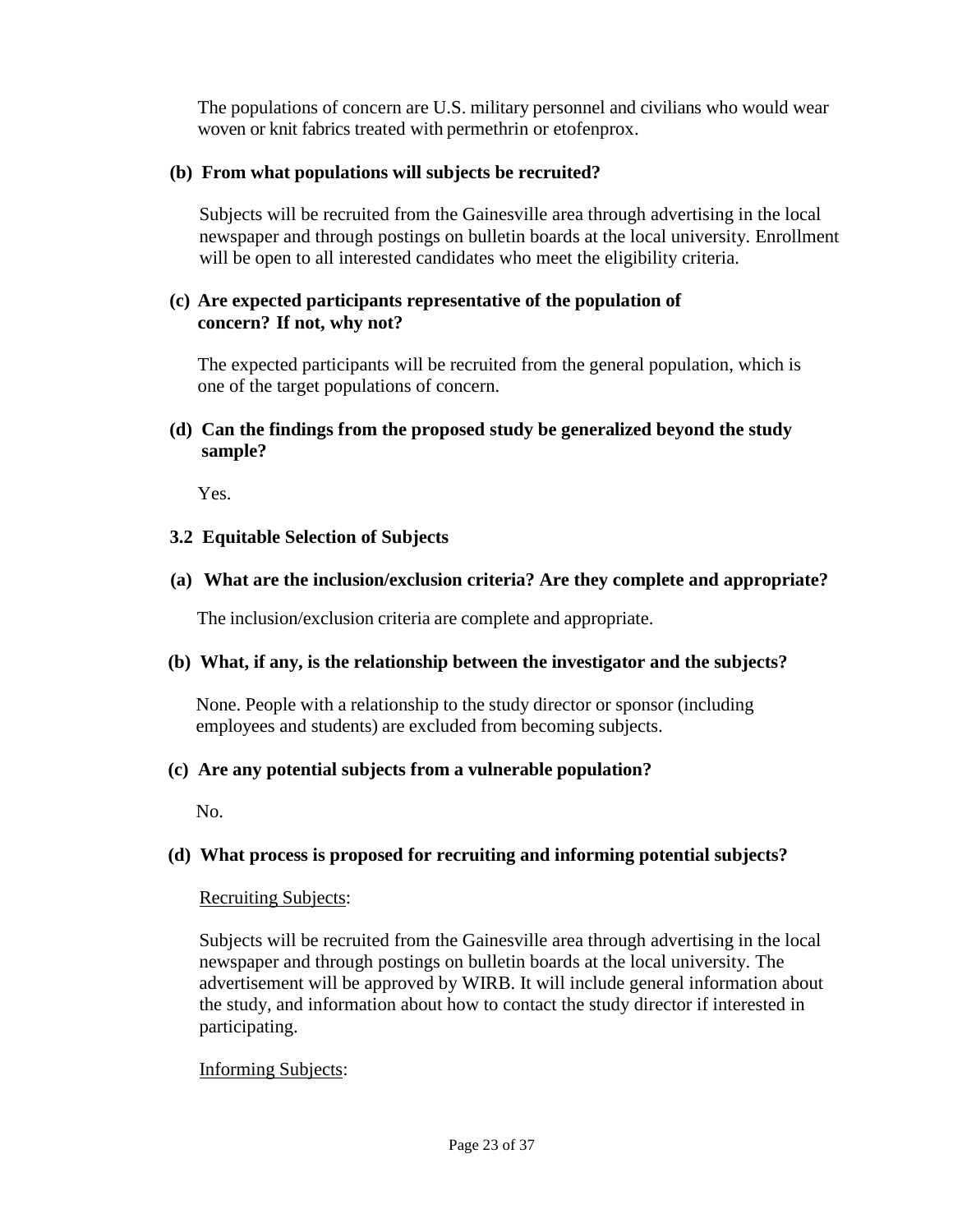Individuals from the pool will be contacted by telephone to determine whether they meet the basic inclusion criteria. They will be given a brief outline of the study and undergo a pre-screening to see if they meet basic eligibility criteria. If they are interested in enrolling in the study and qualified, they will be given a time, date and location to meet with study staff for an in-person meeting to learn more about the study and their potential role in it, go over the inclusion/exclusion criteria, review the consent form, watch a video about the study, listen to the other information to be provided by researchers during training as described the protocol, and receive answers to any questions the subjects may have. Contact information is included on the consent form for any individual who has additional questions or if further clarification is desired, after they have attended the training session. If an individual still wishes to enroll in the study, he or she will be asked to sign the consent form, which will be witnessed by the staff member who led the consent discussion. The subject will then be given a copy of the signed ICD. Enrolled subjects will be assigned randomly to serve as test subjects or alternates.

### **(e) If any subjects are potentially subject to coercion or undue influence, what specific safeguards are proposed to protect their rights and welfare?**

Subjects will be recruited from the Gainesville, Florida area, via advertising through newspaper ads and ads posted on bulletin boards at the local university. Employees and students of the study director or sponsor are excluded from participation. Subjects should not be subject to coercion or undue influence.

## **3.3 Remuneration of Subjects**

## **(a) What remuneration, if any, is proposed for the subjects?**

Each subject will be paid \$20 for attending the informational meeting, whether or not they enroll in the study. Subjects who enroll and show up on the test day but do not participate in the testing will be paid \$20. Subjects will be compensated for participation at the rate of \$20 per sleeve tested. For a subject who tests all washes of a treated fabric and the untreated control against both species of mosquitoes, this would mean being compensated \$200. Subjects who have to repeat testing due to low biting pressure or other will be paid for the repeat tests at the rate of \$20 for each sleeve re-tested.

If the Study Director or staff ask a subject to withdraw from the test or if a test subject needs to withdraw for any reason, the subject will be compensated for testing completed prior to withdrawal, at a rate of \$20 per sleeve tested.

## **(b) Is proposed remuneration so high as to be an undue inducement?**

No.

# **(c) Is proposed remuneration so low that it will only be attractive to economically disadvantaged subjects?**

No.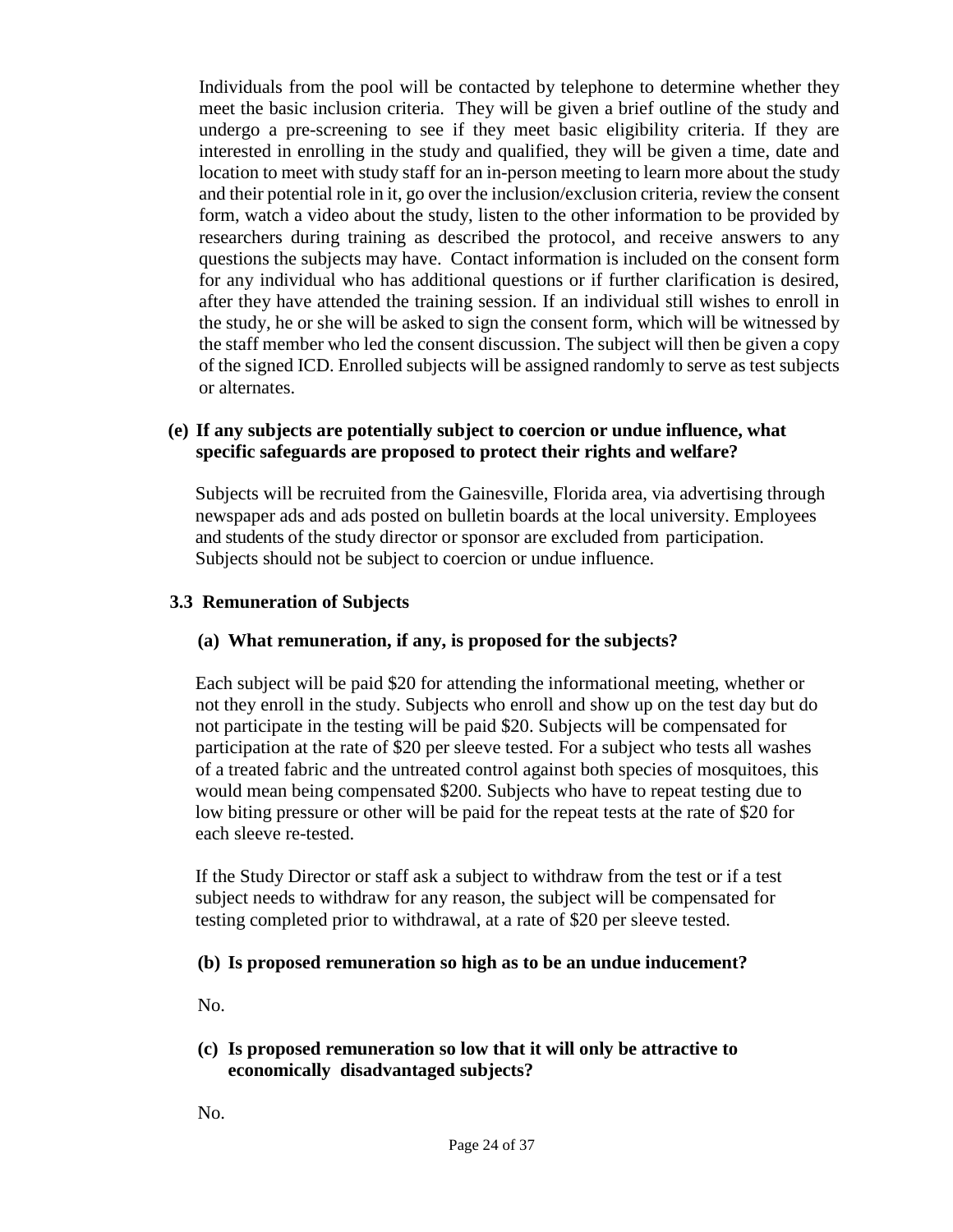## **(d) How and when would subjects be paid?**

Subjects will be paid by the sponsor after completing testing. The protocol will be revised to include more information about how payment will be provided.

### **4. Risks to Subjects**

## **4.1 Risk characterization**

### **(a) Have all appropriate prerequisite studies been performed? What do they show about the hazards of the test material?**

Permethrin is an EPA-registered pesticide with an essentially complete supporting toxicity database. It has been tested extensively in animals and is of low toxicity by all routes of exposure. The acute dermal  $LD_{50}$  of permethrin is greater than 2,000 mg/kg body weight. Permethrin is not a skin sensitizer.

All non-cancer post-application exposure scenarios for permethrin-impregnated clothing do not exceed the Agency's level of concern. The margins of exposure (MOE) are 6,700 and 26,000 for military personnel and garment workers, respectively [level of concern  $(LOC) = 300$ ]. Further, all of the post-application cancer risk estimates for both populations are in the  $10^{-6}$  range. The cancer risk estimates are  $1.2 \times 10^{-6}$  and  $3.6 \times 10^{-6}$  for military personnel and garment workers, respectively.

Etofenprox is an EPA-registered pesticide with a complete supporting toxicity database. It has been tested extensively in animals and is of low toxicity by all routes of exposure. The acute dermal  $LD_{50}$  of etofenprox is greater than 2,100 mg/kg body weight. Etofenprox is not a skin sensitizer.

The Agency has assessed the use of etofenprox impregnated fabric uses to make military uniforms. Short-, intermediate-, and long-term dermal exposures to etofenprox treated fabric result in MOEs of 1,700 for military personnel and 7,500 for garment workers, which are not of concern  $(LOC = 1000)$ . In addition, etofenprox is classified as "not likely to be carcinogenic to humans at doses that do not alter rat thyroid hormone."

## Results from toxicity testing:

## *Permethrin*

- A primary eye irritation study on rabbits showed that permethrin is a low irritant to the eyes. Irritation was observed for 24-48 hours but was all cleared by 72 hours.
- A dermal sensitization study in Guinea pigs showed that permethrin is not a contact sensitizer.
- A primary skin irritation study with rabbits showed that permethrin is minimally irritating to the skin. All irritation was cleared by 48 hours.
- The single dose acute dermal  $LD_{50}$  of the permethrin is  $>2,000$  mg/kg in rabbits.
- The acute oral  $LD_{50}$  of permethrin is 3,580 mg/kg and 2,280 mg/kg in male and female rats, respectively.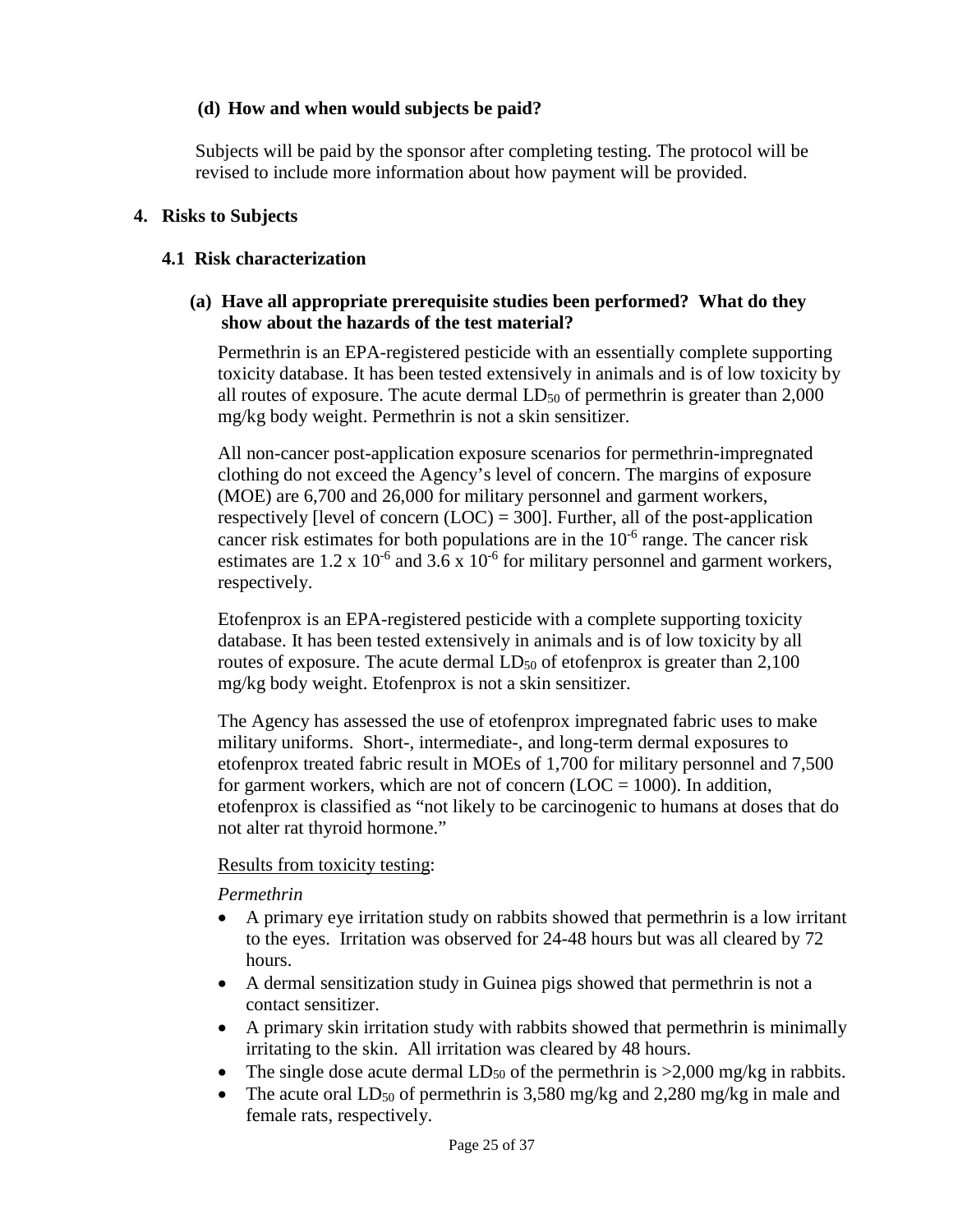### *Etofenprox*

- A primary eye irritation study on rabbits showed that etofenprox is a low irritant to the eyes. Conjunctival redness was observed at 24 hours but was cleared by 72 hours.
- A dermal sensitization study in Guinea pigs showed that etofenprox is not a contact sensitizer.
- A primary skin irritation study in rabbits study showed that etofenprox is minimally irritating to the skin.
- The single dose acute dermal  $LD_{50}$  of the etofenprox is  $\geq 2,100$  mg/kg in rabbits.
- The acute oral  $LD_{50}$  of etofenprox is >5000 mg/kg in dogs.

## **(b) What is the nature of the risk to the subjects of the proposed research?**

The protocol discusses five potential hazards associated with these tests including adverse reaction to the test substances, exposure to mosquitoes and mosquito-borne diseases, physical discomfort of enduring multiple mosquito bites, unanticipated loss of confidential information, and psychological risks related to pregnancy testing.

Risks are minimized in the proposed research by excluding candidates known to be hypersensitive to or phobic of mosquito bites; using disease-free colony-raised mosquitoes; excluding candidates known to be sensitive to insect repellents or insecticide-treated fabrics and subjects with open cuts, scrapes, skin disease and skin problems; including medical monitoring procedures; incorporating procedures to keep the subjects' identities and results of pregnancy testing private, and to permit discrete withdrawal. Practical steps to minimize subject risks have been described in the protocol, and the remaining risks have a low probability of occurrence.

To eliminate the risk of contracting any mosquito-borne diseases, the study will be conducted only with laboratory-reared mosquitoes (*Aedes albopictus; Anopheles albimanus*), which are not known to harbor any pathogens.

## **(c) How do the proposed dose/exposure levels compare with the established NOAELs for the test material?**

A 2017 Draft Risk Assessment for permethrin identified a dermal NOAEL of 500 mg/kg/day, based on a 21-day dermal toxicity study in rats. Given the size of the fabric samples proposed in this study design  $(716 \text{ cm}^2)$  and the amount of permethrin applied during the impregnation process  $(0.125 \text{ mg/cm}^2)$ , the amount of permethrin per fabric sleeve, without consideration of potential loss during wash cycles, is calculated as 89.5 mg/sleeve. Subjects who wear the maximum of four treated sleeves in one test day will potentially be exposed to up to 358 mg permethrin. Of this 358 mg, it is estimated that 0.5% will be transferred to the skin, so each subject can receive up to 1.79 mg permethrin in one day. Assuming an average subject weight of 70 kg, the estimated human exposure is 0.026 mg/kg/subject. The MOE can then be calculated by dividing the dermal NOAEL by the estimated human exposure. This MOE of 19,553 is well above the Agency's LOC of 300.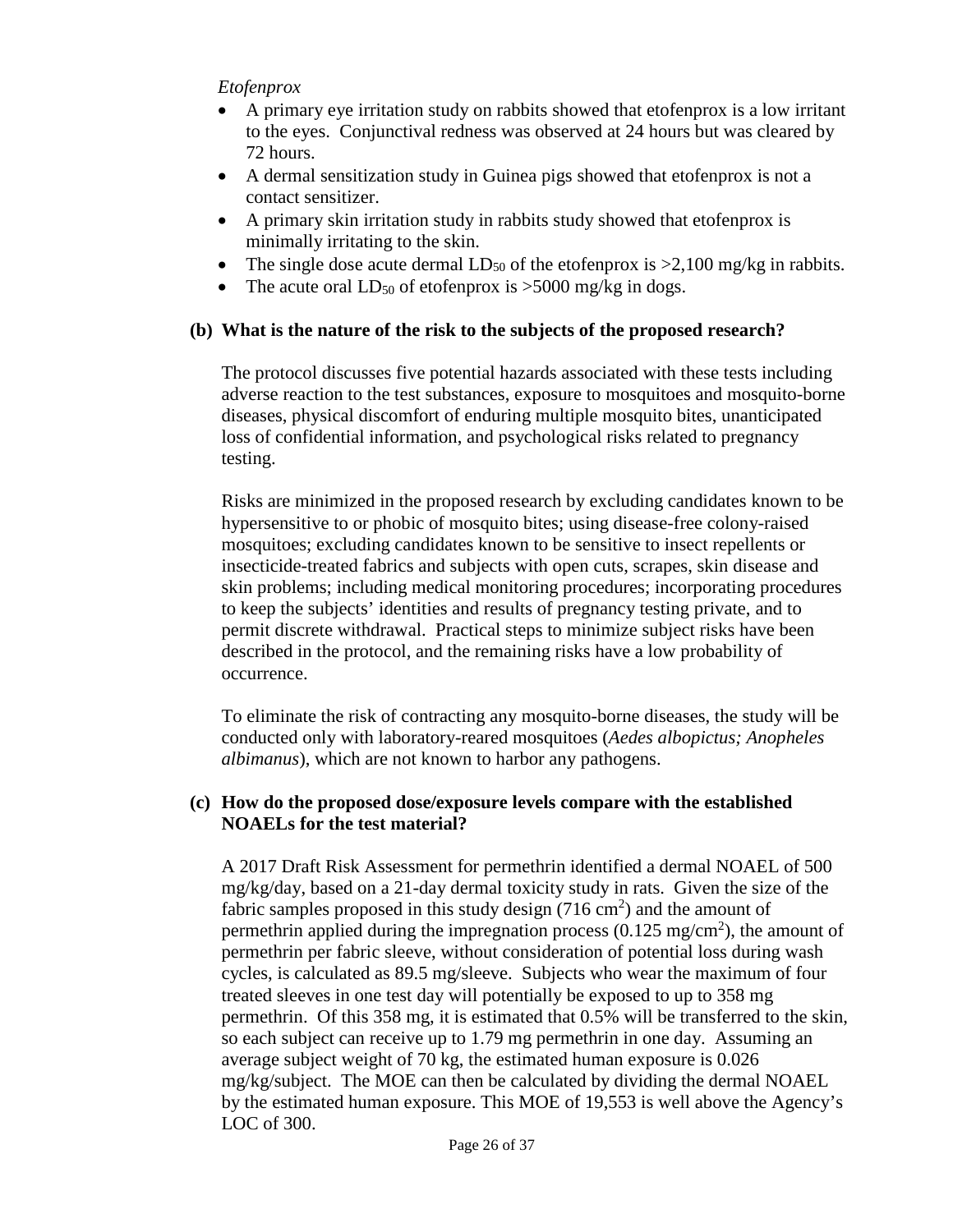## **(d) What is the probability of each risk associated with the research? How was this probability measured?**

No numerical probability is estimated, but risks have a low probability of occurrence. Practical steps to minimize subject risks have been described in the protocol; risks are minimized by excluding candidates known to be hypersensitive to or phobic of mosquito bites; using disease-free colony-raised mosquitoes; excluding candidates known to be sensitive to insect repellents or insecticidetreated fabrics; excluding subjects with open cuts, scrapes, skin disease and skin problems; including medical monitoring procedures; incorporating procedures to keep the subjects' identities and results of pregnancy testing private, and to permit discrete withdrawal.

# **4.2 Risk minimization**

# **(a) What specific steps are proposed to minimize risks to subjects?**

# *"Risks of Exposure to Arthropods*

*"Laboratory-reared mosquitoes that are not infected with disease will bite participants. Candidates who are phobic or sensitive to bites will be excluded from the study. There are risks from exposure to biting arthropods and subsequent itching. Because this protocol uses only colony mosquitoes, disease risk is negligible. There is a risk of secondary infection from scratching due itching from bites. There is also a risk of an allergic response consisting of inflammation and warmth in the areas where bites were received. To reduce the possibility of these risks, participants will be informed during the consent process that the itching will most likely be the most significant discomfort to them from participation in this study. If requested, Over-the-Counter (OTC) topical steroid cream to relieve itching will be provided immediately upon completion of the tests. If at any point in the study the participant becomes uncomfortable due to itching they will be permitted to stop the study. In some rare cases, individuals may be allergic to mosquito bites and need to seek medical attention. There will be a nurse on call who has read the protocol and discussed the research with the study director to assist if needed. UF Health Shands Hospital is located 0.5 miles from the testing facility. Medical care for research-related injuries will be provided at no cost to the subjects.*

## *"Risks from Exposure to Disease Vectors*

*"There are risks from exposure to disease vectors when participants are subjected to biting arthropods collected from the wild. However, because the test mosquitoes for this study have been reared in colony on sterilized bovine blood and have never been exposed to organisms that are infected with pathogens, there is no disease risk from using colony mosquitoes in this study. Participants will be informed of the risks from exposure to disease vectors during the consent process and the reasons that these mosquitoes do not contain pathogens will be explained.*

*"Risks from Exposure to the Test Material*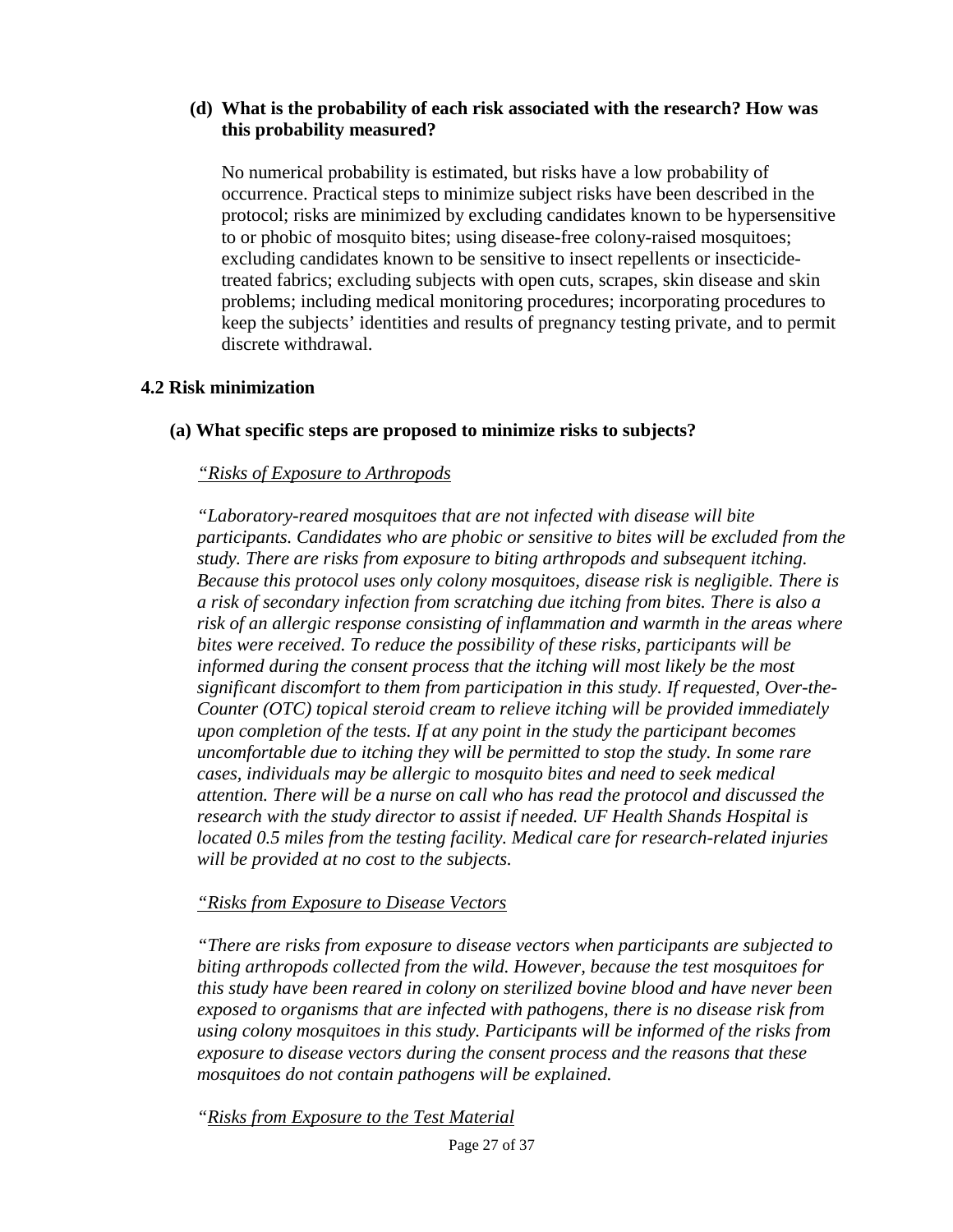*"There are some risks from exposure to the test material. There is always a remote possibility of allergic reactions to chemical repellents; although, compounds to be tested will only be those for which there is no clear association with allergic reactions. Because the forearm is usually less sensitive to bites, the hand and wrist will be protected by 2 gloves to restrict bites to the forearm. The outer glove is latex therefore there is a risk of irritation from the outer glove. Alternatively, nitrile gloves will be available for use by subjects. In order to minimize the exposure to the test chemical, people who are allergic to the test chemical will be excluded from the study and the individuals who participate will be instructed to wash their arms after the testing has been completed. If at any time during the testing process a subject expresses a wish to discontinue, the test will immediately be stopped. There will be a nurse on call who has read the protocol and discussed the research with the study director to assist if needed. UF Health (Shands) Hospital is located 0.5 miles from the testing facility. Medical care for research- related injuries will be provided at no cost to the subjects.*

### *"Psychological Risks Related to Pregnancy Testing*

*"There can be psychological stress relating to pregnancy testing. In order to minimize the psychological stress, women will be given a private place to take the test and the study director will ensure confidentiality of any test result. The results of the test will be recorded in the raw data, but the results will not be discussed or released to anyone besides the test subject. The confidentiality of the pregnancy testing will be discussed during the consent process."* pp. 36-37

### **(b) What stopping rules are proposed in the protocol?**

"*The study will be stopped if the test site becomes unsafe for any reason, biting pressure falls below threshold needed (<50% of the mosquitoes in a cage contact the fabric worn by a subject), biting pressure rises too high for subject comfort (expressed verbally by subject) or safety, subject asks to withdraw irrespective of the point they are in the study, subject is unattractive to target species (<50% of mosquitoes land on fabric surface during test interval), subject exhibits hypersensitivity to insect bites during test (large areas of swelling generally over 0.5 cm per bite), subject exhibits sensitivity to the test materials during the test (redness, swelling or other skin reaction), study is terminated or discontinued.*" p. 38

### **(c) How does the protocol provide for medical management of potential illness or injury to subjects?**

"*If at any point in the study the participant becomes uncomfortable due to itching they will be permitted to stop the study. In some rare cases, individuals may be allergic to mosquito bites and need to seek medical attention. There will be a nurse on call who has read the protocol and discussed the research with the study director to assist if needed. UF Health Shands Hospital is located 0.5 miles from the testing facility. Medical care for research-related injuries will be provided at no cost to the subjects.*" p. 36

### **(d) How does the protocol provide for safety monitoring?**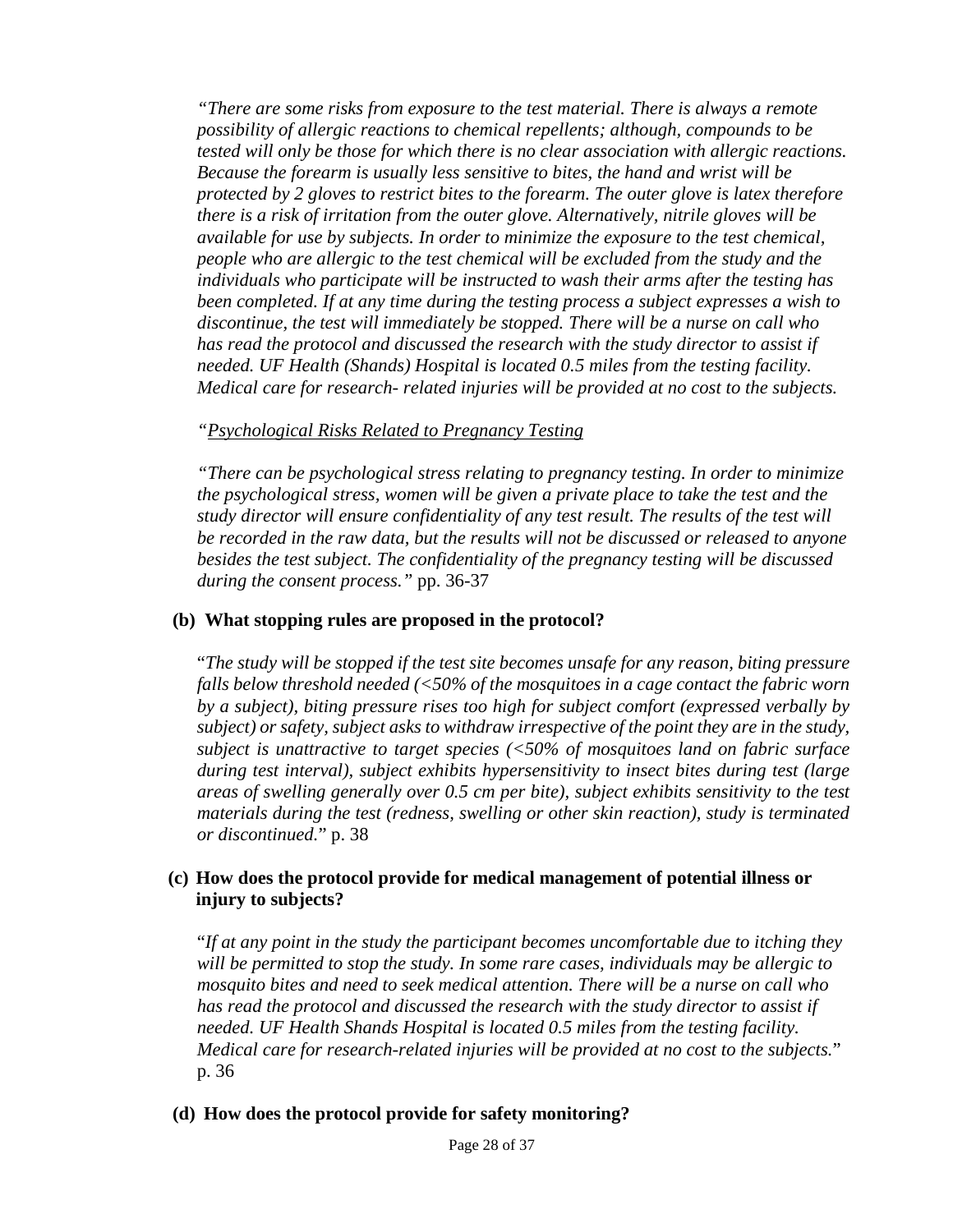Subjects are clearly and repeatedly informed that they may remove themselves for any reason from the study at any time. All subjects are asked to immediately tell the study director or study staff if they believe they are experiencing a reaction or feel ill during the study. The consent form also states that if, after participating in the study, a subject believes he or she has become ill as a result of their participation in the study, they should contact the study director or nurse anytime, 24-hours a day.

On the day of testing, a nurse who has read the protocol and discussed the research with the study staff will be on call for medical advice and/or assistance as necessary.

### **(e) How does the protocol provide for post-exposure monitoring or follow-up? Is it of long enough duration to discover adverse events which might occur?**

The protocol does not provide an end date for post-exposure monitoring or followup. The consent form states:

## **"***COMPENSATION FOR INJURY*

*If you are injured or become ill during the study, tell the study director, laboratory technician, or on call nurse immediately. The study director will obtain emergency medical treatment for you, if necessary. If your illness or injury is a direct result of being in this study, the sponsor of this research will cover the costs of any necessary medical treatment that is not covered by your insurance or the insurance of a third party under which you are covered.*

*"If, after participating in the study, you believe you have become ill as a direct result of your participation in the study, please call the study director, Ulrich Bernier Ph.D., at [phone number] (24 hours) or Wendy L. Morrison, RN, BSN, at [phone number] (24 hours)."* p. 38, IRB Correspondence Report

### *"Questions*

*Contact Ulrich Bernier Ph.D., at [phone number] (24 hours) or Wendy L. Morrison, RN, BSN, at [phone number] (24 hours) for any of the following reasons:* 

- *If you have any questions about your participation in the study,*
- *If you feel you have had a research-related injury or a reaction to the test substance or any severe reaction to any mosquito bites you received,*
- *If you have question, concerns, or complaints about the research"* p. 38, IRB Correspondence Report

## **(f) How and by whom will medical care for research-related injuries to subjects be paid for?**

"*If you are injured or become ill during the study, tell the study director, laboratory technician, or on call nurse immediately. The study director will obtain emergency medical treatment for you, if necessary. If your illness or injury is a direct result of being in this study, the sponsor of this research will cover the costs of any necessary medical treatment that is not covered by your insurance or the insurance of a third party under which you are covered."* p. 38, IRB Correspondence Report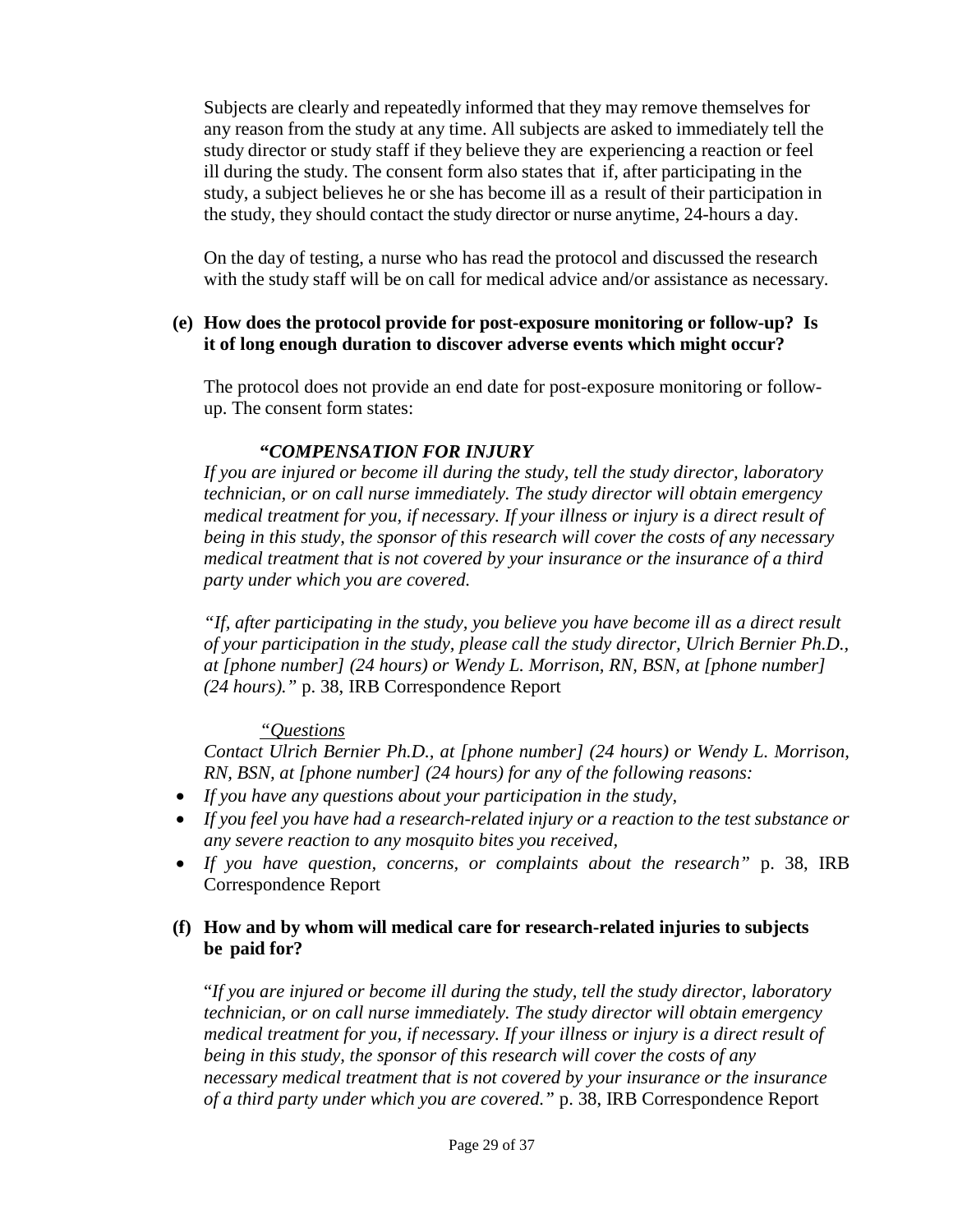### **5. Benefits**

### **(a) What benefits of the proposed research, if any, would accrue to individual subjects?**

There are no direct benefits to subjects.

# **(b) What benefits to society are anticipated from the information likely to be gained through the research?**

This study is designed to determine the bite protection level of knit and woven fabrics treated with permethrin or etofenprox. The treated materials will be tested unwashed, 20 times washed, and 50 times washed, and 75 times washed for protection against bites by mosquitoes. The data collected in the study will be used to support product registration. The research has societal value because U.S. military personnel and civilians, both domestically and abroad, are at risk of contracting mosquito-borne diseases.

## **(c) How would societal benefits be distributed? Who would benefit from the proposed research?**

One beneficiary will likely be the sponsor who is seeking EPA-registration for etofenprox and permethrin-treated clothing. Indirect beneficiaries would include the U.S. military soldiers and civilians who may benefit from wearing clothing made from these treated fabrics.

### **(d) What is the likelihood that each identified societal benefits would be realized?**

EPA cannot predict the outcome of the testing results; the testing could demonstrate that the formulation is effective at providing the target level of mosquito bite protection. The purpose of the study is to determine the level of mosquito bite protection.

## **6. Risk/Benefit Balance**

### **(a) How do the risks to subjects weigh against the anticipated benefits of the research, to subjects or to society?**

The risk mitigation measures proposed in the protocol reduce risks to subjects without reducing the robustness of the scientific design. No reasonable opportunities to further reduce subject risk have been overlooked. The resulting residual risk to subjects is very low. The potential benefits from availability of a wider variety of effective insecticide-treated clothing for the US military and civilians are likely to be realized, and make the residual risks to subjects in this proposed research reasonable.

## **7. Independent Ethics Review**

## **(a) What IRB reviewed the proposed research?**

Western Institutional Review Board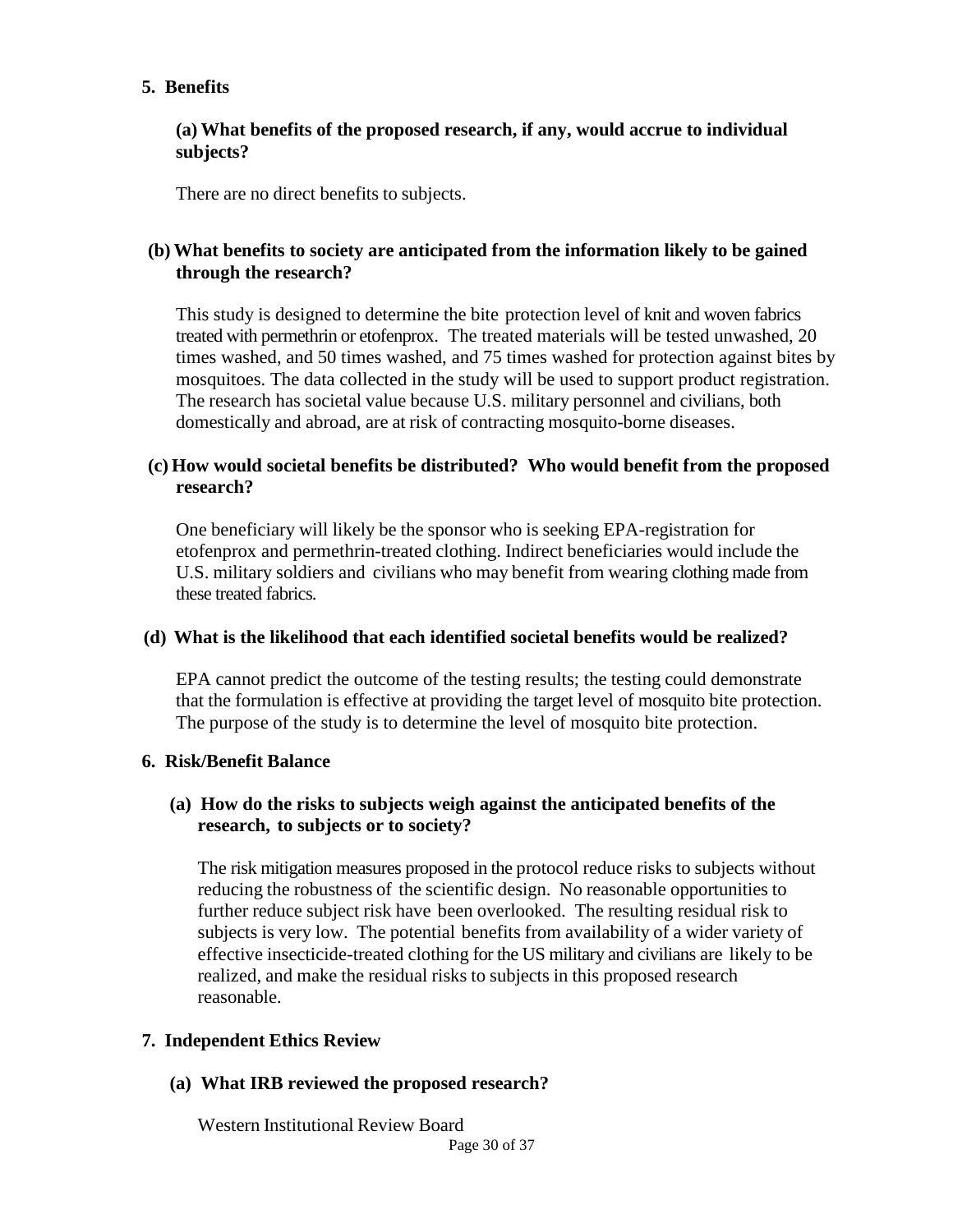- **(b) Is this IRB independent of the investigators and sponsors of the research?** Yes
- **(c) Is this IRB registered with OHRP?** Yes
- **(d) Is this IRB accredited? If so, by whom?**

WIRB has full AAHRPP accreditation.

**(e) Does this IRB hold a Federal-Wide Assurance from OHRP?**

Yes.

**(f) Are complete records of the IRB review as required by 40 CFR 26.1125 provided?**

Yes.

### **(e) What standard(s) of ethical conduct would govern the work?**

This is a protocol for third-party research involving what EPA has interpreted to be intentional exposure of human subjects to a pesticide. The study is being conducted with the intention of submitting the resulting data to EPA under the Federal Insecticide Fungicide and Rodenticide Act (FIFRA). Thus, the primary ethical standards applicable to this proposal are 40 CFR 26, Subparts K and L. In addition, the requirements of FIFRA  $\S 12(a)(2)(P)$  for fully informed, fully voluntary consent of subjects apply.

## **8. Informed Consent**

**(a) Will informed consent be obtained from each prospective subject?**

Yes.

**(b) Will informed consent be appropriately documented, consistent with the requirements of 40 CFR 26.1117?**

Yes.

**(c) Do the informed consent materials meet the requirements of 40 CFR 26.1116, including adequate characterization of the risks and discomforts to subjects from participation in the research, the potential benefits to the subject or others, and the right to withdraw from the research?**

Yes.

**(d) What is the literacy rate in English or other languages among the intended research subjects?**

Ability to speak and read English is a requirement for participation.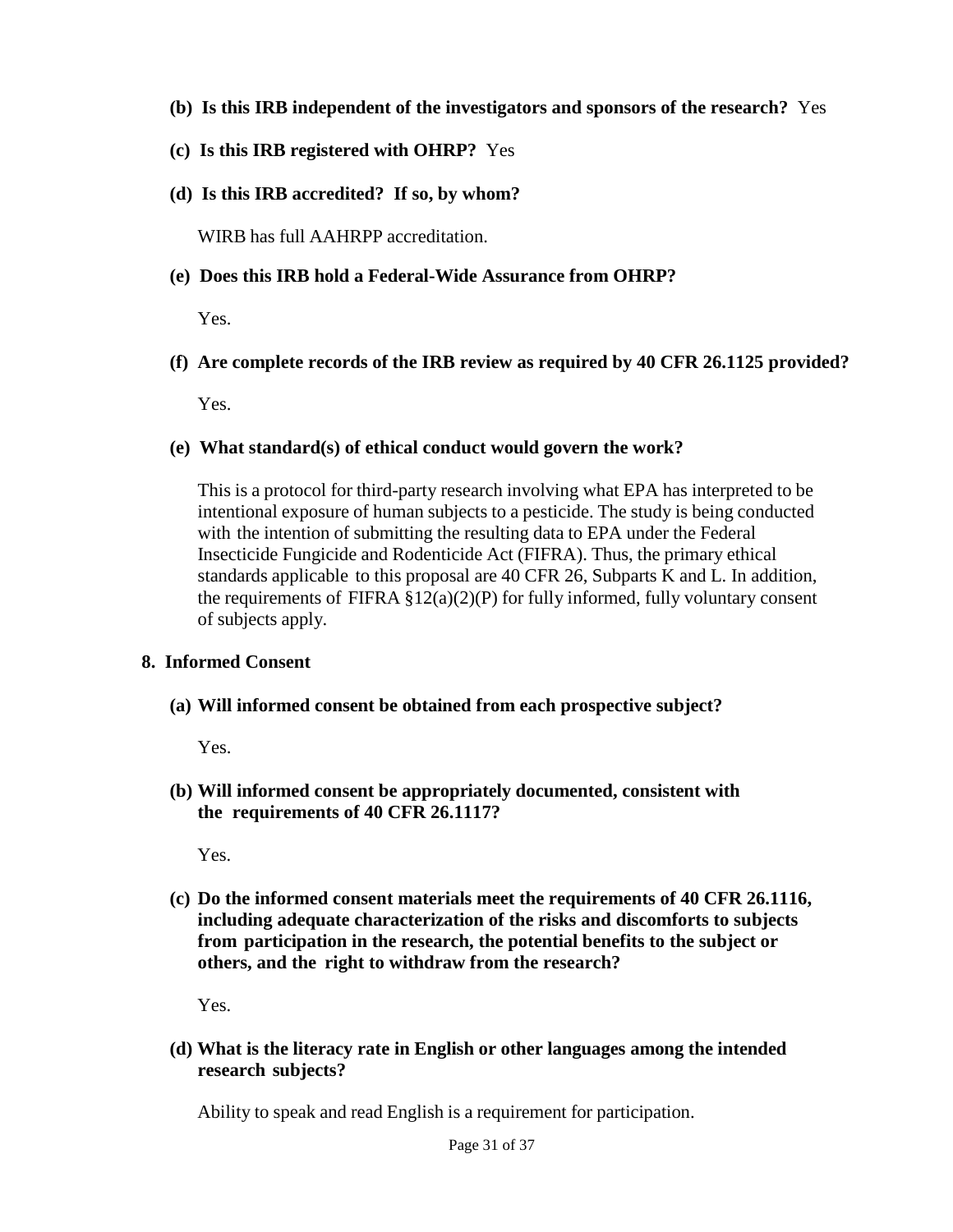**(e) What measures are proposed to overcome language differences, if any, between investigators and subjects?**

N/A

**(f) What measures are proposed to ensure subject comprehension of risks and discomforts?**

The training session will cover risks and discomforts. The consent form addresses risks and discomforts. In addition, there will be frequent opportunities to ask questions during the consent process.

**(g) What specific procedure will be followed to inform prospective subjects and to seek and obtain their consent?**

See section 3.2(d).

**(h) What measures are proposed to ensure fully voluntary participation and to avoid coercion or undue influence?**

See section 3.2(e).

### **9. Respect for Subjects**

**(a) How will information about prospective and enrolled subjects be managed to ensure their privacy?**

The subjects' identities will be protected as follows: each subject will be assigned a code number, and only subjects' code numbers will appear on data sheets. The subjects' names will not appear anywhere on the data sheet, or in the reports. Provision is made for discrete handling of the pregnancy testing that is required of female subjects on the day of testing. The test results will not be disclosed to anyone other than the test subject, the verifying female employee, and/or the Study Director.

## **(b) How will subjects be informed of their freedom to withdraw from the research at any time without penalty?**

Subjects will be informed about this during the training session and the informed consent meeting. In addition, the informed consent form states:

**"***Your participation in this study is voluntary. You may decide not to be in the study or you may leave the study at any time. Your decision will not result in any penalty or loss of benefits to which you are entitled."* p. 38, IRB Correspondence Report

**(c) How will subjects who decline to participate or who withdraw from the research be dealt with?**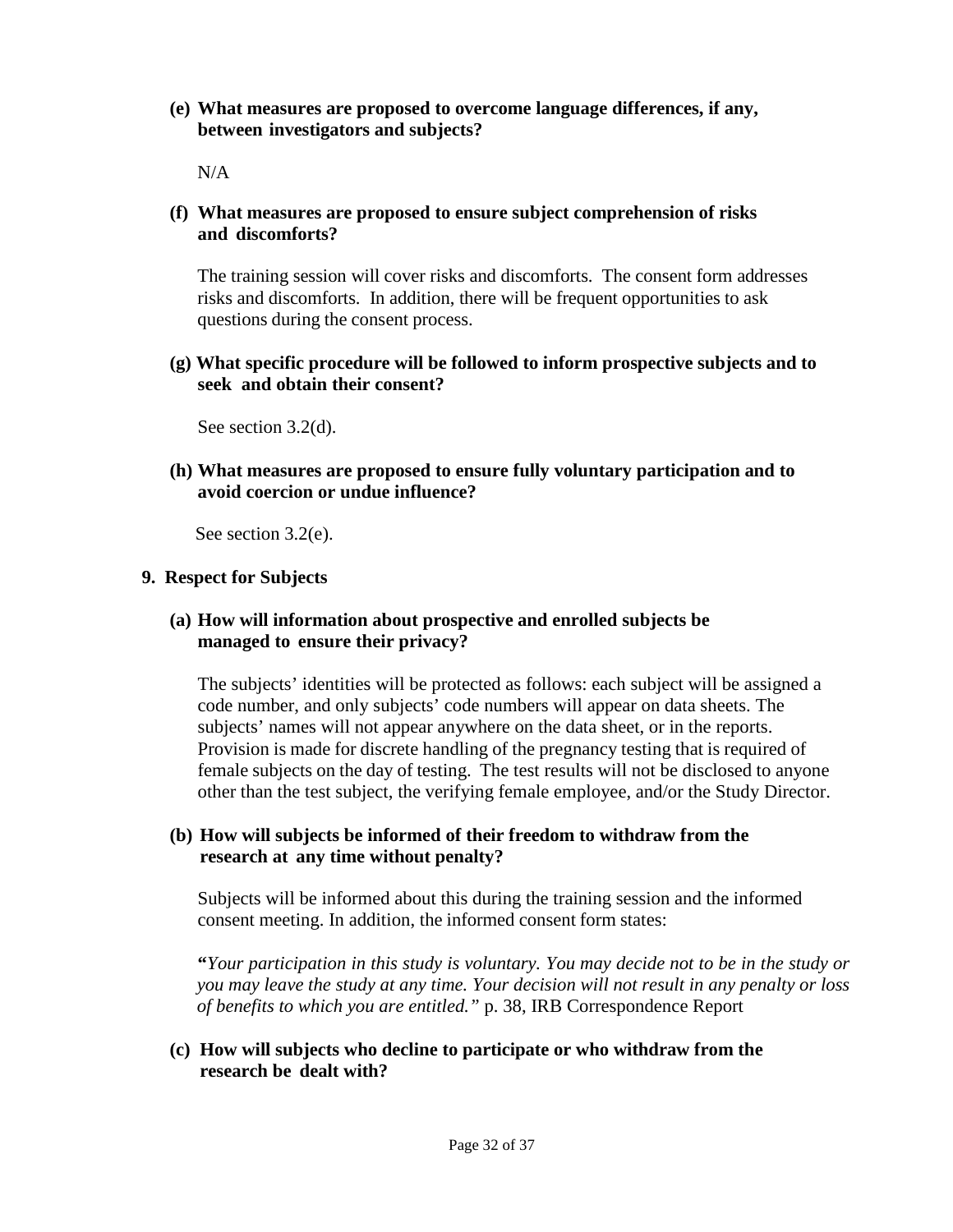Each candidate will be paid \$20 for taking part in the consent meeting, whether or not they enroll. Enrolled subjects will be paid at a rate of \$20 per sleeve tested, whether they complete all test periods as scheduled or their participation terminates early. A subject who shows up on the test day but does not complete any training will be paid \$20.

Data from subjects who withdraw will not be used in the study.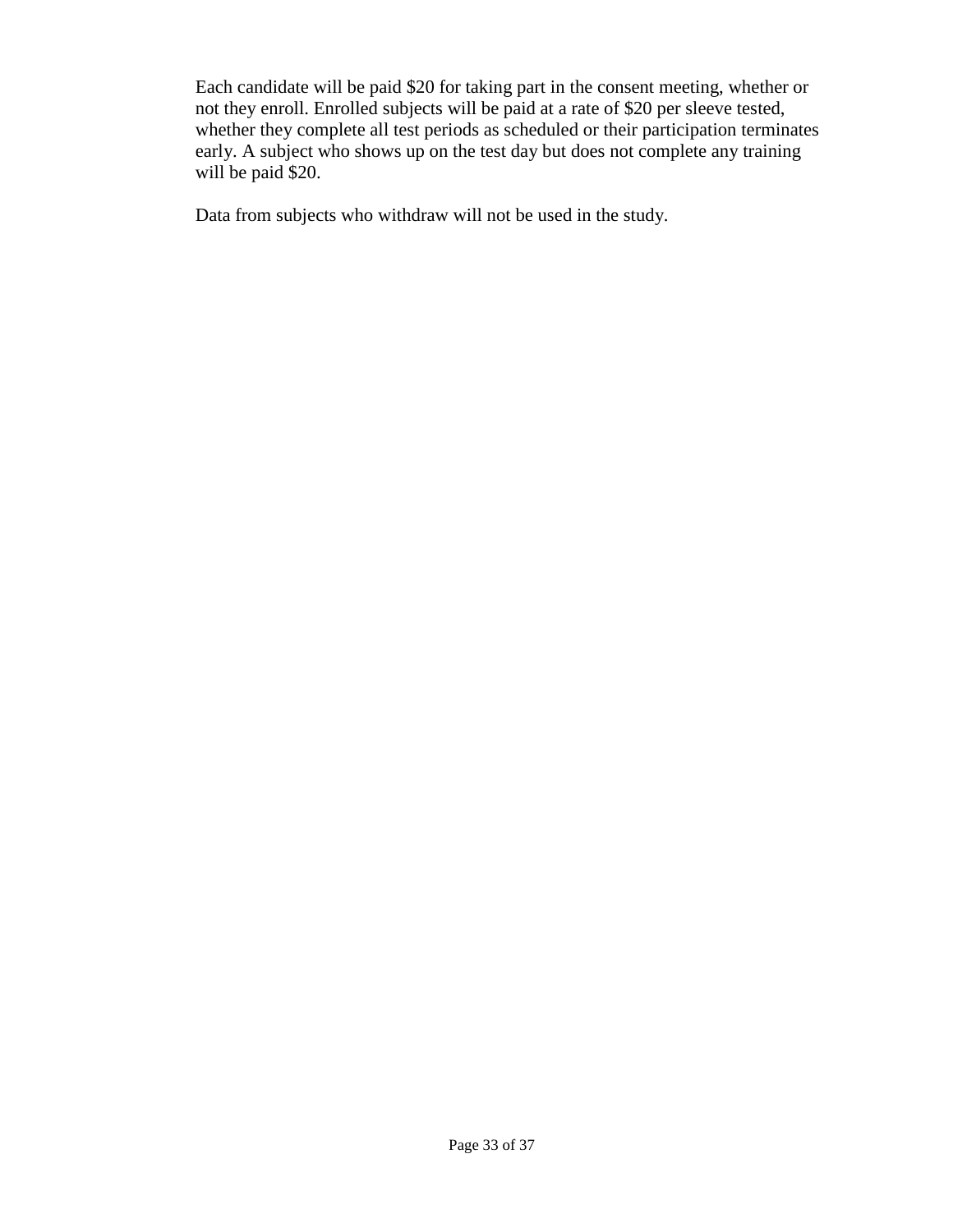### **Attachment 2 § 26.1111 Criteria for IRB approval of research Protocol for Laboratory Evaluation of Bite Protection from Repellent-Impregnated Fabric**

| r rotocor for Eaboratory Evaluation of Dite Frotection from Rependit-impregnated Fabric<br><b>Criterion</b> | Y/N | <b>Comment/Page Reference</b> |
|-------------------------------------------------------------------------------------------------------------|-----|-------------------------------|
|                                                                                                             | Y   |                               |
| (a)(1)(i) Risks to subjects are minimized by using procedures which are consistent with                     |     |                               |
| sound research design and which do not unnecessarily expose subjects to risk.                               | N/A |                               |
| (a)(1)(ii) Risks to subjects are minimized, whenever appropriate, by using procedures                       |     |                               |
| already being performed on the subjects for diagnostic or treatment purposes.                               |     |                               |
| (a)(2) Risks to subjects are reasonable in relation to anticipated benefits, if any, to                     | Y   |                               |
| subjects, and the importance of the knowledge that may reasonably be expected to                            |     |                               |
| result. In evaluating risks and benefits, the IRB should consider only those risks and                      |     |                               |
| benefits that may result from the research (as distinguished from risks and benefits                        |     |                               |
| subjects would receive even if not participating in the research). The IRB should not                       |     |                               |
| consider possible long-range effects of applying knowledge gained in the research (for                      |     |                               |
| example, the possible effects of the research on public policy) as among those                              |     |                               |
| research risks that fall within the purview of its responsibility.                                          |     |                               |
| (a)(3) Selection of subjects is equitable, taking into account the purposes of the                          | Y   |                               |
| research and the setting in which it will be conducted, and being particularly cognizant                    |     |                               |
| of the special problems of research involving vulnerable populations, such as                               |     |                               |
| prisoners, mentally disabled persons, or economically or educationally disadvantaged                        |     |                               |
| persons.                                                                                                    |     |                               |
| (a)(4) Informed consent will be sought from each prospective subject or the subject's                       | Y   |                               |
| legally authorized representative, in accordance with, and to the extent required by                        |     |                               |
| §26.1116.                                                                                                   |     |                               |
| (a)(5) Informed consent will be appropriately documented, in accordance with, and to                        | Y   |                               |
| the extent required by §26.1117.                                                                            |     |                               |
| (a)(6) When appropriate, the research plan makes adequate provision for monitoring                          | Y   |                               |
| the data collected to ensure the safety of subjects.                                                        |     |                               |
| (a)(7) When appropriate, there are adequate provisions to protect the privacy of                            | Y   |                               |
| subjects and to maintain the confidentiality of data.                                                       |     |                               |
| (b) When some or all of the subjects are likely to be vulnerable to coercion or undue                       | N/A |                               |
| influence, additional safeguards have been included in the study to protect the rights                      |     |                               |
| and welfare of these subjects.                                                                              |     |                               |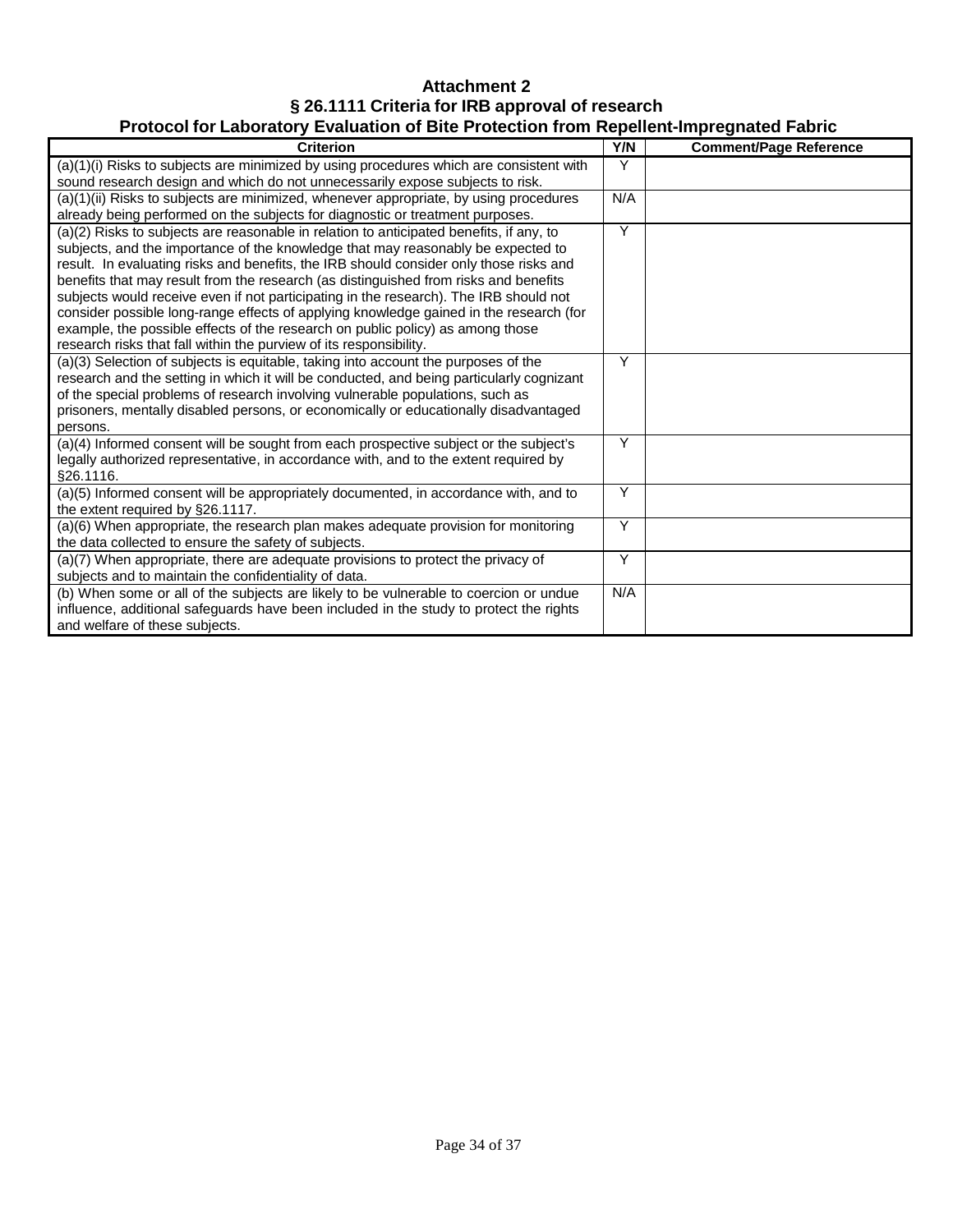### **§26.1116 General requirements for informed consent**

#### **Protocol for Laboratory Evaluation of Bite Protection from Repellent-Impregnated Fabric**

|                                                                                                                                                          | <u>0000 i or Eaboratory Evaluation or Dite i Totoulon ironi itopenent impregnateu i abrio</u><br><b>Criterion</b>                                                            | Y/N            | <b>Comment/Page Reference</b> |  |  |  |  |  |  |  |
|----------------------------------------------------------------------------------------------------------------------------------------------------------|------------------------------------------------------------------------------------------------------------------------------------------------------------------------------|----------------|-------------------------------|--|--|--|--|--|--|--|
|                                                                                                                                                          |                                                                                                                                                                              |                |                               |  |  |  |  |  |  |  |
|                                                                                                                                                          | No investigator may involve a human being as a subject in research covered by this                                                                                           | Y              |                               |  |  |  |  |  |  |  |
| subpart unless the investigator has obtained the legally effective informed consent of<br>the subject or the subject's legally authorized representative |                                                                                                                                                                              |                |                               |  |  |  |  |  |  |  |
|                                                                                                                                                          |                                                                                                                                                                              | Y              |                               |  |  |  |  |  |  |  |
|                                                                                                                                                          | An investigator shall seek such consent only under circumstances that provide the<br>prospective subject or the representative sufficient opportunity to consider whether or |                |                               |  |  |  |  |  |  |  |
|                                                                                                                                                          | not to participate and that minimize the possibility of coercion or undue influence                                                                                          |                |                               |  |  |  |  |  |  |  |
|                                                                                                                                                          | The information that is given to the subject or the representative shall be in language                                                                                      | Υ              |                               |  |  |  |  |  |  |  |
|                                                                                                                                                          | understandable to the subject or the representative                                                                                                                          |                |                               |  |  |  |  |  |  |  |
|                                                                                                                                                          | No informed consent, whether oral or written, may include any exculpatory language                                                                                           | Υ              |                               |  |  |  |  |  |  |  |
|                                                                                                                                                          | through which the subject or the representative is made to waive or appear to waive                                                                                          |                |                               |  |  |  |  |  |  |  |
|                                                                                                                                                          | any of the subject's legal rights, or releases or appears to release the investigator, the                                                                                   |                |                               |  |  |  |  |  |  |  |
|                                                                                                                                                          | sponsor, the institution or its agents from liability for negligence                                                                                                         |                |                               |  |  |  |  |  |  |  |
|                                                                                                                                                          | (1) A statement that the study involves research, an explanation of the                                                                                                      | Y              |                               |  |  |  |  |  |  |  |
|                                                                                                                                                          | purposes of the research and the expected duration of the subject's                                                                                                          |                |                               |  |  |  |  |  |  |  |
|                                                                                                                                                          | participation, a description of the procedures to be followed, and                                                                                                           |                |                               |  |  |  |  |  |  |  |
|                                                                                                                                                          | identification of any procedures which are experimental                                                                                                                      |                |                               |  |  |  |  |  |  |  |
|                                                                                                                                                          | (2) A description of any reasonably foreseeable risks or discomforts to the                                                                                                  | Y              |                               |  |  |  |  |  |  |  |
|                                                                                                                                                          | subject                                                                                                                                                                      |                |                               |  |  |  |  |  |  |  |
|                                                                                                                                                          | (3) A description of any benefits to the subject or to others which may                                                                                                      | Y              |                               |  |  |  |  |  |  |  |
|                                                                                                                                                          | reasonably be expected from the research                                                                                                                                     |                |                               |  |  |  |  |  |  |  |
|                                                                                                                                                          | (4) A disclosure of appropriate alternative procedures or courses of                                                                                                         | Y              |                               |  |  |  |  |  |  |  |
|                                                                                                                                                          | treatment, if any, that might be advantageous to the subject                                                                                                                 |                |                               |  |  |  |  |  |  |  |
|                                                                                                                                                          | (5) A statement describing the extent, if any, to which confidentiality of                                                                                                   | $\overline{Y}$ |                               |  |  |  |  |  |  |  |
|                                                                                                                                                          | records identifying the subject will be maintained                                                                                                                           |                |                               |  |  |  |  |  |  |  |
| shall be provided to each subject                                                                                                                        | (6) For research involving more than minimal risk, an explanation as to                                                                                                      | Y              |                               |  |  |  |  |  |  |  |
|                                                                                                                                                          | whether any compensation and an explanation as to whether any medical                                                                                                        |                |                               |  |  |  |  |  |  |  |
|                                                                                                                                                          | treatments are available if injury occurs and, if so, what they consist of, or                                                                                               |                |                               |  |  |  |  |  |  |  |
| (a) In seeking informed consent the following information                                                                                                | where further information may be obtained                                                                                                                                    |                |                               |  |  |  |  |  |  |  |
|                                                                                                                                                          | (7) An explanation of whom to contact for answers to pertinent questions                                                                                                     | Y              |                               |  |  |  |  |  |  |  |
|                                                                                                                                                          | about the research and research subjects' rights, and whom to contact in                                                                                                     |                |                               |  |  |  |  |  |  |  |
|                                                                                                                                                          | the event of a research-related injury to the subject                                                                                                                        |                |                               |  |  |  |  |  |  |  |
|                                                                                                                                                          | (8) A statement that participation is voluntary, refusal to participate will                                                                                                 | Y              |                               |  |  |  |  |  |  |  |
|                                                                                                                                                          | involve no penalty or loss of benefits to which the subject is otherwise                                                                                                     |                |                               |  |  |  |  |  |  |  |
|                                                                                                                                                          | entitled, and the subject may discontinue participation at any time without                                                                                                  |                |                               |  |  |  |  |  |  |  |
|                                                                                                                                                          | penalty or loss of benefits to which the subject is otherwise entitled                                                                                                       |                |                               |  |  |  |  |  |  |  |
|                                                                                                                                                          | (1) A statement that the particular treatment or procedure may involve                                                                                                       | Υ              |                               |  |  |  |  |  |  |  |
|                                                                                                                                                          | risks to the subject (or to the embryo or fetus, if the subject may become                                                                                                   |                |                               |  |  |  |  |  |  |  |
| be provided<br>elements of                                                                                                                               | pregnant) which are currently unforeseeable                                                                                                                                  |                |                               |  |  |  |  |  |  |  |
| one or                                                                                                                                                   | (2) Anticipated circumstances under which the subject's participation may                                                                                                    | Y              |                               |  |  |  |  |  |  |  |
|                                                                                                                                                          | be terminated by the investigator without regard to the subject's consent                                                                                                    |                |                               |  |  |  |  |  |  |  |
|                                                                                                                                                          | (3) Any additional costs to the subject that may result from participation in                                                                                                | Y              |                               |  |  |  |  |  |  |  |
|                                                                                                                                                          | the research                                                                                                                                                                 |                |                               |  |  |  |  |  |  |  |
|                                                                                                                                                          | (4) The consequences of a subject's decision to withdraw from the                                                                                                            | Υ              |                               |  |  |  |  |  |  |  |
|                                                                                                                                                          | research and procedures for orderly termination of participation by the                                                                                                      |                |                               |  |  |  |  |  |  |  |
| (b) When appropriate, c<br>more of the following election<br>information shall also bi<br>information shall a<br>to each subject                         | subject<br>(5) A statement that significant new findings developed during the course                                                                                         | Υ              |                               |  |  |  |  |  |  |  |
|                                                                                                                                                          | of the research which may relate to the subject's willingness to continue                                                                                                    |                |                               |  |  |  |  |  |  |  |
|                                                                                                                                                          | participation will be provided to the subject                                                                                                                                |                |                               |  |  |  |  |  |  |  |
|                                                                                                                                                          | (6) The approximate number of subjects involved in the study                                                                                                                 | Y              |                               |  |  |  |  |  |  |  |
|                                                                                                                                                          | (e) If the research involves intentional exposure of subjects to a pesticide, the subjects                                                                                   | Υ              |                               |  |  |  |  |  |  |  |
|                                                                                                                                                          | of the research must be informed of the identity of the pesticide and the nature of its                                                                                      |                |                               |  |  |  |  |  |  |  |
| pesticidal function.                                                                                                                                     |                                                                                                                                                                              |                |                               |  |  |  |  |  |  |  |
|                                                                                                                                                          |                                                                                                                                                                              |                |                               |  |  |  |  |  |  |  |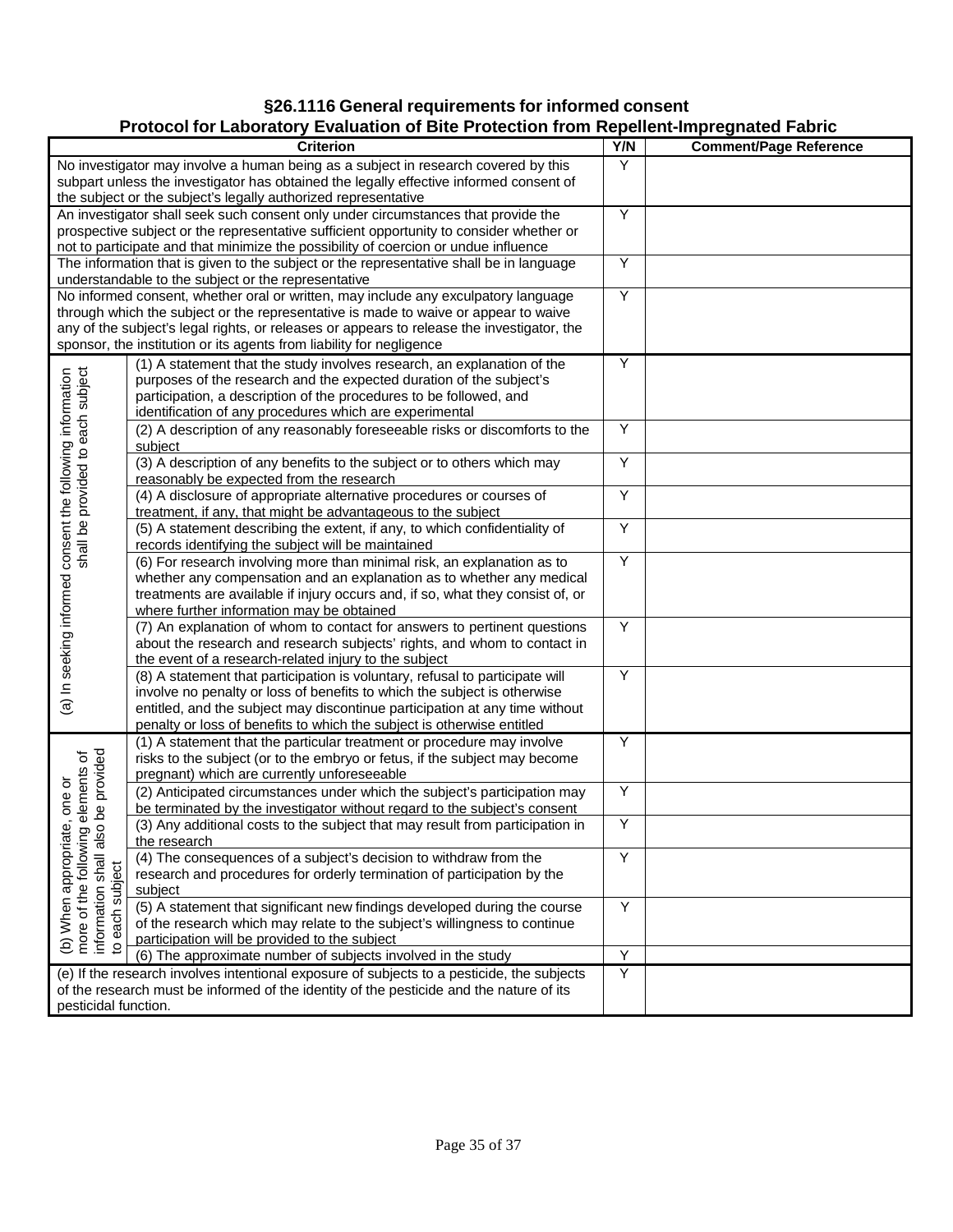## **§26.1117 Documentation of informed consent Protocol for Laboratory Evaluation of Bite Protection from Repellent-Impregnated Fabric**

| <b>Criterion</b>                                                                                                                                                                                                                                                                                                                                                                                                                                                                                                                                                                                                                                                                                                                                                                                                     | Y/N | <b>Comment/Page Reference</b>                                                                                                                                        |
|----------------------------------------------------------------------------------------------------------------------------------------------------------------------------------------------------------------------------------------------------------------------------------------------------------------------------------------------------------------------------------------------------------------------------------------------------------------------------------------------------------------------------------------------------------------------------------------------------------------------------------------------------------------------------------------------------------------------------------------------------------------------------------------------------------------------|-----|----------------------------------------------------------------------------------------------------------------------------------------------------------------------|
| (a) Informed consent shall be documented by the use of a written consent form<br>approved by the IRB and signed by the subject or the subject's legally authorized<br>representative. A copy shall be given to the person signing the form.                                                                                                                                                                                                                                                                                                                                                                                                                                                                                                                                                                          | Y   |                                                                                                                                                                      |
| (b)(1) The consent form may be a written consent document that embodies the<br>elements of informed consent required by §26.1116. This form may be read to the<br>subject or the subject's legally authorized representative, but in any event, the<br>investigator shall give either the subject or the representative adequate opportunity to<br>read it before it is signed; or                                                                                                                                                                                                                                                                                                                                                                                                                                   |     | Consent form meets requirements of<br>§26.1116; procedure described in<br>protocol provides adequate<br>opportunity to read the consent<br>form before it is signed. |
| (b)(2) The consent form may be a short form written consent document stating that the<br>elements of informed consent required by §26.1116 have been presented orally to the<br>subject or the subject's legally authorized representative. When this method is used,<br>there shall be a witness to the oral presentation. Also, the IRB shall approve a written<br>summary of what is to be said to the subject or the representative. Only the short form<br>itself is to be signed by the subject or the representative. However, the witness shall<br>sign both the short form and a copy of the summary, and the person actually obtaining<br>consent shall sign a copy of the summary. A copy of the summary shall be given to the<br>subject or the representative, in addition to a copy of the short form. | N/A |                                                                                                                                                                      |